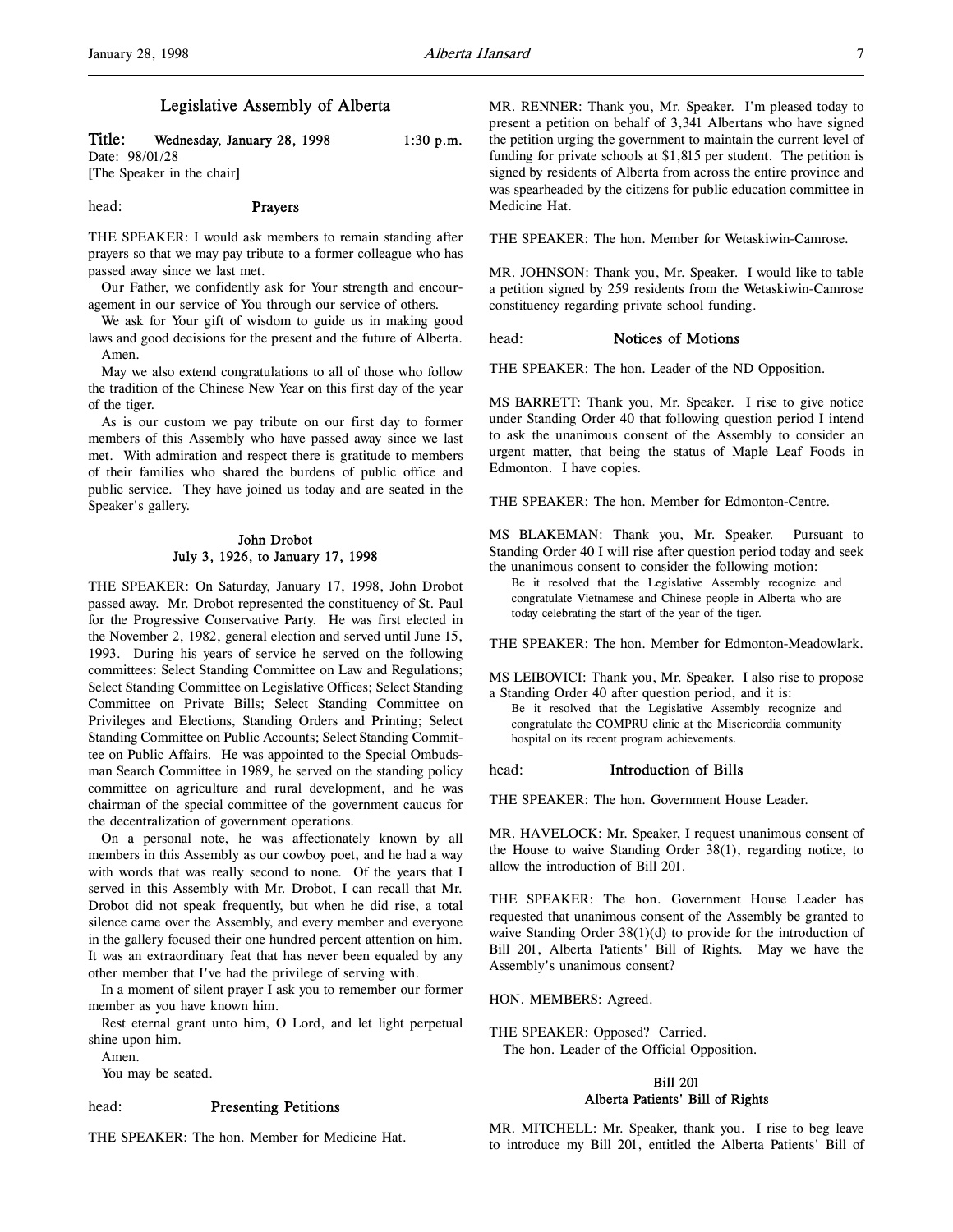Rights, which is designed to ensure that patients are aware of their right to receive appropriate and timely health care and to ensure that patients are treated with dignity and respect within our health care system.

Thank you.

[Leave granted; Bill 201 read a first time]

THE SPEAKER: The hon. Government House Leader.

MR. HAVELOCK: Thank you, Mr. Speaker. I request unanimous consent of the House to waive Standing Order 38(1), regarding notice, to allow the introduction of Bill 202.

THE SPEAKER: The hon. Government House Leader has requested that unanimous consent of the Assembly be granted to waive Standing Order 38(1)(d) to provide for the introduction of Bill 202, the Child Welfare Amendment Act, 1998. Might we have the Assembly's unanimous consent?

HON. MEMBERS: Agreed.

THE SPEAKER: Opposed? Carried. The hon. Member for Edmonton-Riverview.

# Bill 202 Child Welfare Amendment Act, 1998

MRS. SLOAN: Thank you, Mr. Speaker. I request leave to introduce a bill being the Child Welfare Amendment Act, 1998, intended to clarify the responsibilities, authority, and accountability of the child welfare regional authorities.

Thank you.

[Leave granted; Bill 202 read a first time]

# head: Tabling Returns and Reports

MR. MITCHELL: Mr. Speaker, today I will table in the Legislative Assembly copies of my expense claims for the current fiscal year relating to temporary residence, mileage, travel, and committee fees, which I don't collect. Other records pertaining to constituency records, purchase orders, and receipts are available for review in my constituency office or at an arranged meeting for anybody who would like to see them.

THE SPEAKER: The hon. Member for Edmonton-Mill Creek.

#### 1:40

 MR. ZWOZDESKY: Thank you, Mr. Speaker. I rise to table with the Assembly for all Albertans copies of my MLA expense accounts as they relate to committee fees, travel, mileage, temporary residence. I encourage anyone interested, as I have done since I was first elected in 1993, to call me or visit me at the constituency office if they want any detail or explanation on any of these expenses or expenses related directly to my constituency office. It's all there. It's all available. It's all open, it's all accountable, it's all transparent, and it's honest.

THE SPEAKER: The hon. Member for Edmonton-Glenora.

MR. SAPERS: Thank you, Mr. Speaker. Today I'd like to table with the Assembly four copies of all of my expense claims related to temporary residence, mileage, travel, and committee fees, as

well as an open letter to my constituents inviting them to come to my constituency office if they wish to pursue any of the records pertaining to my purchase orders, receipts, or expenditures made consistent with the operation of my constituency office.

THE SPEAKER: The hon. Member for Spruce Grove-Sturgeon-St. Albert.

MRS. SOETAERT: Well, thank you, Mr. Speaker. I'm glad to have the opportunity today to table four copies of all my expense claims relating to temporary residence, mileage, travel, and committee fees. Other records that are pertaining to constituency records are available for review in my constituency office.

THE SPEAKER: The hon. Member for Edmonton-Calder.

MR. WHITE: Thank you, Mr. Speaker. I, too, rise today to speak over the din in the House here. There seem to be a lot of questions relating to expenses. I table today mileage, travel, and committee fees – the pittance that they are; they're all here for those that wish to see them and view them – and an open letter to my constituents inviting them to come and view all of them.

THE SPEAKER: The hon. Member for Edmonton-Centre, followed by the hon. Member for Edmonton-Meadowlark, followed by the hon. Member for Edmonton-Riverview.

MS BLAKEMAN: Thank you, Mr. Speaker. I'd like to table today four copies of my mileage and travel receipts, and if I had any temporary residence or any committee fees, I would be tabling those as well. I would also invite any member of the public to contact my office for review of any of the things there.

THE SPEAKER: Okay. I think, hon. member, we'll speed up this process. Deal with the tabling and keep the debate later. The hon. Member for Edmonton-Meadowlark.

MS LEIBOVICI: Thank you, Mr. Speaker. It does seem as if we've hit a sore spot though.

I would also like to table in the Legislative Assembly copies of my expense claims relating to any expenses that I've had with regards to mileage, travel, and committee fees, also an open letter to my constituents, which reiterates public statements . . .

THE SPEAKER: The hon. Member for Edmonton-Riverview.

MRS. SLOAN: Thank you, Mr. Speaker. As a member who takes accountability, transparency, and responsibility . . .

THE SPEAKER: Hon. member, this is a point for tablings today, not speeches.

Anybody else have any tablings?

MR. DAY: Mr. Speaker, I'm tabling written notice that I will be tabling for the purposes of time the reports on all MLA expenses: every single MLA and their expenses. I'll be tabling that in a matter of days in the Assembly.

THE SPEAKER: The hon. Member for Edmonton-Gold Bar, followed by the hon. Member for Edmonton-Ellerslie.

MR. MacDONALD: Thank you, Mr. Speaker. I rise today to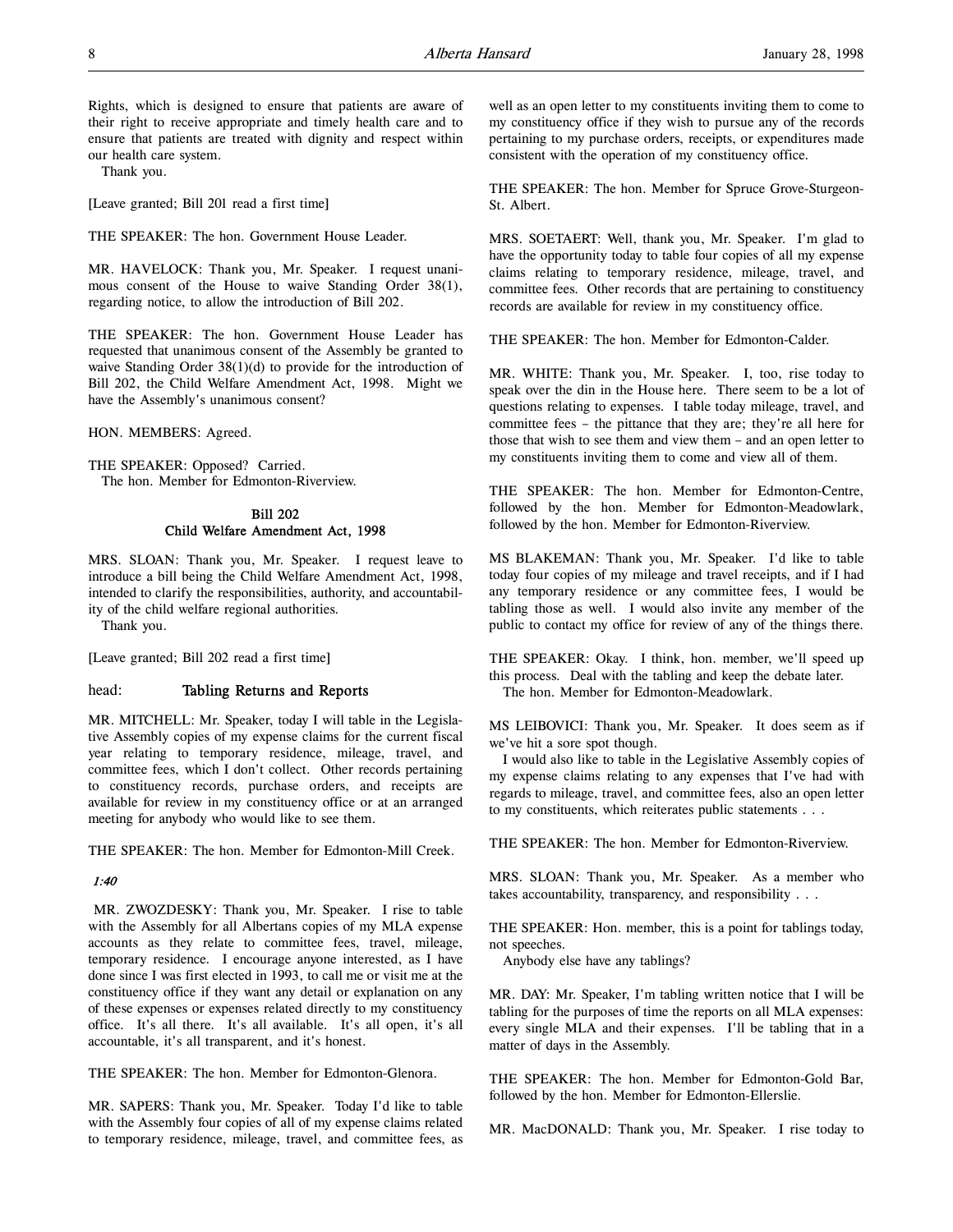table four copies of an open letter to my constituents welcoming them to my constituency to review . . .

THE SPEAKER: Okay. Sit down, please, hon. member. We'll go to Edmonton-Ellerslie. Tablings is what this subject matter is.

MS CARLSON: Mr. Speaker, I have actually two tablings today. One is similar to ones you've seen today, which I think is very important to provide information when constituents have asked for it.

THE SPEAKER: It's called tablings, hon. member. Please, the name of the document.

MS CARLSON: It is tablings and I am tabling it.

The second tabling is with regard to minimum wage. I have a letter from Jayanti Negi, who does not support any kind of a decrease to the minimum wage as was discussed by this government.

THE SPEAKER: The hon. Member for Edmonton-Castle Downs.

MRS. PAUL: Thank you, Mr. Speaker. I also am tabling copies of my expense claims relating to mileage, travel, and committee fees.

Also, at this time I'm going to be tabling two more documents, concerning activities of the ATPC and the ministry of Economic Development.

THE SPEAKER: The hon. Member for Edmonton-Norwood.

MS OLSEN: Thank you, Mr. Speaker. I, too, will table an open letter to constituents and copies of my mileage, travel, and committee fees.

THE SPEAKER: The hon. Member for Edmonton-Mill Woods.

DR. MASSEY: Thank you, Mr. Speaker. With your permission I would table four copies of my expense claims for the past year.

THE SPEAKER: The hon. Member for Edmonton-Manning.

MR. GIBBONS: Thank you, Mr. Speaker. I'd like to also table at this time my expense forms and an open letter to my constituents.

THE SPEAKER: The hon. Member for Lethbridge-East.

DR. NICOL: Thank you, Mr. Speaker. I'd like to table an open letter to my constituents making them aware that my records are open to their perusal.

THE SPEAKER: The hon. Member for Edmonton-Glengarry.

MR. BONNER: Thank you, Mr. Speaker. I would also like to table in the Legislative Assembly copies of my expense claims relating to temporary residence, mileage, travel, and committee fees.

THE SPEAKER: The hon. Member for Edmonton-Riverview.

MRS. SLOAN: Thank you, Mr. Speaker. I am tabling four

copies of my expenses for the past year in an open and accountable way.

THE SPEAKER: The hon. Member for Edmonton-Glenora.

MR. SAPERS: Thanks, Mr. Speaker. I have two further tablings that I'd like to leave with the Assembly. The first, with your permission, is four copies of the Liberal Party of Alberta and caucus education policy entitled Education for a Better Future, which details our commitment to a legislated 20 percent cap on postsecondary tuition.

The second is four copies of a document entitled Edmonton Smart Education. This was a document that was prepared by several of the Edmonton area postsecondary institutions and was part of the Team Canada and Team Alberta travel mission down to Latin America. I understand it was available in Portuguese, Spanish, and English and that it was very well received.

Thank you, Mr. Speaker.

#### head: Introduction of Guests

THE SPEAKER: In the Speaker's gallery today are a number of members of the late John Drobot's family that I would like to introduce to all members of the Assembly, and I would ask them to rise as I call their names. Ms Elana Drobot, daughter of the late John Drobot; Mrs. Leanne Vinge, daughter; Mr. Jim Vinge, son-in-law; Mr. Lorne Demchuk, nephew; Mr. Russ Kowtun, close family friend of the late Mr. Drobot; and Mrs. Evelyn Kowtun, another close family friend of the late Mr. Drobot.

The hon. Member for Leduc, followed by the hon. Member for Edmonton-Mill Woods.

MR. KLAPSTEIN: Thank you, Mr. Speaker. I'm delighted to introduce to you and through you to the members of the Assembly 31 students from Corinthia Park school in Leduc along with their teacher Mrs. Eva Thompson and parents Mrs. Debora Wheeler, Mrs. Twyla Phillips, Mrs. Donna Parson, and Mrs. Cynthia Clubine. Please extend to them the warm welcome of the Assembly.

THE SPEAKER: The hon. Member for Edmonton-Mill Woods, followed by the hon. minister of science, research, and information technology.

DR. MASSEY: Thank you, Mr. Speaker. It's my pleasure to introduce to you and through you to members of the Assembly 34 students from Frère Antoine school; their teacher Mr. Paschal Hamel; parents Mrs. Norah Verhesen and Mrs. Terry Ferguson. They're in the public gallery. With your permission, Mr. Speaker, I'd ask them to stand and receive the traditional warm welcome.

THE SPEAKER: The hon. minister of science, research, and information technology.

DR. TAYLOR: Thank you, Mr. Speaker. I'm pleased to introduce to you and through you Michael Husband, a science student at the University of Alberta. He was not one of the students outside protesting today. He's here to see how the legislative session works and to watch Liberal shenanigans. He has a bright future. I would ask Mike to stand and receive the welcome of the House.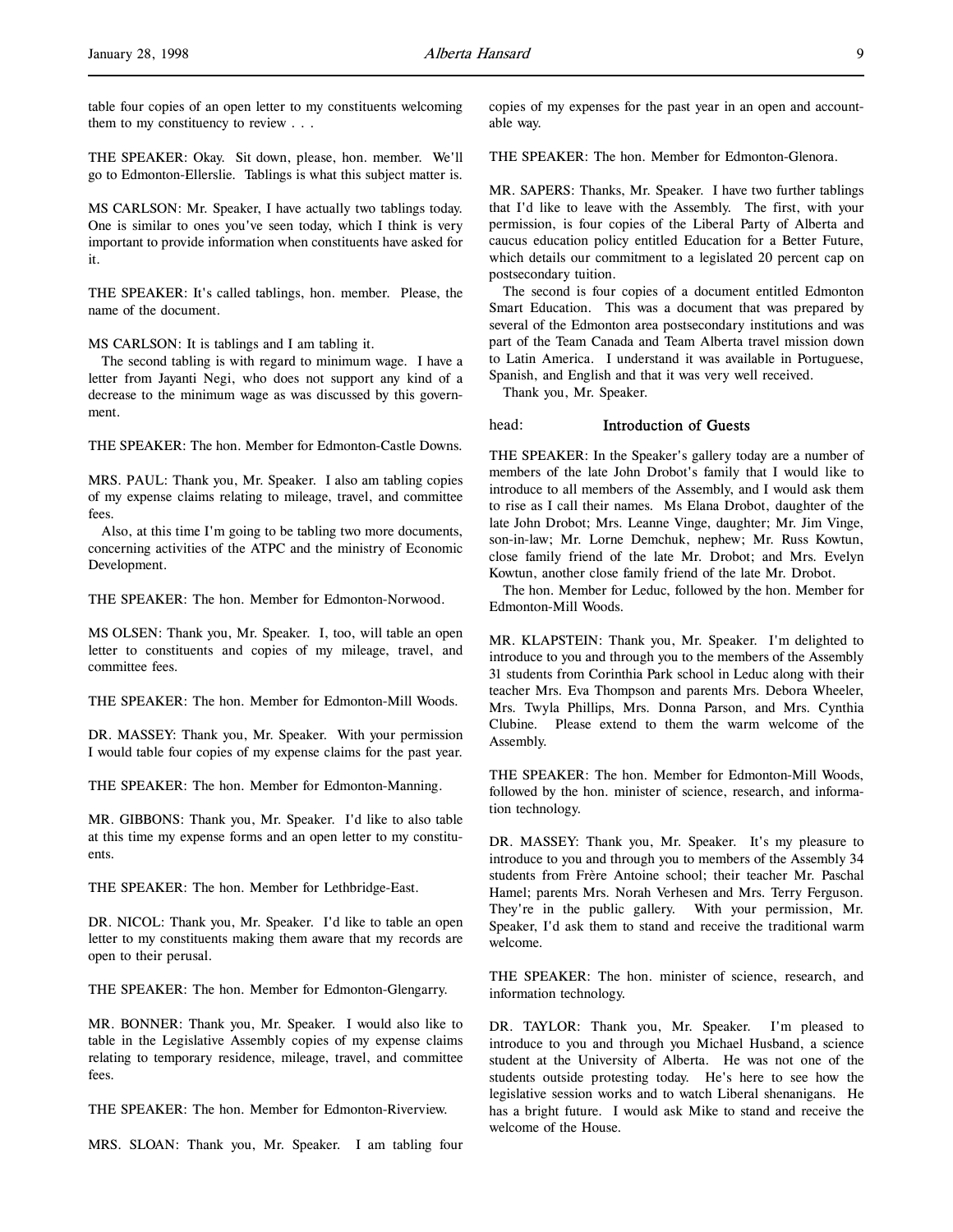THE SPEAKER: The hon. Premier.

MR. KLEIN: Thank you, Mr. Speaker. It gives me great pleasure to introduce three guests today, two of whom traveled from Calgary to observe the proceedings of the Legislature. I would like to introduce an old boyhood friend from Calgary, Don Shaben, his brother Neil of Edmonton, and another family friend, Gail Vickery, of Calgary. I would ask that they rise and receive the warm welcome of this Legislature.

DR. PANNU: Mr. Speaker, I am pleased to introduce to you and through you to the members of the Assembly 10 students from the University of Alberta who were out there demonstrating at noon hour today. They are members of the group known as STORM, Student Organized Resistance Movement. I will simply name them by their first names: Kyla, Benji, Kim, Eddy, Patricia, Shawn, Kari, Andrew, Roberta, and Allison. I ask them to stand and receive the warm welcome of the Assembly.

[Disturbance in the gallery]

THE SERGEANT-AT-ARMS: Order! Order! Order in the gallery! Order! That's enough.

# 1:50

THE SPEAKER: The hon. Member for Livingstone-Macleod.

MR. COUTTS: Thank you, Mr. Speaker. It gives me a great deal of pleasure today to introduce two constituents from Livingstone-Macleod, Elizabeth and Slimm Spendlow. They reside in the very beautiful, very progressive community of Pincher Creek. They're seated in the members' gallery right at the back there. I ask them to please rise and receive the traditional warm welcome of the House.

Thank you.

# head: Oral Question Period

THE SPEAKER: The hon. Leader of the Official Opposition.

# Video Lottery Terminals

MR. MITCHELL: Mr. Speaker, thank you. Without public debate and perhaps most notably without a plebiscite the Conservative government shackled our communities, many of our families, and many of our children with the burden of video slot machines. Now the government is hiding behind the policy of local plebiscites, which they won't even honour, to delay taking video slot machines out of those communities which have already asked them to do so. One of the Premier's key advisers and a key Conservative Party member is in fact leading the charge against video slot machines in Calgary at this very moment. To the Premier: what does it take for this Premier to understand that video slot machines are addictive, that they are wrong, and that they are destroying families, hurting children, and hurting communities?

MR. KLEIN: Well, Mr. Speaker, what the leader of the Liberal opposition says is not true. As a matter of fact the VLTs were removed from Rocky Mountain House. I understand that they have been removed from Sylvan Lake. There is a court case, and this is presently before the courts in the regional district of Wood Buffalo. If that is resolved to the satisfaction of those who voted

to have the VLTs removed, then I'm certain the commission will remove them.

Mr. Speaker, the whole issue of VLTs and the issue of lottery money was the subject of a meeting in Bonnyville that a number of municipal leaders from across the province attended. I quote from the report that was subsequently prepared as a result of that meeting. It was an intensive public consultation process. Contrary to what the leader of the Liberal opposition says, there was public consultation. I read from the report: we support a mechanism which would allow a local council to limit the number of machines in its own jurisdiction if the council so chooses. As a result of that and as a result of further consultation it was the recommendation of the municipalities, who by the way are now feeling a little bit of heat and now say, "Oh, the province should take it over" – it was the municipalities themselves who said that the issue of VLTs and the removal of VLTs should be left up to the municipalities.

MR. MITCHELL: Of course the consultation never even addressed the question of yes or no to VLTs.

Mr. Speaker, why does the Premier have to wait for any kind of plebiscite at all when he didn't use a plebiscite to bring video slot machines in and, if he had the moral courage now, he could take them out across this province with a stroke of his pen?

MR. KLEIN: Mr. Speaker, I would like to point out to the leader of the Liberal opposition that in your own constituency, sir, the people of that community voted to keep VLTs in. Again I go back to the recommendation of the Gordon report. [interjections] In the community of Barrhead they voted to keep VLTs. [interjections] Does democracy only apply when it goes the way the Liberals want it to go? Are they saying there was something wrong with the vote in Barrhead? Well, I would challenge the leader of the Liberal Party to go up to Barrhead and tell all those people there that they were wrong, that they didn't know what they were doing. I would challenge him to do that and take the media along with him and see what the people in Barrhead say.

MR. MITCHELL: Mr. Speaker, I thought that you were now completely neutral in this political process.

THE SPEAKER: Hon. leader, the Speaker has made no comment whatsoever.

MR. MITCHELL: The Premier has, however, Mr. Speaker, kind of cast aspersions.

It's clear, Mr. Speaker, that there are some very specific, select special interest groups that want VLTs. Why is the Premier listening to these special interest groups and not to the churches, to the pastors, to the families, to the community groups, to the people across this province who know that they are wrong, who understand that they are hurting people and want them banned from this province?

MR. KLEIN: Mr. Speaker, there was one of the fairest pieces I've every seen today in the Calgary Herald. As I mentioned earlier, there was a public hearing yesterday in the city of Calgary relative to this issue. It was a front-page story in the local section, and it had the pros and the cons. I'll tell you who these special interest groups that the Leader of the Opposition talks about are. They are community associations. They are indeed the same church groups – as a matter of fact I sent a cheque for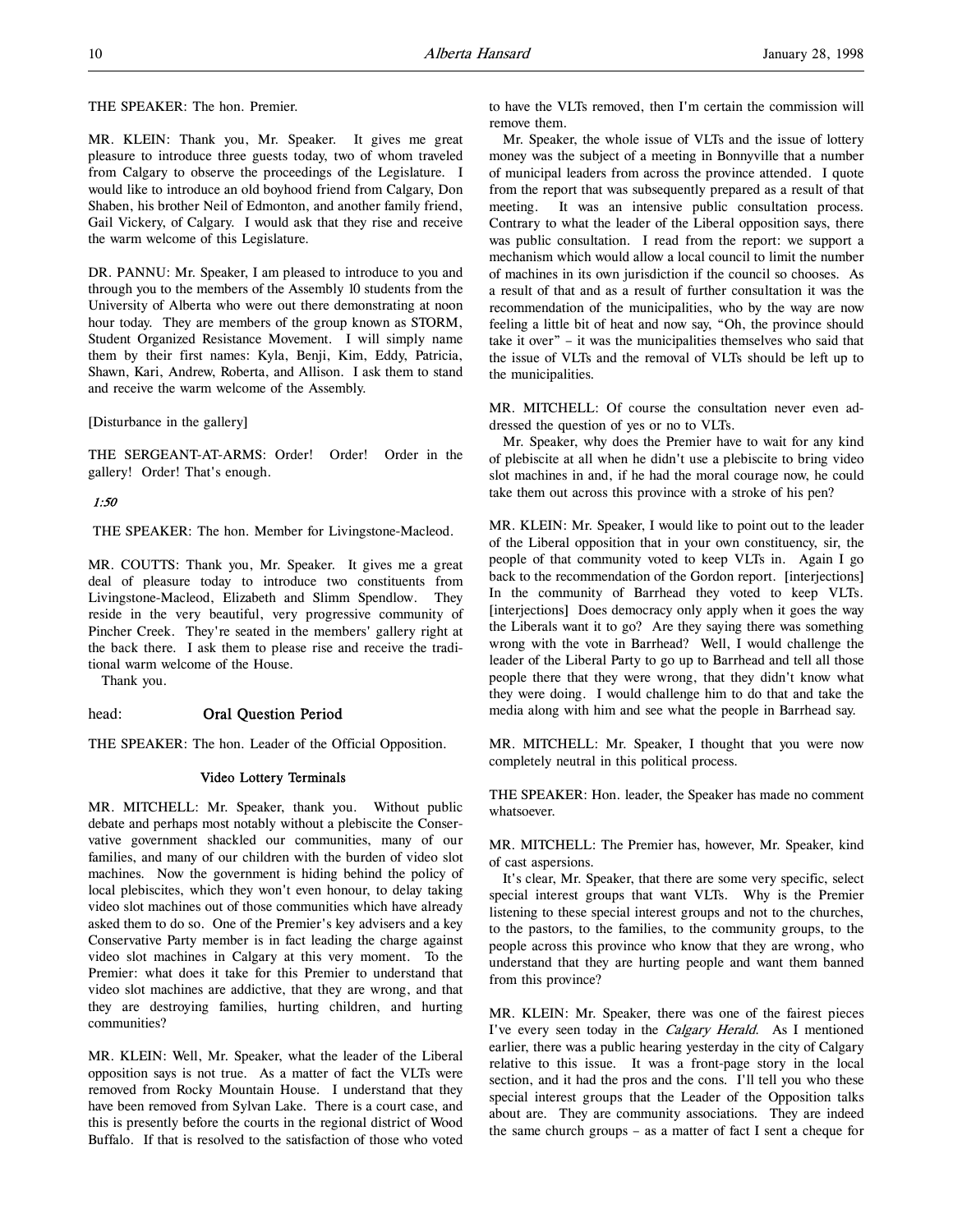\$80,000 to a church in my constituency, a Catholic church, St. Stephen's, under the lottery program, a church that is going to benefit in terms of building a community facility.

Calgary city council heard, yes, from the people involved in the hospitality industry and in the restaurant industry, but they also heard from numerous community groups who receive tremendous benefit from lottery dollars. Does he want these dollars all to dry up? Then, if they do, maybe the hon. leader of the Liberal opposition can go out and explain to all these church and community groups who benefit why the money has dried up.

THE SPEAKER: Second Official Opposition main question. The hon. Member for Edmonton-Castle Downs.

# Alberta Tourism Partnership Corporation

MRS. PAUL: Thank you, Mr. Speaker. In justifying the early termination of this government's contract with ATPC, the Minister of Economic Development indicated that there was no agreement on funding for next year. I tabled in this House today two documents dated December 4, 1997: a letter from the ATPC to Economic Development indicating a funding commitment of \$8.1 million for the next year and a proposal from ATPC for a new performance reporting model. The December 4, 1997, letter states that the deputy minister has confirmed \$8.1 million in government funding for ATPC next year. My questions are to the Minister of Economic Development. Has \$8.1 million in funding ever been allocated to the ATPC in the 1998-99 Economic Development budget? A yes or a no.

## 2:00

 MRS. BLACK: Mr. Speaker, I am not able to answer that question because the budget numbers won't come out until budget night.

However, I want to make it abundantly clear that the province of Alberta has been very supportive of promoting tourism, not only inside Alberta, but outside Alberta, and we are committed to that promotion. That has never wavered.

What the hon. member alluded to was an early cancellation of a contract. That again is not accurate. In the agreement that was signed between the province and the Alberta Tourism Partnership three years ago, there were specific outlines of funding that were available over the three years. In the first two years there were specific dollars that would be awarded to the Alberta Tourism Partnership. However, for the third year, fiscal '98-99, the partnership was to come forward with the funding framework that would be agreed upon by the government and put in place and accepted prior to January 1, 1997, or the contract automatically terminated March 31, 1998. Mr. Speaker, that was the provision of the agreement. That arrangement was not satisfied, and therefore that provision of the contract was not met, which automatically triggered the termination.

However, once again I want to say to the hon. member because of some misinformation there that the province is committed to continuing to promote and fund the marketing and promotion of tourism within this province and external to this province.

MRS. PAUL: Thank you, Mr. Speaker. It was no secret when the Premier announced his \$641 million in spending during his televised address on January 8.

My second question, also to the Minister of Economic Development: why did the deputy minister indicate at a December 4 meeting that \$8.1 million in ATPC funding was being provided when you had commissioned, Madam Minister, an internal audit of ATPC operations back on October 20, 1997?

MRS. BLACK: Mr. Speaker, just for clarification for the hon. member, deputy ministers do not determine budget numbers. There is a Treasury Board process where numbers go through and have to be ratified. The result of the Treasury Board process is in fact what amounts to the budget and comes forward into this Legislature. So any comment on budget numbers prior to budget night is not allowed.

MRS. PAUL: Thank you, Mr. Speaker. My final supplemental is also to the Minister of Economic Development, whom we seem to be having quite a struggle getting answers from. Why didn't the minister respond to Travel Alberta's new industry performance framework proposal, given her commitment to the Auditor General to improve accountability and performance in tourism promotion?

MRS. BLACK: Mr. Speaker, the funding proposal was to have been ratified before January 1, 1997. However, saying that, ATP did come forward with a subsequent funding framework that they proposed in the middle of August. When I looked at the framework, which got me actually involved in the review of the other conditions of the current agreement, it became abundantly clear that the accountability and performance measures of the current agreement were not being met. As a result, we had an audit that we entertained as a result of the Auditor General's concern over the performance measures that were there and that had not been met, called the leveraging report.

Mr. Speaker, I was not prepared to enter into a different arrangement until such time as I could satisfy requirements of the current agreement. The first, on the funding, had not been satisfied; the second, on the performance measures, had not been met. Therefore, I was not prepared to extend it any further until I could have assurances that the performance was there, and it was in fact not.

THE SPEAKER: Third Official Opposition main question. The hon. Member for Lethbridge-East.

# Advanced Education Tuition Fees

DR. NICOL: Thank you, Mr. Speaker. A number of young Albertans are having to change their minds about their futures by not attending universities or colleges, or else those that do are finding themselves burdened by monstrous student debts when they exit. My question is to the minister of advanced education. According to your comments this past summer and also the Speech from the Throne yesterday, there are references to legislation that would cap tuition fees. Will the minister commit to introduce such legislation this session?

MR. DUNFORD: Mr. Speaker, no, I will not commit to that. What the Premier and I have agreed to is that there is a process whereby we will hear from students at the standing policy committee. As a matter of fact, that's been scheduled for February 2. From there we'll go through our ordinary process. If we find after cabinet and caucus that there's a commitment to legislation, then of course I will commit to that, but no commitment at this time.

MR. KLEIN: Mr. Speaker, just to supplement that, the minister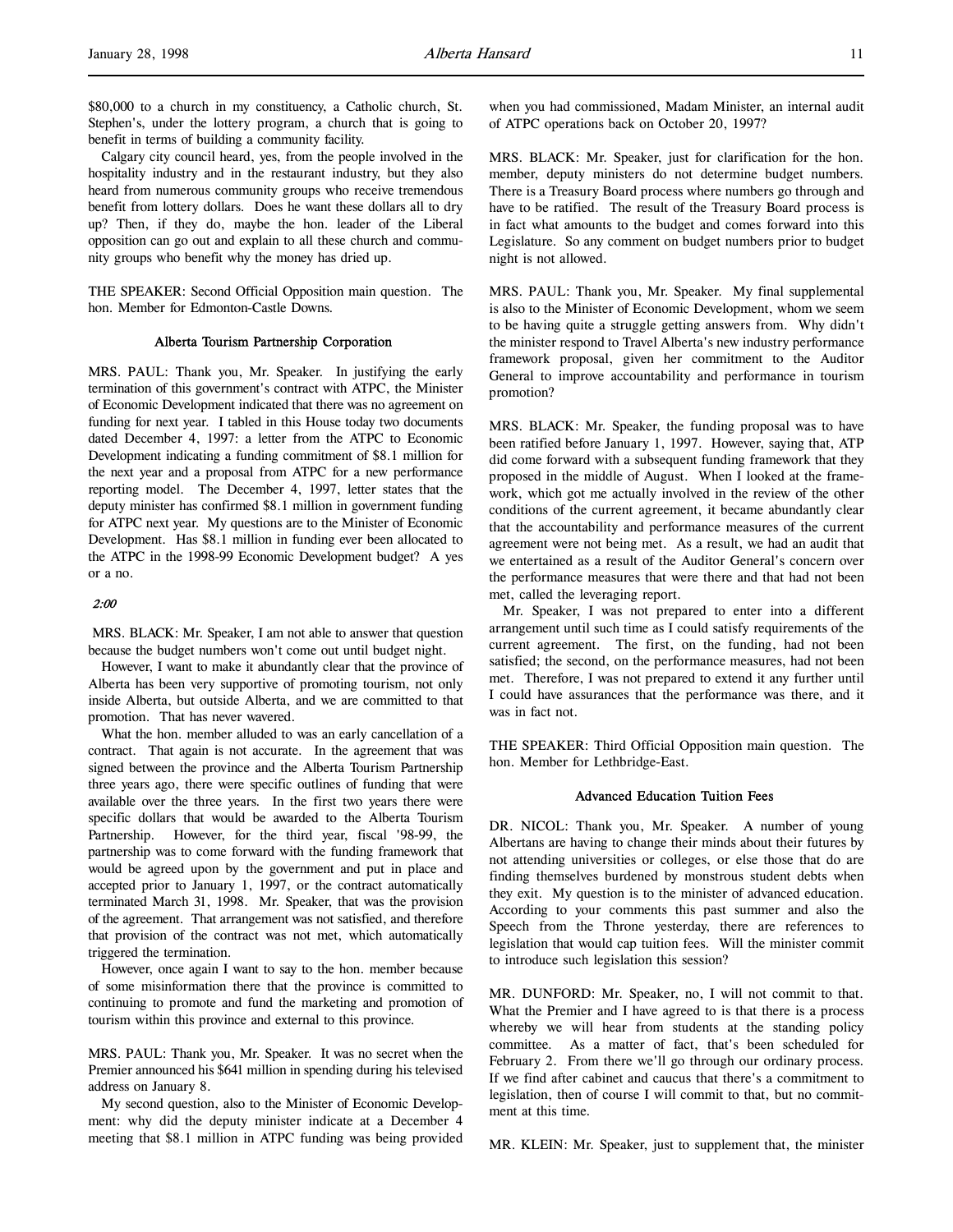and I had a very good meeting with student union leaders from colleges and universities around the province about a month ago, and they indicated to us that they were perfectly satisfied to go through the process. I understand that they will appear before the standing policy committee on February 2. I would assume that the administrations of the various universities and colleges will also be at that meeting. The students seem to be keen to enter into a good, healthy debate and put their case forward. It was alluded to in the throne speech. I think this is something that certainly needs to be given full consideration, but let's have the open and public debate on this issue first.

DR. NICOL: Thank you, Mr. Speaker. Again, my second question is to the minister of advanced education. Has the minister tracked in any method the number of students who do not attend advanced education institutions because of the cost?

MR. DUNFORD: Mr. Speaker, we don't have any hard numbers on that particular point, but I believe we have enough anecdotal evidence that would indicate that there are a number of young people in the province that have not entered our postsecondary system because of the threat of the cost of that education. Really, hon. member, that had a great deal to do with the recent announcement of the Alberta opportunity bursary program. As you're aware from the announcements that have been made on this, we are directing what could be \$30 million a year directly at students who demonstrate financial need. It's our hope that that's one step on a road to where we can feel assured that any student that meets the criteria of any of our postsecondary institutions in this province will have an opportunity to get a postsecondary education.

DR. NICOL: Thank you, Mr. Speaker. My final question is to the minister of advanced education also. I'd just like to ask the minister if he doesn't understand the fact that the shortage of skilled and well-educated workers in Alberta is a direct result of the government's policy of allowing tuition fees to escalate beyond their affordable levels.

MR. DUNFORD: Well, that actually is a lot of the rhetoric that takes place, but I would define it as a canard because really what we have is an increase of 7 percent in enrollment in the system since 1994. Clearly what is happening is that the institutions are adjusting to the new realities they were faced with in terms of the budget cuts. So we could say that productivity within our system has really gone up. Also, you know, the institutions have been able to maintain the access for our young people and actually increase it, as I've mentioned. So there's more going on here in terms of skilled trade shortages than just students not being able to get into the postsecondary system. It's a hot economy. The Alberta advantage is in place and away it goes.

# 2:10 MLA Expense Disclosures

MS BARRETT: Mr. Speaker, fraudulent abuse and misappropriation of public funds by what must be at least half of the former Conservative cabinet in Saskatchewan landed those people in Her Majesty's bed-and-breakfast for a period of confinement during the last few years. Appropriately, I would say. Subsequently, the NDP government changed the reporting rules on MLA expenditures to include telephone and related expenses, travel expenses, constituency service expenses, constituency assistant expenses,

including – listen to this – details of suppliers, amounts paid, and brief descriptions of items or services purchased. But the Premier, two days ago, was telling the reporters in the gallery: just trust us. What's the impediment? Why can't we have legislation introduced and passed this session so that all members are obliged to file this information?

### MR. KLEIN: Is that to me?

#### MS BARRETT: It is.

MR. KLEIN: Thank you. Well, Mr. Speaker, I was alluding to a statement made by the Canadian taxpayers association. The statement was: how do we know that an MLA isn't spending money to buy a \$200 bottle of wine as opposed to a \$20 bottle of wine? Well, I said, you know, that is somewhat ridiculous, and there's a matter of trust and there is a matter of common sense. It was said in that context.

Mr. Speaker, this whole situation relative to MLA expenses goes to the whole freedom of information legislation. It has to do also with the rulings of the commissioner of freedom of information and the Ethics Commissioner. The law clearly states – and I will have the minister supplement – that this legislation has to be reviewed. The minister has called for the formation of an allparty commission – an all-party commission – to look at all of the Freedom of Information and Protection of Privacy Act, including this very question.

Mr. Speaker, the hon. member will have every opportunity to participate and bring about any changes if indeed there are some deficiencies in the legislation.

MS BARRETT: Mr. Speaker, Saskatchewan also has a freedom of information act, and it didn't stop them from bringing in rules that make sure MLAs are accountable.

Mr. Speaker, I ask the Premier: why doesn't he introduce the legislation, let it pass, and if there's a problem with freedom of information, fix that later? Why not? They're in a hurry to introduce the HRG act, after all.

MR. KLEIN: Well, Mr. Speaker, here is an opportunity for all of the parties to participate. All of the parties. This is truly a matter for a committee of the Legislative Assembly to deal with. Here's a gorgeous opportunity for full participatory action to identify deficiencies in the legislation and correct those deficiencies, if necessary. I would think that the hon. member would welcome this opportunity.

MS BARRETT: Mr. Speaker, notwithstanding the kind offer of the tabling provided by the Provincial Treasurer earlier today, which indicates at least some level of goodwill, will the Premier at least now commit to filing once a month with the Clerk's office information regarding all MLA expenditures from the government – I'll do the same, by the way – including constituency office purchases and constituency salaries and all of the things that are itemized in the Saskatchewan rules, on a voluntary basis until we have a new law?

# Speaker's Ruling Questions outside Government Responsibility

THE SPEAKER: Hon. member, the Speaker did not interject to the basis of the first two questions because they were directed with respect to prospective legislation, but let me make it very,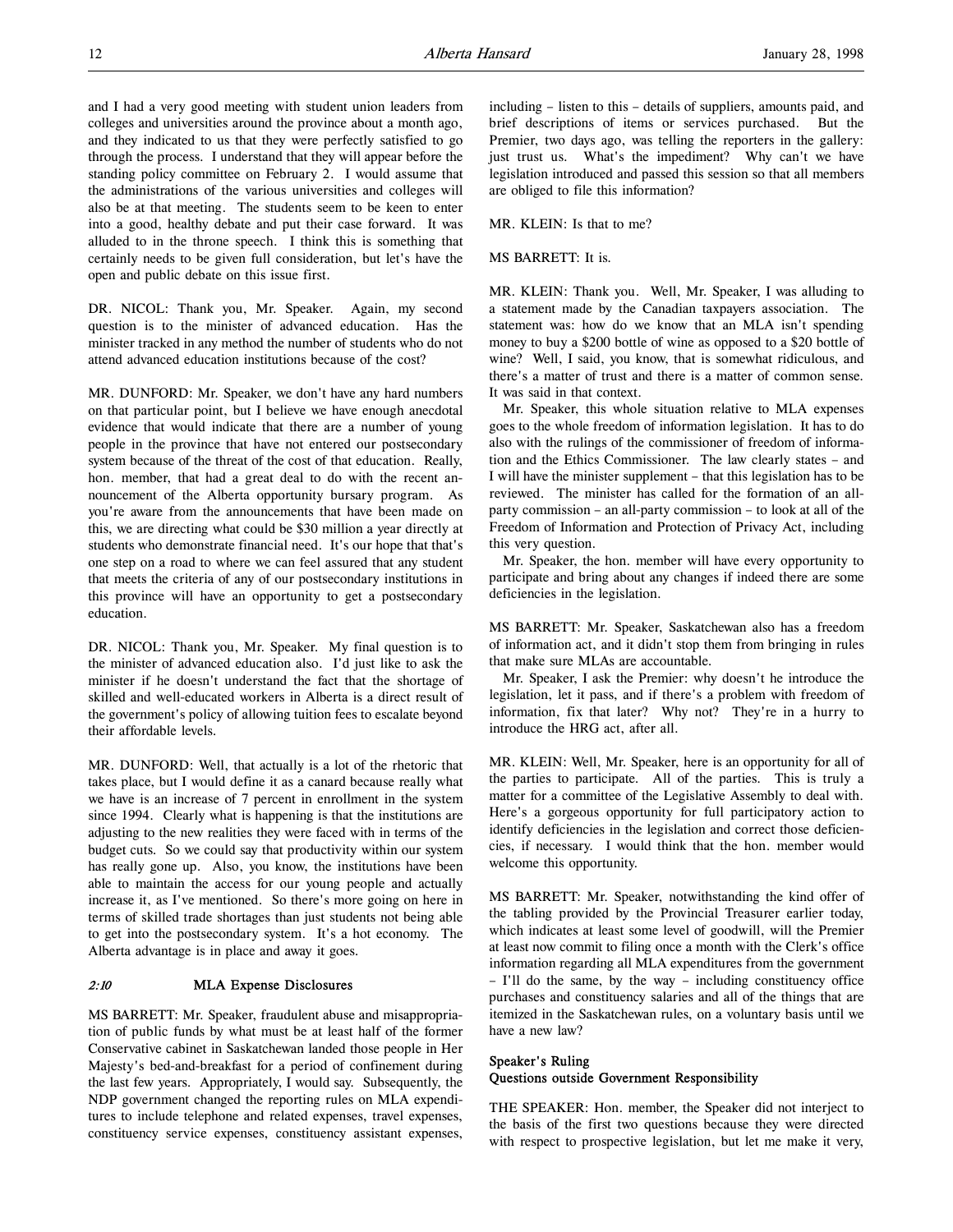very clear that Beauchesne 409(6) says, "A question must be within the administrative competence of the Government." The processing of MLA packages is not within the administrative competence of the government; it is within the administrative competence of the Legislative Assembly. That is not the government, hon. member. The hon. member herself knows, as a member of the Members' Services Committee, exactly what the Speaker is talking about.

So may we now proceed, please, to the hon. Member for Banff-Cochrane.

MS BARRETT: Mr. Speaker, a point of order.

THE SPEAKER: At the end of question period. The hon. Member for Banff-Cochrane.

### Alberta Tourism Partnership Corporation

(continued)

MRS. TARCHUK: Thank you, Mr. Speaker. I represent an area largely dependent on tourism. There is constituency concern surrounding the recent announcements regarding the canceled agreement, our contract with ATPC. My question is to the Minister of Economic Development. Could the minister please clarify for the members of the House whether her department will continue to provide funding for tourism marketing and promotion and remain committed to tourism in this province?

MRS. BLACK: Mr. Speaker, that question I can answer. Absolutely. We will continue to promote this industry . . . [interjections] I'd like to answer the question if I might, Mr. Speaker, because . . .

THE SPEAKER: I'd like to hear the answer.

MRS. BLACK: . . . quite frankly this industry is a very important industry to this province. They're the fourth largest industry and, quite frankly, we have to promote tourism in the same fashion we promote other industries, not only inside the province but externally. We are committed to continuing to fund the promotion of tourism through tourism initiatives.

The process we've put in place – and I want to make it abundantly clear – is that with the announcement I made on Monday, by placing an interim manager in place, which is Price Waterhouse, we will come forward with a new framework which will actually go out to the industry itself and ask them to tender, to do the marketing promotion on behalf of the government. That will be a process that I think will allow all industry players to become involved and to fashion that.

The one thing that'll be very important, though, is to have the co-operation of the industry as we move forward. I can say today, Mr. Speaker, that the calls we have had since announcing the interim manager have been very, very positive. In fact, they have met with not only the players from ATPC but also board members and the chairman of the board. The co-operation is coming forward very, very well, and we're very pleased with the response to the interim management team.

MRS. TARCHUK: Mr. Speaker, my supplemental question to the minister is: how will we ensure little disruption in the industry so as not to lose momentum on the ongoing good work?

MRS. BLACK: Mr. Speaker, with this contract terminating

March 31, 1998, it was very important to get an interim team in place prior to that. That is why I moved to meet with the board and alert them to the transition on January 16, so there would be two and a half months of lead time for a management team to come in, work with the industry, work with the people at ATPC, to move forward so we would have as little disruption as possible when we went out with the request for proposals for a new program to come into place.

We're trying to make sure that we don't have any disruption, and quite frankly as promoters of tourism in Alberta it is incumbent upon all of us to move in a positive direction and to focus on the forward approach. I believe that with the request for proposals going out April 1 and with a group coming in to make the selection by the end of June, we should have a new contractor fully operational by September 1.

THE SPEAKER: The hon. Member for Edmonton-Centre, followed by the hon. Member for St. Albert.

#### Poverty

MS BLAKEMAN: Thank you, Mr. Speaker. Albertans are going hungry. The Calgary regional health authority's report Health in the Calgary Region states that 23 percent of Calgarians do not have enough money to buy food. An Edmonton Food Bank study reports that 52 percent of food bank users could not meet their children's dietary requirements. My question is to the Minister of Family and Social Services. Why are one quarter of Calgary's families going hungry?

DR. OBERG: Thank you very much, Mr. Speaker, and I'd like to thank the hon. member for bringing this to this Assembly. I think it's a very important issue, and it's something that this government and myself in particular are very concerned about. What I'd like to do first is to set the stage for her question. I think that's an extremely . . .

#### 2:20

THE SPEAKER: Hon. minister, there's really no process in the question period for setting the stage or anything else. There was a question; if you have an answer, proceed.

DR. OBERG: Well, Mr. Speaker, then I'll answer the question. The numbers they have used, first of all in Calgary. The question posed to the recipients was: have you ever gone hungry in the last month? It was a telephone survey. But there is an inherent problem in the type of figures that are used to define poverty. The classic one that is always used is LICOs. Quite frankly, to explain how LICOs works: if the people who have the highest income increased in Canada, if the people who had the lowest income stayed the same, and if the basic food expense stayed the same, there would be fewer people in poverty. Obviously, this is something that is not a realistic measure of poverty.

It's time to talk reality. Two weeks ago I went and talked to a person who was in poverty. This was a lady in the constituency of Edmonton-Norwood. I sat across from her, and I said: as Minister of Family and Social Services what can I do to help you? Mr. Speaker, do you know what the answer was? "You can get me a job." That's the focus of this government. That's the focus of this department.

Two hours ago I went to the school lunch program at Prince Charles elementary school. I asked the principal there: "What can we do to make things different here? What is happening?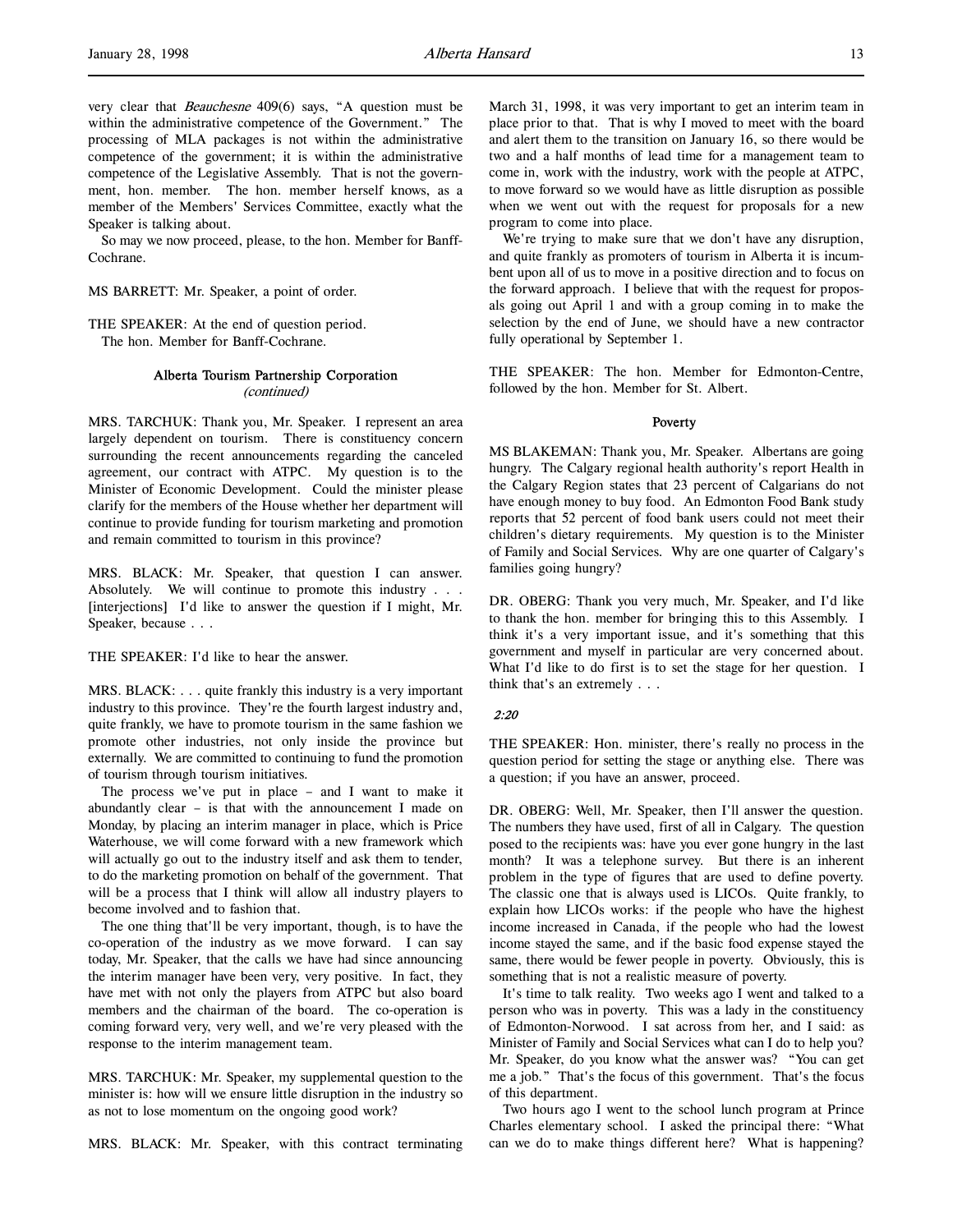What is the reason these kids are coming to school hungry?" Mr. Speaker, do you know what the principal said? He said that number one is parenting skills, number two, poor role models. This is something we have to work on. This is something we have to work on hard. Across Canada . . .

THE SPEAKER: I think, hon. minister, we're getting the full helping on the first question.

Hon. member.

MS BLAKEMAN: Thank you, Mr. Speaker. I'm sorry you have to blame the parents for this.

Is the government keeping statistics on how many food bank recipients are former SFI recipients?

DR. OBERG: I'll respond to her interjection in the question. I was not blaming the parents. I was quoting. I went out and saw what was happening. I was quoting what the principal of the school said.

The food bank is another interesting issue. I'm glad she asked that, and I'd be more than happy to get into this. In a recent study put out by the Canadian Association of Food Banks, Alberta had the lowest utilization of any place in Canada at 1.5 percent. Anytime anyone has to go to the food bank, it's not right, but we are working at this as a department. We have the lowest rate of utilization in Canada, and it's something that we're striving for.

MS BLAKEMAN: Excellent.

Perhaps you could tell me what is the government's performance measurement for an acceptable target for food bank use in Alberta then?

DR. OBERG: As I said, Mr. Speaker, in a perfect world there would be no food bank utilization.

# Provincial Budget

MRS. O'NEILL: Mr. Speaker, in yesterday's Speech from the Throne our agenda for opportunity mentioned investment in education, some increased spending for Family and Social Services, and there was a reference to a consideration for taxes. My constituents in St. Albert have a question, and I would like to pose it here today to the Provincial Treasurer. When are we going to hear the details of the budget and the expenditures that we referenced in yesterday's speech?

THE SPEAKER: Well, hon. member and hon. Provincial Treasurer, the budget date to my knowledge has not been announced, so . . . Oh, he wants to do it? Well, fine. Then proceed, but we're not talking about the budget in question period.

MR. DAY: Mr. Speaker, the Member for St. Albert has had good input into the budget process, as her constituents also have. Certainly they were a vital part of the electoral process just some months ago which brought her to this House. I can say that members on this side of the House and the media have quite appropriately been wondering when budget day is. I haven't even had that question from the opposition. But this is an open and accountable government, and I'm happy to share with the Member for St. Albert that on February 12 we will be presenting the budget for '98. [interjections]

THE SPEAKER: Well, I would have said to the Provincial Treasurer: "Could you kindly inform the House what day the provincial budget will come down?" He would have gotten up and said, "February 12." It would have been done, and we would have been on.

The hon. Member for Edmonton-Gold Bar, followed by the hon. Member for Calgary-Bow.

#### Hepatitis-tainted Blood

MR. MacDONALD: Thank you, Mr. Speaker. As many as 5,000 Albertans may be affected with the hepatitis C virus as a result of receiving blood that was tainted during transfusions. Questions surrounding how this occurred were answered in the Krever report. Now these same Albertans want to know what this provincial government is going to do. Key meetings tomorrow in Vancouver with all provincial deputy ministers of health will discuss compensation for victims. My questions today are for the Minister of Health. What specific plan has he instructed his deputy to bring to this meeting so hepatitis C victims in Alberta, in Lethbridge, in Calgary, in Edmonton, Fort McMurray, Camrose – what and when and how will they be properly represented at these meetings?

MR. JONSON: Mr. Speaker, I think that the hon. member, in fact all hon. members, would agree that it's important on this matter that we have a fair and reasonable and national approach with respect to responding on the hepatitis C issue and responding overall with respect to the Krever inquiry. The member is quite correct in that officials are working on the very complex matter of reviewing the Krever report and all of its implications. Within the month ministers of health and the federal Minister of Health and his officials will be meeting to receive their analysis and suggestions and then moving from there for what I certainly hope will be an overall national approach, which I'm sure all federal and provincial politicians want to see as a fair settlement.

MR. MacDONALD: Will the Minister of Health this afternoon support this nationwide humanitarian compensation package so costly and timely lawsuits, as the one that was started in Calgary by 55 people, will be avoided?

MR. JONSON: Mr. Speaker, this is, as I've said, a very important, very serious provincial and nationwide issue. We are not as ministers of health across this country – and I'm sure the federal minister would also appreciate this – going to approach this overall situation piecemeal or respond in any great detail to any particular proposal, albeit we are very aware, very cognizant of the background to it and the difficulties involved.

Mr. Speaker, as I've said – and I think it's very important – we are going to take an overall national approach to this issue and deal with it as expeditiously and as fairly and as reasonably as possible.

MR. MacDONALD: Mr. Speaker, if the Minister of Health is now so concerned about the nature of this disease, why did he wait until a few weeks before the Krever report to start a public awareness campaign and why not sooner?

MR. JONSON: Mr. Speaker, the overall area of prevention and awareness is a priority within the programs of Alberta Health. With respect to blood-borne conditions this is something that is ongoing as far as Alberta Health is concerned. With respect to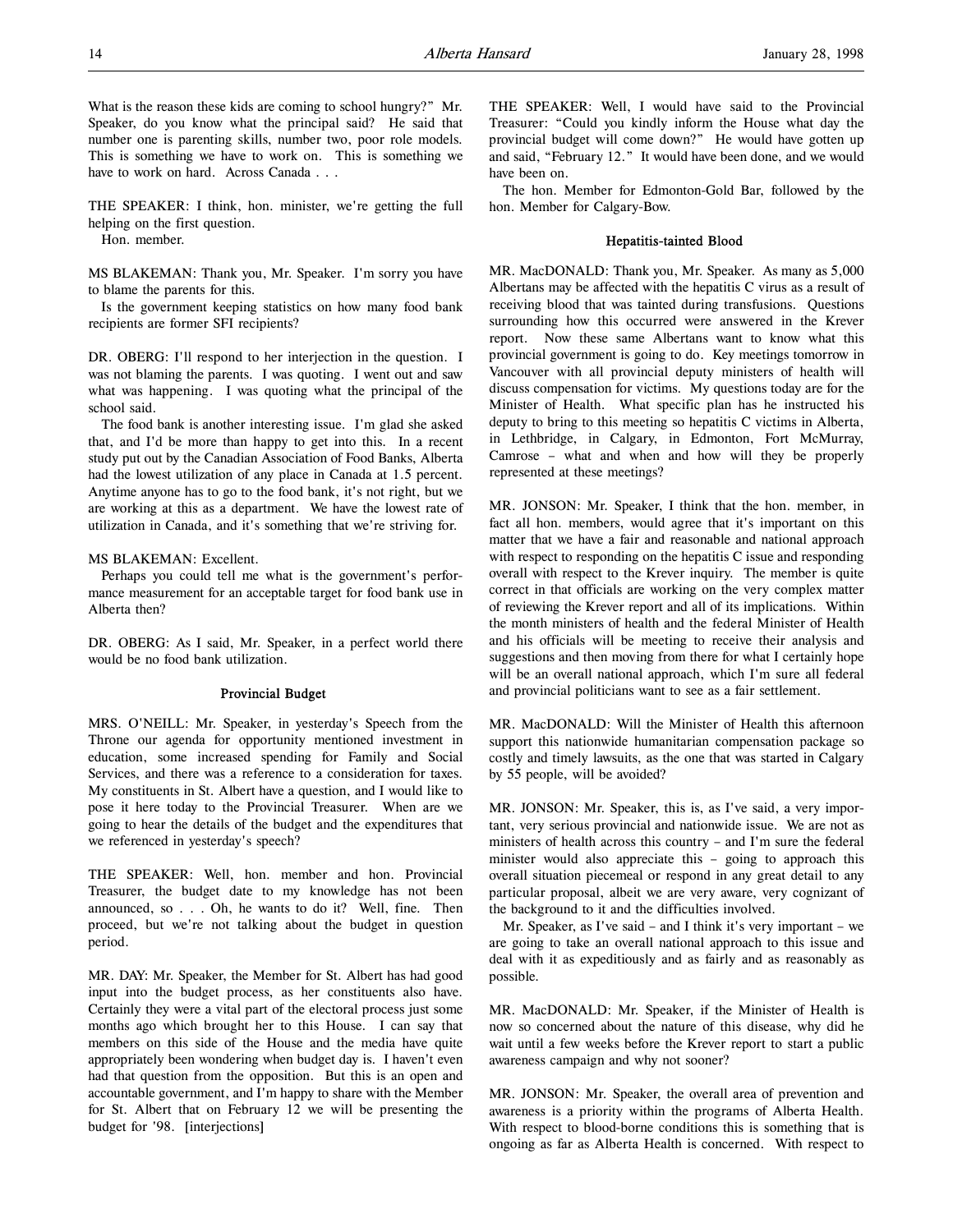hepatitis C, yes, we have put an added emphasis in this particular area, but it has always been a matter of attention and concern as far as Alberta Health is concerned.

THE SPEAKER: The hon. Member for Calgary-Bow, followed by the hon. Member for Edmonton-Norwood.

# Charter Schools

MRS. LAING: Thank you, Mr. Speaker. When this government introduced charter schools in the province, they were supposed to improve public education for Alberta students. Recently we have seen some evidence that some charter schools in the province are struggling, at least in how they are administered. Can the Minister of Education explain why some charter schools are having problems with their administration?

MR. MAR: Mr. Speaker, overall charter schools are working quite well. There are, however, some charter schools that are facing challenges and have responded in the best interests of students. Where needed, they've asked for additional assistance from the Department of Education or from their supporting public boards. As an example, more and more charter schools are finding it valuable to work with an experienced superintendent.

I think it should be noted that charter schools are still relatively new in the province of Alberta. I have observed board members who are very, very dedicated and bring a great deal of personal experience and professional skills to the board tables. So I think, Mr. Speaker, we can do more to help charter schools get through their sometimes rocky periods, but overall the support for charter schools by parents of students who attend those schools has been very, very strong.

MRS. LAING: Mr. Speaker, my first supplemental question is for the same minister. Would the minister please tell the Legislature what the government is doing to help the board members develop their understanding and skills as a governing board?

MR. MAR: Mr. Speaker, first of all we provide a charter school co-ordinator to work directly with the board members of charter schools to give them hands-on assistance and guidance. Over and above that, we also provide an annual development session for board members. We also facilitate additional board development sessions through the department of community development. By helping these boards with their leadership and management skills, we think they will continue to improve over time.

MRS. LAING: My second supplemental to the same minister: would the minister please explain to this Chamber what your department is doing to make sure that student learning is not affected while boards go through this learning curve?

MR. MAR: Mr. Speaker, while I think it may be true that some boards have had some difficulty with governance issues, I think that is a separate issue from the delivery of education. I think that my observation of these charter schools and the observation of parents of students that attend charter schools is that the education has been very sound indeed. So I think that in monitoring charter schools throughout the province of Alberta, we can be satisfied that the delivery of education is happening in a very positive way, although we do need to provide such boards with help on the governance issue as it relates to charter schools.

THE SPEAKER: The hon. Member for Edmonton-Norwood, followed by the hon. Member for Calgary-West.

# 2:30 Child Prostitution

MS OLSEN: Thank you, Mr. Speaker. Last year in this Assembly the Child Welfare Act was amended to say that a child involved in prostitution is a victim of sexual abuse. The government indicated that one of its purposes for this change was to allow police to charge the pimps and the johns who prey on children with sexual abuse. To the Minister of Justice: how many pimps or johns have been charged with sexual abuse under the Child Welfare Act since this change came into force six months ago?

MR. HAVELOCK: Mr. Speaker, I don't have that information at hand. However, I'd be quite happy to provide it to the hon. member at a future date.

MS OLSEN: Amazing, because the minister of social services gave that same answer on December 10.

Can you explain why no one knows whether or not this government has prosecuted a john or pimp under the Child Welfare Act?

MR. HAVELOCK: Mr. Speaker, I can't provide an answer to that. Again, I'll take a look at it. However, what I will assure the House is that under Bill 1, which was just tabled yesterday, rest assured that we will vigorously pursue that legislation and we will make sure that we assist young people in need on the streets and use that legislation to the fullest extent possible.

MS OLSEN: Thank you, Mr. Speaker. This is to the Minister of Family and Social Services. How many times in the past six months have you used this amendment to the Child Welfare Act to take a young prostitute off the streets and into protection, as that amendment has allowed for?

DR. OBERG: Again, I'd like to set the stage for this question, Mr. Speaker. What happened with the amendment to the Child Welfare Act – that was a very important critical first step in bringing forward the bill that is now Bill 1. The bill has been lauded by the province, lauded by people across North America, as being the first bill of its kind against juvenile prostitution in North America. If the hon. member would have asked me the first two questions, I would have told her that there have been none prosecuted under that because, as I just explained, the amendment that we did in the first sitting of this Legislature was to set the stage for this very critical bill that is Bill 1.

THE SPEAKER: The hon. Member for Calgary-West, followed by the hon. Member for Edmonton-Calder.

### Student Debt

MS KRYCZKA: Thank you, Mr. Speaker. On behalf of the hundreds of young adults in my constituency of Calgary-West who pursue now or plan to pursue postsecondary studies in the future, my first question to the minister of advanced education is: what is the current average debt level of students graduating?

MR. DUNFORD: Well, thank you, Mr. Speaker, for the question from the member. In terms of average debt there's quite a range,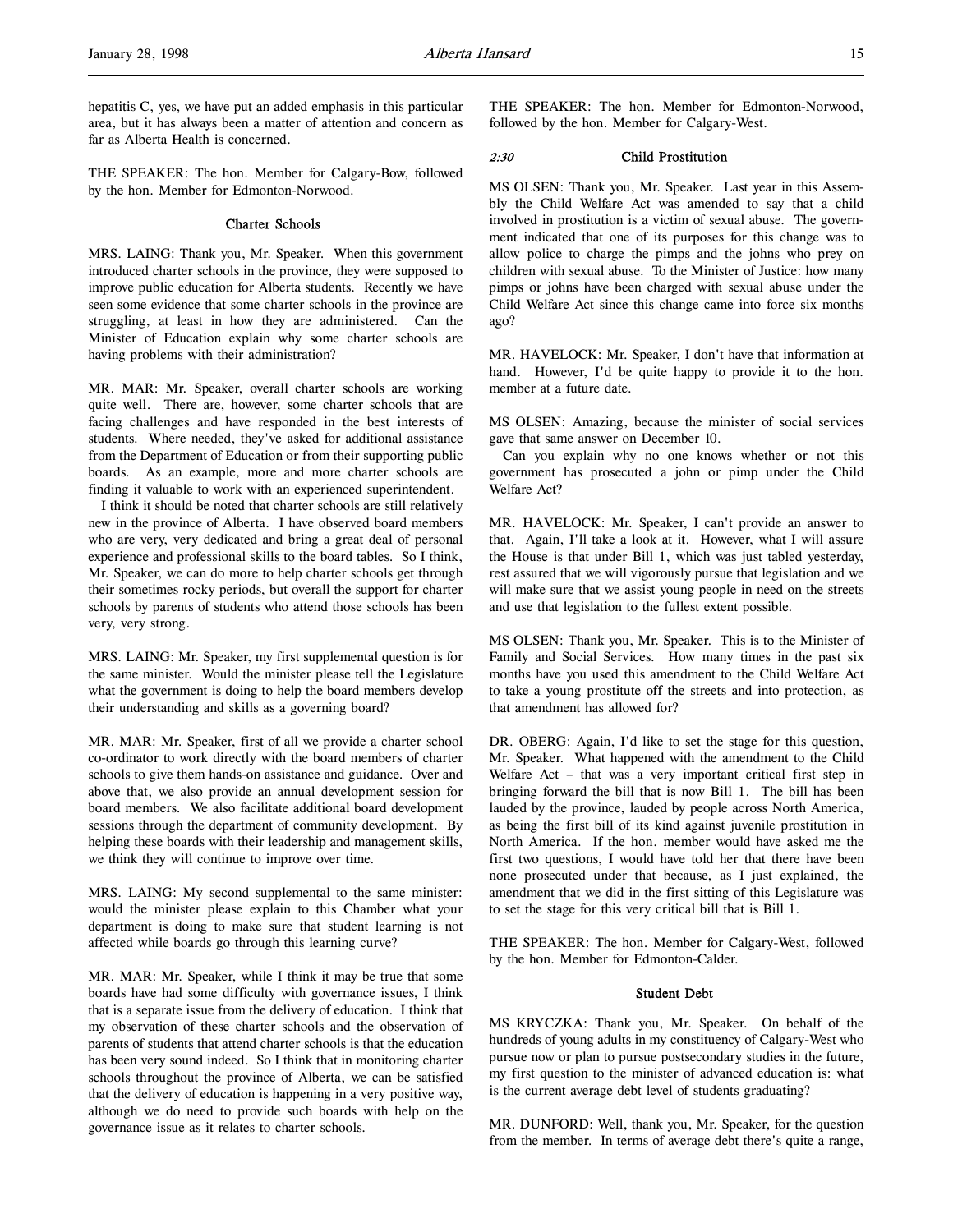whether it's university students we're talking about or people in the college or perhaps even in the apprenticeship systems. If you're asking for an average across the whole system, it's about \$12,000. However, to be fair, on the university side it's probably more in the area of \$16,000 to \$17,000. We want to make sure that we start trying to deal with this so that we don't have it going much higher.

MS KRYCZKA: Mr. Speaker, my second question, also to the minister of advanced education: what is your department doing to ensure student loan debt does not become a barrier for students now attending or wanting to attend postsecondary studies?

MR. DUNFORD: Well, Mr. Speaker, we're really trying to be proactive both at the beginning of a student's career in a postsecondary system and then of course after they have successfully completed postsecondary education. Again, as I talked earlier in today's session about the Alberta opportunity bursary, that's a way in which we'll work with the institutions to identify students in financial need and provide them with a bursary that can get them into the first and hopefully through two years in the postsecondary system.

On the final end we do a number of things. I guess first of all we actually pay for the interest on the financial debt as a person is moving through the postsecondary system and do that for six months after graduation. Alberta has a remission program that I don't believe is perhaps well understood by students in the province and perhaps their parents. But we have a system in this province where we will remit or forgive Alberta student loans if the graduate has experienced a loan amount above a certain level. We think that it would be very, very meaningful if the federal government would join us in a remission type program because most of the students who graduate from our system that end up with what is viewed as large student debt – basically that's all the Canada student loan system. So I think there's a lot of work that can be done in that area.

MS KRYCZKA: Thank you. My second supplemental is also to the minister of advanced education. I understand that most of students' debt is actually federal loans. What is the federal government doing to reduce student debt?

THE SPEAKER: Hon. member, this is the Legislative Assembly of the province of Alberta, and it's not within the administrative competence of ministers of this Executive Council to speak on behalf of the federal government.

The hon. Member for Edmonton-Calder, followed by the hon. Member for Calgary-Fish Creek.

# School Boards' Financial Disclosures

MR. WHITE: Thank you, Mr. Speaker. This government spends in the order of \$3 billion of Albertans' money, a quarter of the provincial budget, on education from K to 12. Once the money is handed over to school boards, in fact the taxpayers lose sight of their dollars. A good portion of that of course is salaries, and we understand that. But a large portion and a larger portion as we speak every day is being contracted out for goods and services to the private sector. To the Minister of Education: will the minister commit to some openness and accountability in this regard and allow taxpayers the right to see where those funds go precisely and what the service was contracted for?

# 2:40

MR. MAR: Mr. Speaker, it's true that we spend about \$3 billion in the area of education, K to 12, throughout the province of Alberta, and the majority of that money goes towards the grants that go to school boards throughout the province of Alberta, notably the per student instructional grant that goes to the 530,000 some students that are in our school system.

Mr. Speaker, I found that school boards for the most part have been accountable in terms of where they spend their money. People are elected locally and ought to be accountable locally to the people who vote for them, and that means school trustees. There has been some question as to whether school boards are spending money in particular areas, notably in the area of specialneeds students, and I think it's appropriate that the provincial government call to task school boards to be accountable for money that we grant them for programs in those particular areas and for school boards to be able to satisfy us that they in fact do spend money in those particular areas.

It is a balancing act, Mr. Speaker, of making sure that we ensure that there's some local autonomy for school boards who have the ability to recognize particular issues and concerns that may impact upon their students in their area. Balanced against that, as the hon. member said, is the accountability to ensure that money that we grant to them for particular program areas is in fact spent in those areas. Overall I think school boards have been accountable through the auditing process, where they are compelled to say where their money is being spent, and they are being accountable to their local electors of school trustees.

MR. WHITE: A supplementary, sir. By the answers you've just given, I understand that you will not, then, be putting into place any regulations in your department to demand these disclosures of all boards. It's a voluntary process currently. Is that the case?

MR. MAR: No, that's not correct, Mr. Speaker. School boards are obliged each year to provide their annual spending reports, which are audited financial statements. That is a requirement and is not a voluntary requirement of school boards.

MR. WHITE: My final supplementary, sir. The question is, again, as it relates to items that are contracted out for goods and services to all boards to a private entity or an agency of some description. Will you be asking or demanding through regulation that these purchases be itemized so that the average taxpayer will be able to determine the contractor and the goods received?

MR. MAR: I think, Mr. Speaker, that's a question for school trustees to answer to their local electors. The level of goods and services and contracts that are provided by outside bidders will differ greatly from school board to school board. I think that school boards are able to answer those questions to people who ask them.

THE SPEAKER: That being the end of question period – actually there was considerable progress made today. Twelve hon. members had an opportunity to raise a series of questions, yet three hon. members remain on the list: the Member for Calgary-Fish Creek and the members for Edmonton-Glengarry and Edmonton-Ellerslie. Whether or not they have an intent to return tomorrow, they should advise at the appropriate time.

We have two points of order today. First of all, the leader of the ND opposition.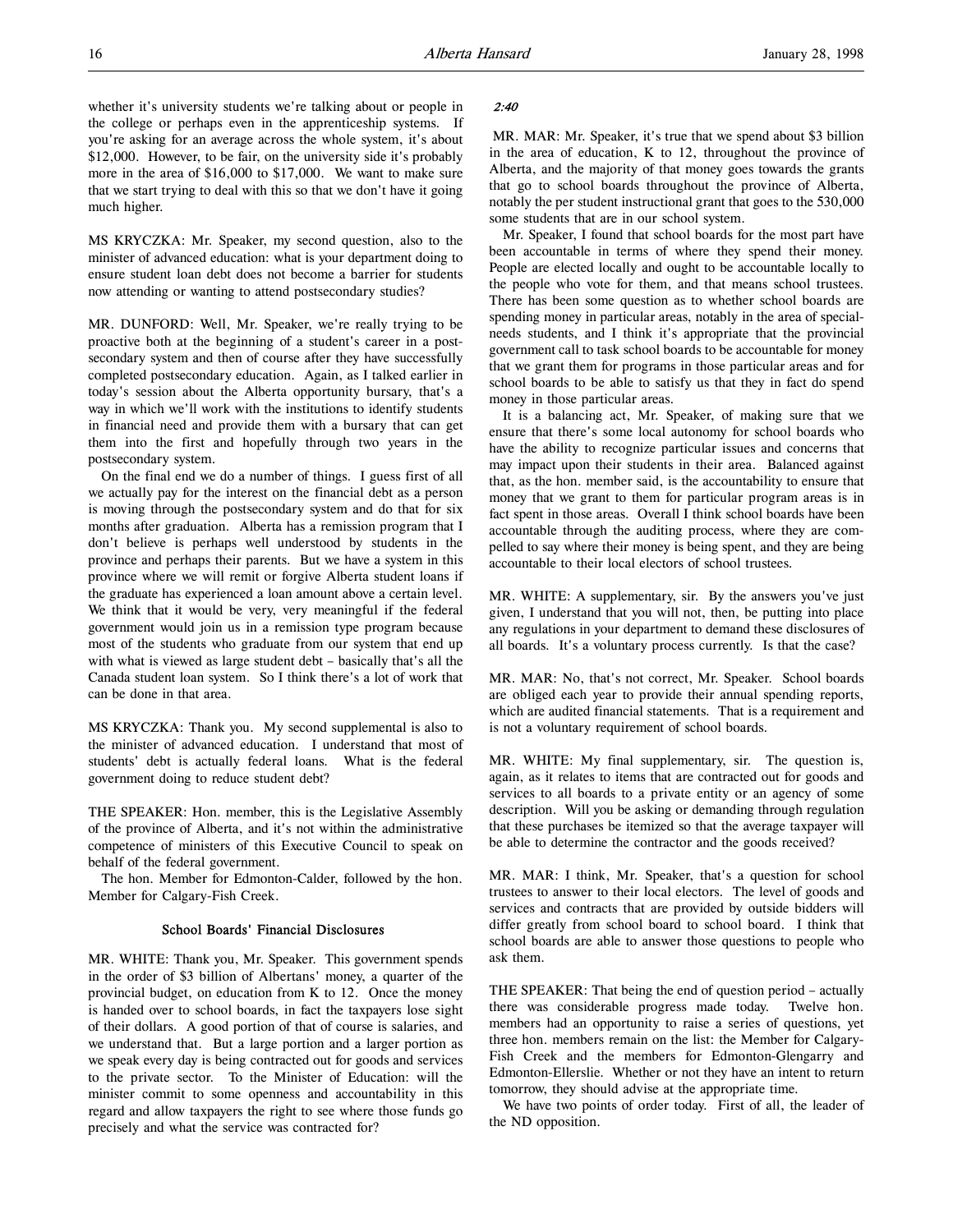# Point of Order Tabling Returns and Reports

MS BARRETT: Thank you, Mr. Speaker. You quoted Beauchesne 409(6), "A question must be within the administrative competence of the Government." What I was referring to was a voluntary action indicated by the Provincial Treasurer when he said during Tabling Returns and Reports that he was prepared to file, you know, MLA expense information on behalf of government members tomorrow in the Assembly. My question to the Premier had been: will the Premier ask the government members to commit to doing this on a monthly basis, including information regarding their constituency accounts?

Each MLA gets a monthly printout from the Legislative Assembly indicating expenditures made on salary, rent, equipment, and so forth. That was the information – along with the travel expenses and other MLA expenditures, references that the Treasurer made earlier today – I was seeking on a voluntary basis, on a monthly basis, to be supplied to the Clerk's office. Therefore, I believe it was within the Premier's ability to answer.

MR. HAVELOCK: Well, thank you, Mr. Speaker. I'll be very brief. As indicated by the Provincial Treasurer during question period, the expenses for all MLAs would be tabled in the House in the near future. Also, as stated by the Premier, this is primarily a matter for Legislative Offices. I think the ruling you made earlier in basically asking the member not to continue that line of questioning was the appropriate ruling.

THE SPEAKER: Hon. leader of the ND opposition, I have a question that you need to clarify for me before I deal with this point of order. You mentioned the Premier and you mentioned the Clerk in your comments. Clarify what you had in mind.

MS BARRETT: Yes, Mr. Speaker. What I'd asked was: now that they were prepared to do this on a voluntary basis, would they be prepared to issue the monthly expenditures by providing them to the Clerk's office? The reason I specified the Clerk is because the House doesn't sit all the time, 39 days last year as a matter of fact. So the Clerk's office struck me as probably the pretty obvious place where you'd file this information if members of the public or the media wanted to go and look at it. Did I do okay?

THE SPEAKER: Hon. member, sorry. There was no point of order. You haven't given me any citations dealing with the point of order.

MS BARRETT: I did so.

THE SPEAKER: I'm sorry. You did not.

MS BARRETT: Beauchesne 409(6).

THE SPEAKER: Beauchesne 409 is very, very clear on this. I would ask hon. members to please remember that the Clerk of the Legislative Assembly is an employee of the Legislative Assembly, not of the government, as are all officers of the Legislative Assembly. There's absolutely no connection between the operation of the government and the operation of the Legislative Assembly. This is a free, independent institution that protects the rights of all members, and under no direction would any Premier, I believe, anticipate in directing any Member of the Legislative

Assembly to participate in any kind of release of any information with respect to hon. members.

Secondly, it is the office of the Legislative Assembly of Alberta that provides an update on a monthly basis to each hon. member. That is for the information of the hon. member. My clear instructions to all officials in the Legislative Assembly Office have been that they will provide that information only to the hon. member, not to anyone seeking that information on behalf of the hon. member, not to anyone delegated by the hon. member to go and obtain the information, and should the hon. member choose to make that information available, it is entirely up to the hon. member to do that.

The hon. leader of the ND opposition knew full well that answer before she asked the question. She's certainly been in this House for a great number of years. I make it very, very clear that if an hon. member chooses to release public information about the operation of his or her office and they are disclosing the salaries of their employees or anything else, it is their – their – responsibility for it. It will not be the Speaker or any official associated with the Legislative Assembly Office who will take any responsibility for what might come out of that as well.

A point of order, Edmonton-Glenora.

# Point of Order Answers to Oral Questions

MR. SAPERS: Thank you very much, Mr. Speaker. I rise pursuant to Beauchesne's Parliamentary Rules and Forms, 6th Edition, section 417, "Answers to questions should be as brief as possible, deal with the matter raised and should not provoke debate."

During question period the minister of social services in an attempt to answer an excellent question put by my colleague from Edmonton-Norwood continued to set the stage or set the table or whatever it was that he was trying to do to deflect attention away from the fact that he couldn't answer the question or was refusing to answer the question. The question was very specific about amendments that this Assembly passed in a previous session to the Child Welfare Act, and instead of addressing that issue, of course, he proceeded to cloud the issue by referring to Bill 1, which would be an anticipation situation.

2:50

Mr. Speaker, I know you wouldn't have allowed that, and I'm just wondering whether or not we can expect to see some caution put into the minds of members of Executive Council so that they are not breaching accepted parliamentary traditions of this House by deflecting answers to legitimate questions by invoking things that would otherwise be ruled out of order because of anticipation. When we put questions, we put them in good will to members of Executive Council and expect them to try to the best of their ability – and maybe this is it – to answer those questions.

THE SPEAKER: The hon. Government House Leader.

MR. HAVELOCK: Briefly, Mr. Speaker. I don't believe that the minister was attempting to provoke debate. In fact, I find it interesting that that argument would be raised by the Opposition House Leader in light of the way and the manner in which they ask their questions.

The minister provided an answer. Taking a look at the Standing Orders and at *Beauchesne*, I can't find anything in here that indicates that the opposition member must like the answer he receives. Therefore I don't believe there is a point of order.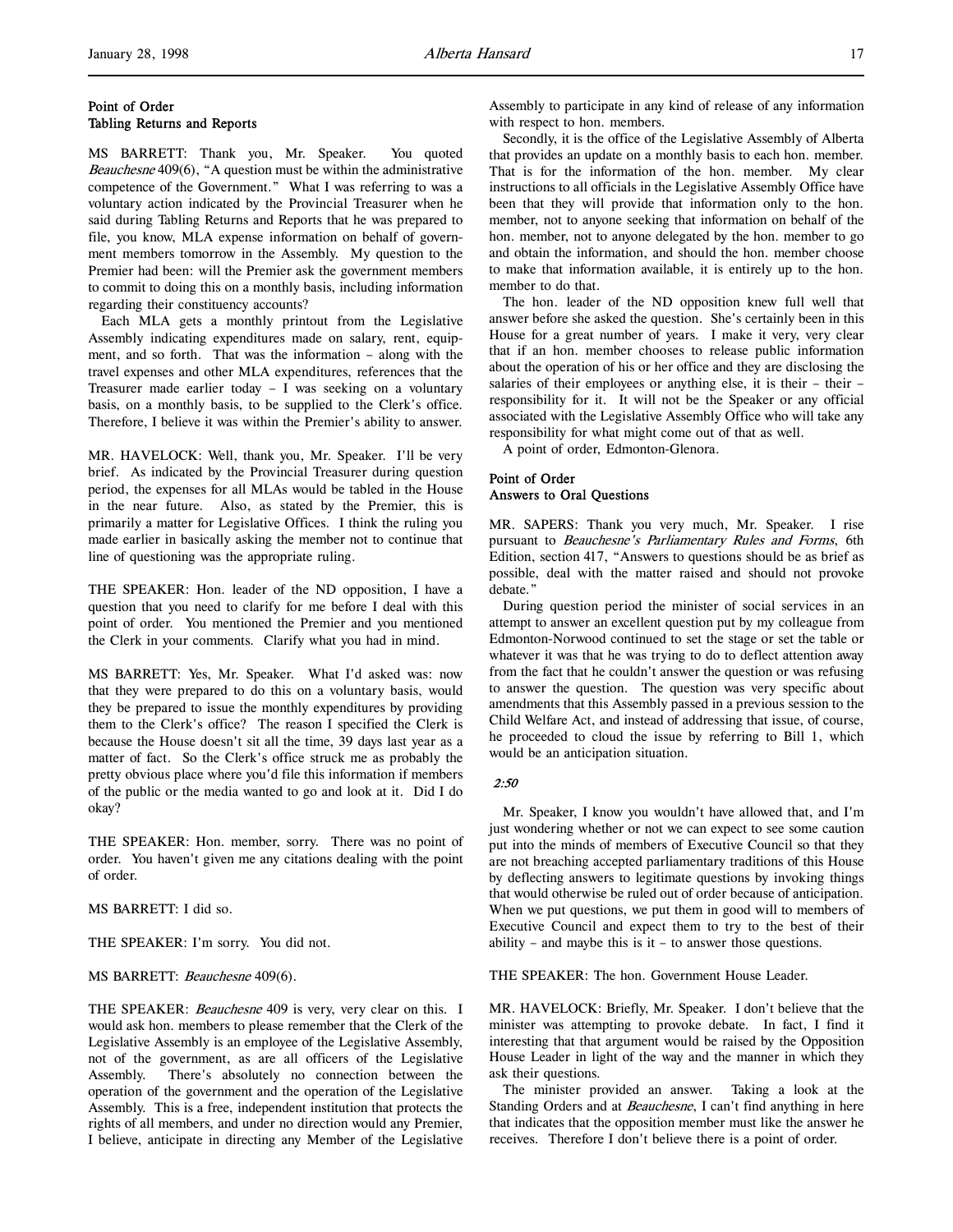THE SPEAKER: The rules are very, very clear. Questions should be brief. A preamble provided for the first question. Responses should be brief, to the point.

The Speaker indicated today that 12 hon. members had chances to raise questions. It was actually quite good. The average is usually less than 11. So we made some progress, and I think hon. members will heed the advice provided by the hon. Member for Edmonton-Glenora and he will accept it himself when he raises questions and all the ministers who respond to him will also heed and keep the spirit of the House going on.

Now we have three Standing Order 40s.

# head: Motions under Standing Order 40 Maple Leaf Foods Inc.

THE SPEAKER: First of all, the leader of the ND opposition.

Ms Barrett:

Be it resolved that the Legislative Assembly express its disappointment with the lack of leadership provided by the Premier and the minister of public works in refusing to get tough with Maple Leaf Foods Inc., thereby allowing the systematic dismantling of their Edmonton meat packing plant.

MS BARRETT: Thank you, Mr. Speaker. The Standing Order 40 motion I wish to sponsor should be on the desks of all members of the Assembly by now. The urgency is that as we speak, semitrailers are backing up to the docks of the Maple Leaf plant, carting away every piece of equipment that they can. Maple Leaf isn't doing this because they need the equipment in other plants. According to the UFCW – I've been in the plant, and I know this to be very close to true – at least 80 percent of the equipment was custom-built for the Edmonton plant. Besides, all of their other plants except for one are on strike or lockout, so you know they're taking the equipment away. To put where? Not to put into active use. The reason Maple Leaf is taking the equipment out is to make it harder and more expensive for a future competitor to reopen the plant.

We need to urgently discuss why the government signed such a one-sided deal with Maple Leaf, and I'm talking about the lease agreement. Given that it's the equipment that makes the hog plant useful, why did the government give it to Maple Leaf? Which is apparently what's happened. According to the letter that I received today from the minister of public works, it says:

In addition, I must point out that Maple Leaf has the right to remove any and all equipment that is owned by them, which, as you are aware, they are currently doing.

But the information I have on the lease indicates that the government has the right to lock those doors and prevent Maple Leaf from taking that equipment because the government owns the land and the plant.

Now, the urgency is that this equipment is being taken away. The government is not exercising the clout that it has the legal right to do. It had no obligation to extend the lease for Maple Leaf beyond December 31, 1997, no obligation whatsoever. The urgency is that taxpayers' money is being carted out of that Maple Leaf plant on 66th Street, rendering the place virtually useless as a potential hog processing plant in the future.

I ask all members of the Assembly to please support me in my request for unanimous consent to deal with this urgent matter.

THE SPEAKER: Might we have unanimous consent to proceed with the motion as proposed by the hon. leader of the ND opposition?

SOME HON. MEMBERS: No.

THE SPEAKER: Gee, I didn't ask who was in favour yet, but I will ask. Those in favour?

SOME HON. MEMBERS: Aye.

THE SPEAKER: Opposed?

SOME HON. MEMBERS: No.

THE SPEAKER: Defeated. The hon. Member for Edmonton-Centre.

#### Year of the Tiger

MS BLAKEMAN: Thank you, Mr. Speaker. I have not risen to speak to a Standing Order 40 before, and I didn't expect to be doing it today, as I understood we will be able to recognize the contributions of Albertans through a new and less adversarial process. I appreciate the Speaker's mention of this special day. I'm sure your words are appreciated, but I was looking for the acknowledgment and congratulations of the entire Assembly.

I would like to plead the urgency of this request. Today is the Chinese New Year. To postpone this recognition to another time is akin to wishing someone happy birthday a week after their birthday or Merry Christmas on Boxing Day. It loses the immediacy and the honour that it should convey. I believe that we should honour and respect the Vietnamese and Chinese communities, which hold this day special, and I therefore ask for unanimous consent to allow me to have this motion passed.

Thank you.

THE SPEAKER: Might we have unanimous consent to proceed with the motion as proposed by the hon. Member for Edmonton-Centre? Those in favour?

#### HON. MEMBERS: Aye.

THE SPEAKER: Opposed? Carried.

Hon. member, under Standing Order 40 you now have up to 20 minutes to speak on behalf of the motion. The Speaker will then recognize other members who might also wish to speak to the motion. The limit of time is 20 minutes, and once that's concluded, we'll ask the question.

The hon. Member for Edmonton-Centre.

### Ms Blakeman moved:

Be it resolved that the Legislative Assembly recognize and congratulate Vietnamese and Chinese people in Alberta who are today celebrating the start of the year of the tiger.

MS BLAKEMAN: Thank you, Mr. Speaker. Thank you. That was really exciting. [interjections] Well, it is. I think it's an exciting day when we can recognize the contributions of the many different cultures and the diversity that is Alberta today.

I am particularly proud of the various cultural communities that are in my constituency. Many of them are of Vietnamese and Chinese origin, and I know that today, which is the first day of the Chinese New Year, is a very important one for them. It is the beginning of their calendar year. I think it's appropriate to congratulate the Chinese and Vietnamese peoples and to recognize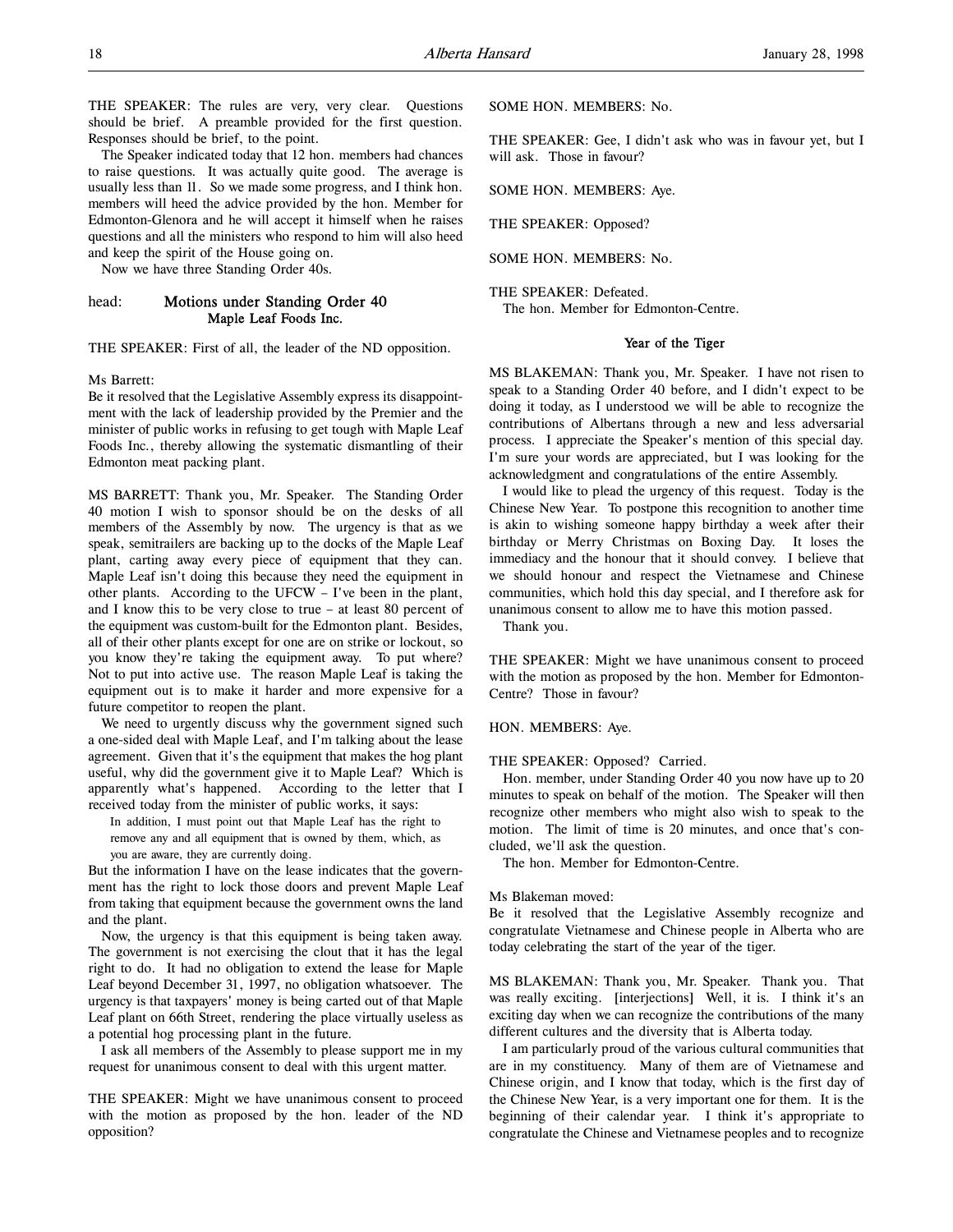the important contribution that they make to the rich diversity of all of us who call Alberta home.

A few points of interest. The Chinese calendar is basically lunar, with a year of 354 days, but intercalary months have been inserted to keep the calendar year in step with the solar year of 365. So it does put this celebration into January and sometimes even into February. The Chinese New Year begins on the first day of the new moon in the second month. There are different elements involved in the Chinese zodiac, and this is the year of the Earth tigers, which is of special importance. The last year of the tiger was in 1986, and the cycle comes around every 12 years.

I have been very fortunate to work with the Vietnamese and Chinese people in my community. My own life has been enriched by them. I'm very pleased to be able to stand today and acknowledge this day and its importance for them and for all those that join in celebrating it with them. I thank you for the opportunity to do that.

Thank you, Mr. Speaker.

MRS. McCLELLAN: Mr. Speaker, I'm pleased to stand in support of this motion. As the hon. member indicated, this is the year of the tiger according to the Chinese zodiac. This year of the tiger is predicted to be bold and filled with drama. I think perhaps there's a message there. This is the first day of our legislative sitting as well. Anyway, it is a special day, and many Asian people, including those in China, Vietnam, Korea, and Cambodia, celebrate the New Year according to the calendar, in which the lengths of the months are dictated by the cycles of the moon, and that is why, I guess, the New Year falls on a different day each year between January and mid-February.

Mr. Speaker, I understand that this is the biggest celebration for the Chinese community in the entire year. Celebrations usually continue for a six-week period. The first day of the New Year belongs to the family. When kids wake up, they put on their best clothes and greet their parents. Their parents will give them a little red packet with money inside it for good luck. The days following are spent visiting relatives and friends, exchanging congratulations and good wishes, greetings meaning good luck, and I'm going to leave the actual pronunciation of that greeting to one of my colleagues that I'm sure would want to speak. But greetings meaning good luck and prosperity can be heard all around.

#### 3:00

The New Year coincides with the coming of spring in China. It's also a significant time of the year for the cleaning of the soul, paying off debts, settling old arguments, and turning over a new leaf, similar in a way to some of our New Year's resolutions that some of us make.

Mr. Speaker, Canada Post has just released a beautiful stamp to commemorate the Chinese New Year.

I had the pleasure of participating in the opening of an exhibit at the Provincial Museum in Edmonton about a month or six weeks ago demonstrating the contribution of the Chinese community to the province of Alberta's development. I would invite all members to take the time to visit the museum and this exhibit. It is a simple exhibit but very poignant, very telling. In fact, Mr. Speaker, when you visit this exhibit and you go through it, you want to know more of the stories behind the stories that are there. It's quite a dramatic exhibit. I certainly invite members, as I say, to visit that and today, on this very special day, think of the contribution of that community to the development of our province.

So, Mr. Speaker, I support this motion and join with all members in wishing happy New Year to those Albertans of Asian descent who today are celebrating the advent of a new year.

THE SPEAKER: The hon. Member for Calgary-Fort.

MR. CAO: Thank you, Mr. Speaker. It's an exciting moment for me to be here thinking about my roots, my heritage, but also I'm very honoured to represent Albertans in talking about the Chinese New Year, the Vietnamese New Year. I'd like to bring in the perspective of the sciences, the natural cycle of the calendar, of the moon and the sun. In fact, this is the New Year following the lunar cycle. We call it the lunar New Year versus our normal New Year, that we know is following the sun, the solar cycle. In early history of mankind the calendar was based on the moon cycle. I read that in ancient Egypt and ancient China they started out like that. In the past the American natives – aboriginals we call them these days – used the moon cycle to measure the time. Many moons ago: I remember a statement like that.

This is not just a Chinese or Vietnamese New Year; this is a lunar cycle New Year for humanity. In the oriental calendar this is the year of – I read it in a Chinese book – 4697. I don't know what the first year is, but at least it's written like that.

This is the year of the tiger, one of the 12 zodiac signs in the year. To any of you here who were born in the years 1926, '38, '50, '62, '74, '86, maybe '98 too, this is your year. Right? It is an opportunity to shine in your job, which leads to a very bright future. Your prospects are promising for this year, but avoid risky ventures and remember to save for a rainy day. That's just like our provincial plan for managing our finances. The year of the tiger is one of the most revered birth signs. The tiger has been associated with power, courage, and pure will, and I sense that it is in this government's spirit. There's a tiger inside. Thus, you are strong and aggressive and rarely hesitate to say what you think. So it fits a lot of our colleagues here. Fortunately, I must say, Mr. Speaker, the magnetic personality of tiger people commands respect and also gives a strong presence.

Mr. Speaker, unlike the solar New Year the lunar New Year does not fall on a set time every year with our Gregorian calendar. As its name implies, it follows the moon cycles, and it begins on – let me make sure I have it correct here – the first day of the first moon after the sun enters Aquarius. Right? You got it? Okay. This is always between the 21st of January and the 19th of February, in that time frame.

The lunar New Year is also known as a spring festival, and it is a time of great excitement and joy for close to a billion people in the Orient. It is a family event. It is the most important festival of the year. It is a public holiday, as tradition dictates, and every activity has to be cautiously measured to ensure that you have a good year to come. For example, every house gets thoroughly cleaned before New Year's Day so that the coming year will be very fresh and clean. Also, there is the tradition of the first foot. What it means is that the first visitor that comes to your house will bring you luck or otherwise. The first encounter, too, is a tradition of significance. It's the first person you meet on New Year's Day, after you leave the home of course.

During the New Year period people acquire and prepare a lot of special foods. Okay? It's not the nutritious sustenance that we're talking about; it's the symbolic values. For example, the leafy green mustard signifies longevity. Okay? The glutinous rice including the eight various kinds of meat in there – they call it the eight treasures – and the fish for abundance. When I say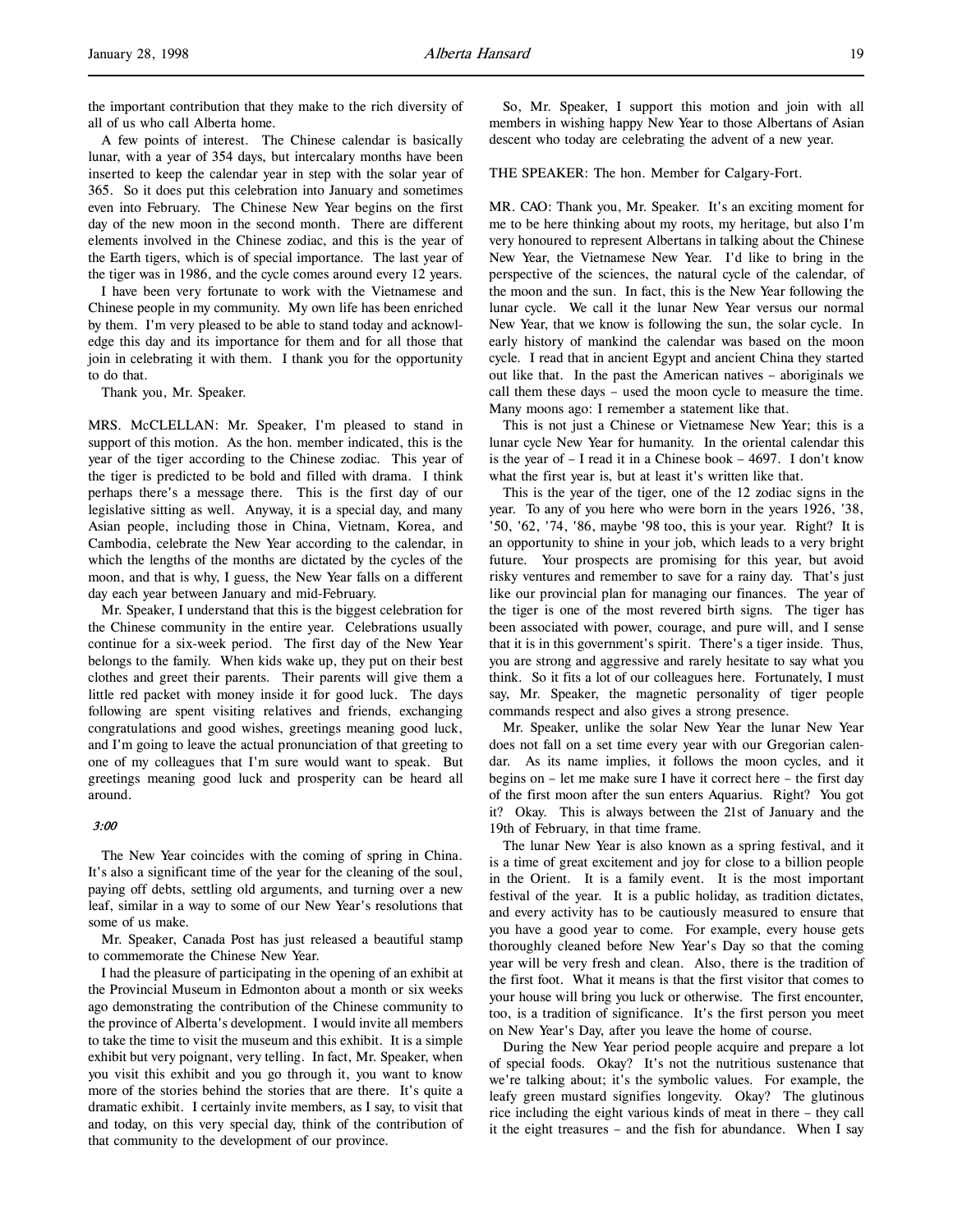what "symbolic" means – I should say it using the Chinese language. The word for longevity, for a treasure, for abundance is close to the meaning of fish, of mustard green, of glutinous rice. So there is a symbolic meaning in there.

There is also the notion that you don't clean your house, sweep the floor on New Year's Day, because you may sweep away your luck. So if you visit a house right after New Year's Day, you may see things kind of messy, but that's the reason. Care must be taken to not break any dishes, use any knives or scissors or sharp instruments. It's just to avoid danger. It may hurt you or cut you and bring you bad luck on New Year's Day.

This is an interesting point for the ladies too. Hair must be cleaned and set prior to the holiday, for doing so during the New Year means you shorten your luck and that financial setback will occur.

The New Year is ushered in with a thunderous roar of firecrackers and whistling rockets. This is to frighten away the bad spirits and to depart the negative energy and to bring in the positive spirit or the positive energy.

# 3:10

Also, I found this an interesting point. Before the New Year it is a time for us to clear our debt or at least reduce our debt so that the year can start off with a clean slate, and this is no different than our government's debt repayment plan.

Throughout the celebration the remembrance of ancestors plays a very leading role in the proceedings. The family altar is adorned with an ancestral tablet and scroll, dating back five generations. The idea here is to recall the achievements of our ancestors and to remind the current generation to continue those achievements. Each generation is supposed to leave behind a better world than we inherited. Sounds familiar – doesn't it? – to our throne speech.

So with that vision the coming year is the year of the tiger, and with all the zodiac readings saying that is a great year, I take this opportunity to wish the people celebrating this event as well as the people in the Assembly here great success, a roaring tiger year. May I say it in two languages, in the languages that are celebrating this. Cung Chuc Tan Xuan. Gung Hay Fat Choy. I end my speech with this.

Thank you.

THE SPEAKER: Before I call on the hon. leader of the ND opposition, hon. member, I just want a clarification to make sure the record is very correct. The hon. member indicated that 1952 was a year of great luck. Did he refer to those of us who were born in 1952 or those of who are unfortunately are age 52? That's very important.

# MR. CAO: Were born.

MS BARRETT: Mr. Speaker, we referred earlier to a late member of the Assembly, John Drobot. I remember him. You're right. He didn't speak often, but when he did, you listened to him. Well, the member for Calgary-Fort doesn't speak very often either, but when he does, it's worth while listening to, at the very least amusing and at the very worst intertwined with political mistruths, but we'll let that issue go for today, because we are in a lunar celebration of a new year.

The riding I live in and represent, Mr. Speaker, is Edmonton-Highlands. It contains an area of town well known as Chinatown. It's an incredibly vibrant economic community. The shops there are always jam-packed. This place is a fun place to be, Chinatown.

You know, the thing I'd like to point out about the Chinese and Vietnamese communities is their foresightedness with respect to health care. It was in fact the Chinese Benevolent Association that originally proposed an attachment to the Chinatown multicultural centre, which also has a seniors' apartment building attached to it. It was them that originally proposed what they called a multilevel health facility. A long time ago I actually got the then Minister of Health, Marv Moore, to agree to fund it, but it never did happen. The foresight that was really impressive was that it envisioned a health environment where it was kind of like one-stop shopping. We do now have the lodge across the avenue. It was meant to be in between the two facilities so that the elders could have access whether they just needed a broken finger mended or maybe longer term auxiliary hospital style of care and a full range of services in between. Like I say, it never did happen, but it's interesting that the model they referred to . . .

MRS. McCLELLAN: There is one over at the General hospital.

MS BARRETT: That's right. I was going to refer to that actually.

The model they referred to is now in place in one place, and that is the General hospital, with which I became familiar as my mother was in the palliative care centre there. It also was a model that was adopted by two previous Health ministers as one that they would like to see happen in the long run, understanding not only the efficiency of that kind of system but also the humanity. You know, the Chinese and Vietnamese communities are really active philanthropists, shall we say, at least in the riding that I live in and represent. They're very impressive.

In the years that I was seeking election, in the early '80s, in the years that I served as an MLA, and even in the years that I stayed in the public eye doing media work, talk shows, I didn't miss a Chinese New Year's event either at the Alex Taylor school, if it was sponsored, or the event that follows. It was at the Furama, now called the Mirama restaurant. I'll be there tomorrow at that big event, joining a lot of other people, I guess one day late, in saying to all the people of the Chinese and Vietnamese communities in Edmonton what I will now say: Gung Hay Fat Choy.

THE SPEAKER: The hon. Minister of Education.

MR. MAR: Well, thank you, Mr. Speaker. Although the Gregorian calendar was adopted in China in 1912, the Chinese people in communities throughout this province and throughout the world will be celebrating in accordance with the lunar calendar. I can't go much further to describe many of the traditions and celebrations, as the hon. Member for Calgary-Fort has already described.

I thought I might point out, Mr. Speaker, some of the attributes of people born in the year of the tiger, people who will be born in this year. "Born leader" are the key words for tigers. They're noble and fearless. Tigers are respected for their courage, even by those who are working against them. Tiger people are daring fighters. They are capable of standing up for what they think is right. They are capable of great generosity. Tigers are sensitive and emotional. They are capable of great love. They are also territorial and possessive. If you are a friend of a tiger, he or she will always want you to take his or her side against the bad guys, and because the tiger is so adorable, you often do. As lovers tigers are passionate and romantic, but the real challenge for tigers is to grasp the true meaning of moderation.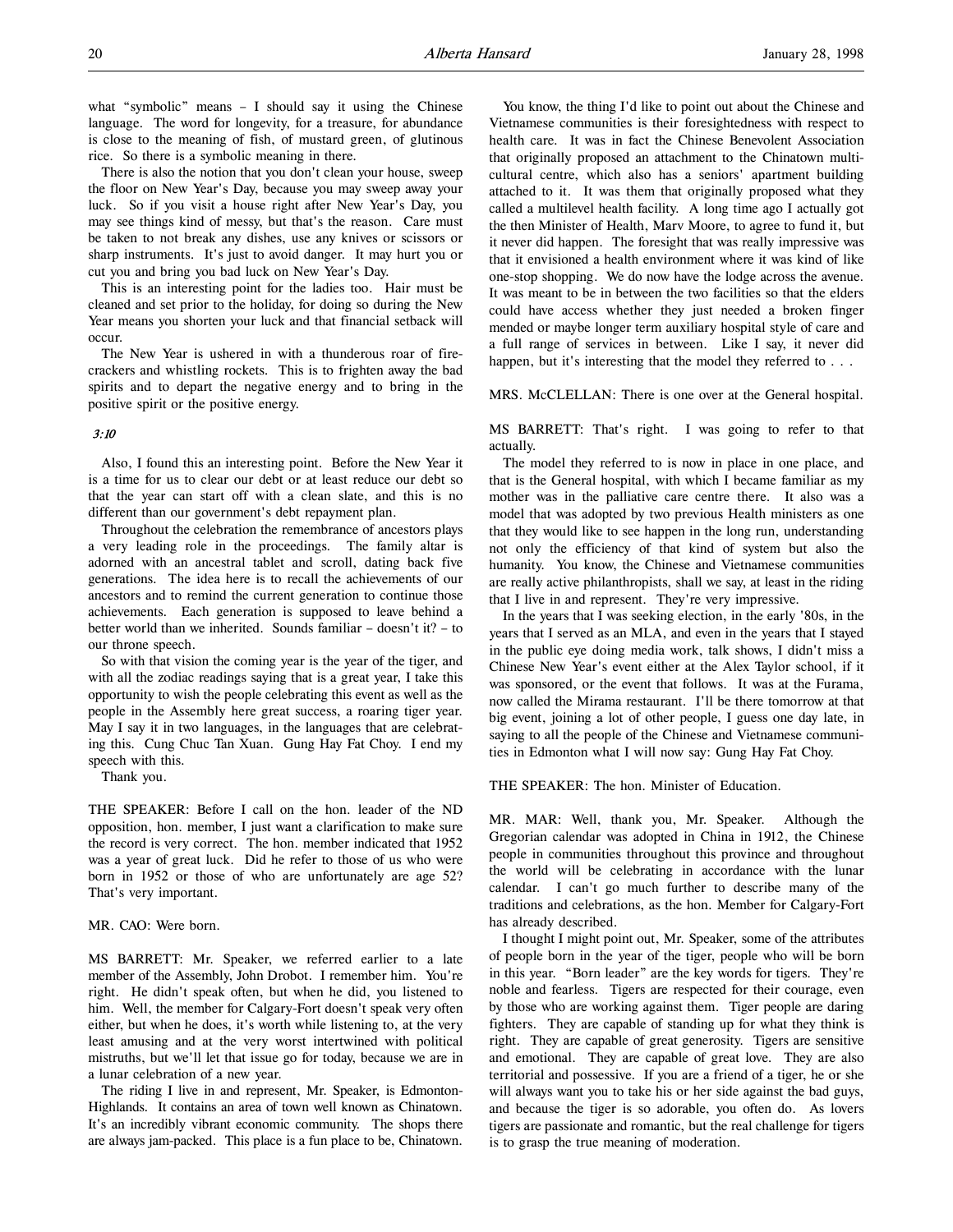Mr. Speaker, I note that the Provincial Treasurer was born in the year of the tiger, in 1950, and I'm certain that other members of this Legislature were, myself included, born in the year of the tiger. I'm most pleased to stand in favour of this motion, and I'm delighted that we should recognize both the Chinese and the Vietnamese communities in this province and in places throughout the world.

Mr. Speaker, one of the traditions that the hon. Member for Calgary-Fort did not mention is that on New Year's one of the traditions in Chinese families is to gather your family together in the house and lock the doors to make sure nobody's coming in and nobody's going out. I should certainly hope that that wouldn't be the tradition in this House. To think that we would be locked behind these doors within this room with all of the people here for an entire year would perhaps not be the most palatable thing. I do wish all members of the Assembly, on both sides of the House, Gung Hay Fat Choy. May you all have a prosperous year of the tiger in 1998.

THE SPEAKER: The hon. Member for Calgary-Montrose, followed by the hon. Member for Calgary-McCall, followed by the hon. Member for Edmonton-Meadowlark.

#### 3:20

MR. PHAM: Thank you, Mr. Speaker. I also would like to join my colleagues today to give support to this special motion. Yesterday I had the honour and privilege to spend New Year's eve with more than 1,000 Canadians of Vietnamese origin at a pagoda to celebrate the New Year. It was quite an experience for me because it reminded me a lot of the New Year's eves that I spent in the past in Vietnam.

New Year's is the time to reflect on the past and to spend with family members. Yesterday, as I spent more than three hours there, I could hardly meet a person who had a whole family in Canada. Because of the many things that happened to Vietnam, many of the people have immigrated to Canada with a broken family, and for them New Year's is a time that is both joyful and hurtful at the same time.

#### [The Deputy Speaker in the chair]

One of the very fun traditions that we used to have is that on the first day of the New Year all of the family members get together and the senior ones are supposed to give money to the younger ones. I assume that the same tradition should apply to this House as well, and as the youngest member of the Legislature I should receive a lot of money from you guys. So each of you would owe me about \$20.

Another tradition that I have to emphasize is that nobody is supposed to work on the first day of the lunar New Year, because that will bring bad luck. I don't know why we are all here today working. [interjection] A member on my right just said that nobody is working here. We are just in this House because the Liberals want us to be. Anyway, I am going to ask for permission to probably take tonight off, because working, you know, from now until midnight will probably bring bad luck to some of us.

Going back to the New Year's occasion, I think that we are very lucky in Canada that people from different cultures can celebrate the uniqueness of their culture, can celebrate their traditions, but that same thing cannot be said about people who are living in other parts of the world. While we are celebrating this special and joyful event today, I hope that we do not forget

how blessed we are to live in a country where freedom and human rights and all of the basic values of the human race are respected. We should do more to keep our country together and should do more to help the people in other countries that do not have the privileges that we do.

I do not pay a lot of attention to the things that are only symbolic and have no true meaning, but on this occasion I think that this motion is a good thing because it will re-emphasize the importance that we in this society have today; that is, we do respect the diversity of our province. We can be different in many ways, but we do have a common set of values. Those are well reflected in the lunar New Year. Those are family values, respect for the elderly, and trying to be nice to people even if they are your enemies.

On the first day of the year you're not supposed to say anything that can bring bad luck to other people. You're not supposed to do anything that you don't want other people to do to you. I hope that that tradition will be kept throughout the year. I certainly hope that members from both sides of the House will exercise that every day of the year. I certainly try to do that, and I know it's not easy, but I hope that everybody will do that.

On a closing note, I would like to wish each and every Member of this Legislative Assembly all the best in the year of the tiger, and I also send my personal congratulations to the Canadian people of Asian origin who celebrate this special event.

Thank you very much.

THE DEPUTY SPEAKER: The hon. Member for Calgary-McCall.

MR. SHARIFF: Thank you, Mr. Speaker. I, too, would like to add my greetings and congratulations to Canadians of Vietnamese, Chinese, and other Asian origins. What we are witnessing here today is a real example of where we as a society have arrived. I don't believe that we have ever in our history had the opportunity of listening to various languages being spoken in such a House. I don't recall having heard people talk about various traditions that include what some may call fortune-telling or predicting the future, and rarely have I heard people forecasting what our strengths, virtues, and virilities are. This is the year of the tiger, as we have heard from many who spoke before me and explained to us that it's based on the lunar calendar.

Mr. Speaker, some two-thirds of the people around this globe use the lunar calendar to celebrate various occasions. This is a very historic, a very special day today, when the Chinese, Vietnamese, and people from Asian countries celebrate this as the beginning of a new year. Also, people of the Muslim faith, who will have sighted today the new moon, will break a month-long fast and celebrate Id al-Fitr. My colleague the hon. Member for Calgary-East is presently, I believe, representing us in some celebrations in Calgary breaking the month-long fast by various Muslims.

On this special day I'd like to add my best wishes, congratulations, and prayers for a successful and prosperous year for not only people coming from China and Vietnam but all Albertans and all Canadians.

Thank you.

THE DEPUTY SPEAKER: The hon. Member for Edmonton-Meadowlark.

MS LEIBOVICI: Thank you, Mr. Speaker. I would also like to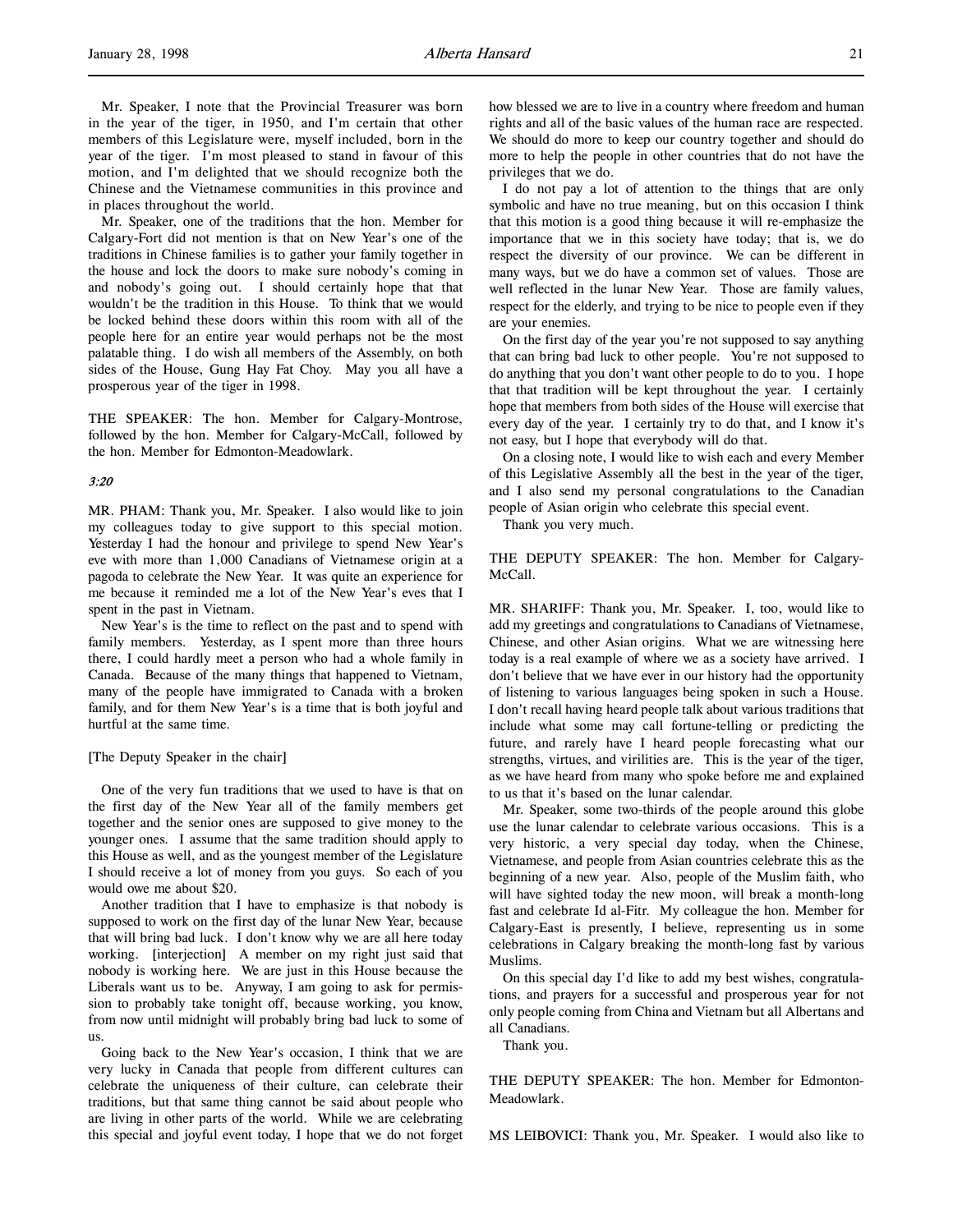Perhaps one of the resolutions that this government might want to look at in celebrating this particular Chinese New Year, which is the year of the tiger, is that they would be sincere and generous and very affectionate to those they love and trust, which, I would hope, would be Albertans in this province. That is one of the characteristics of individuals within the year of the tiger.

We often these days and in the Legislative Assembly tend to focus on divisions, and on a day such as today it is encouraging to know that we can focus on the positive contributions that everyone brings to Alberta, in this case in particular the Vietnamese and Chinese cultures. I've had the opportunity in the past to partake in celebrations with these communities, and I look forward this week and in the future as well to continue to participate in the various ceremonies that are occurring in Edmonton and around Alberta.

In conclusion, I would like to wish all those who are enjoying the new year in the Chinese and Vietnamese communities a very happy New Year. It is Gung Hay Fat Choy.

Thank you.

[Motion carried]

# 3:30 Misericordia Hospital COMPRU Clinic

THE DEPUTY SPEAKER: We now have another Standing Order 40 before us, proposed by the hon. Member for Edmonton-Meadowlark. To the urgency, hon. member.

MS LEIBOVICI: Thank you, Mr. Speaker. I rise to speak to the urgency of this matter under Standing Order 40. In summary, the achievements are that

the COMPRU clinic at the Misericordia Community Hospital has become the first publicly funded health-care program in Canada to be registered under the ISO 9000 quality standard.

Now, the urgency of the matter is that this is the first time that we can address this amazing achievement in the Legislative Assembly since this occurred.

For those who are unaware, the ISO 9000 is recognized in more than 140 countries as the benchmark for service and production quality in sectors of the economy. As a result I feel that this is an accomplishment that should not go without recognition by the Legislative Assembly as a whole.

MR. SAPERS: And funding.

MS LEIBOVICI: And, as the hon. Member for Edmonton-Glenora has indicated, additional funding in recognition of this outstanding program would of course be always appreciated.

I therefore urge the Assembly to vote in favour of this motion, and I look forward to explaining the merits of the program after the vote has been taken.

Thank you very much.

THE DEPUTY SPEAKER: Might we have unanimous consent to proceed with the motion as proposed by the hon. Member for Edmonton-Meadowlark.

### HON. MEMBERS: Agreed.

THE DEPUTY SPEAKER: Opposed? Hon. member, you have unanimous consent.

## Ms Leibovici moved:

Be it resolved that the Legislative Assembly recognize and congratulate the COMPRU clinic at the Misericordia community hospital on its recent program achievements.

MS LEIBOVICI: Thank you, Mr. Speaker. It's with great honour that I speak to the COMPRU program. The Minister of Health, when he was at the ceremony last week, was very brave in trying to explain exactly what the acronym COMPRU stands for, and I will attempt as well. It stands for the craniofacial osseointegration maxillofacial prosthetic rehabilitation unit.

I would really urge those who have not had the opportunity to have a tour of the COMPRU clinic at the Misericordia hospital to go and see what can be done. What the program actually does is treat patients who are missing part of the head or neck due to cancer, birth defect, or trauma. It in fact allows individuals who would not be able to go out in public to be seen in public and to lead productive lives. The missing parts of those individuals' heads or necks are actually replaced with custom-built silicone prostheses, and they are attached to titanium posts which are surgically implanted into the bones of the head or the neck. In some cases reconstructive surgery is used and uses the patient's own tissues, especially when they're reconstructing ears. The implant technology is also used for special bone-anchored hearing aids, which restore hearing to patients who cannot use conventional hearing aids.

We heard last week also that the technology is becoming so advanced that they are actually looking at being able to replicate the blinking process. So individuals who have eyes that are implanted will actually now perhaps be able to blink.

The clinic, as I indicated earlier, has become the first publicly funded health care program in Canada to be registered under a standard called the ISO 9000. In the COMPRU clinic's case it's actually registered as an ISO 9002 quality system and is the first facility to have been able to do that. In order to obtain this registration standard, an organization must submit to a comprehensive audit by a third party and then to extensive maintenance audits to test for effectiveness. What this meant in the case of the Misericordia and the COMPRU clinic in particular was that they had to ensure that their program could meet these very high standards, that most organizations cannot meet.

Their quality system was built and developed entirely in-house, and their audit was completed in November of 1997. The COMPRU clinic also, for those who are not aware, is only the fourth of its kind across the world, which again makes it very unique. It is right here in Edmonton at the Misericordia hospital, which is in my constituency.

What to me was a very poignant part of the program was when the individuals who have actually had to come in contact with the program spoke about its effectiveness and spoke about how the ability to go out in public restored their ability to function publicly and affected their self-esteem and their ability to rebuild after battles with sometimes deadly diseases and that that was something which, in effect, could not be replaced in any other way.

The program at the Misericordia has proven itself in the world of medical research. Actually, if I may make a plea to the minister, what needs to be done is to recognize the need for this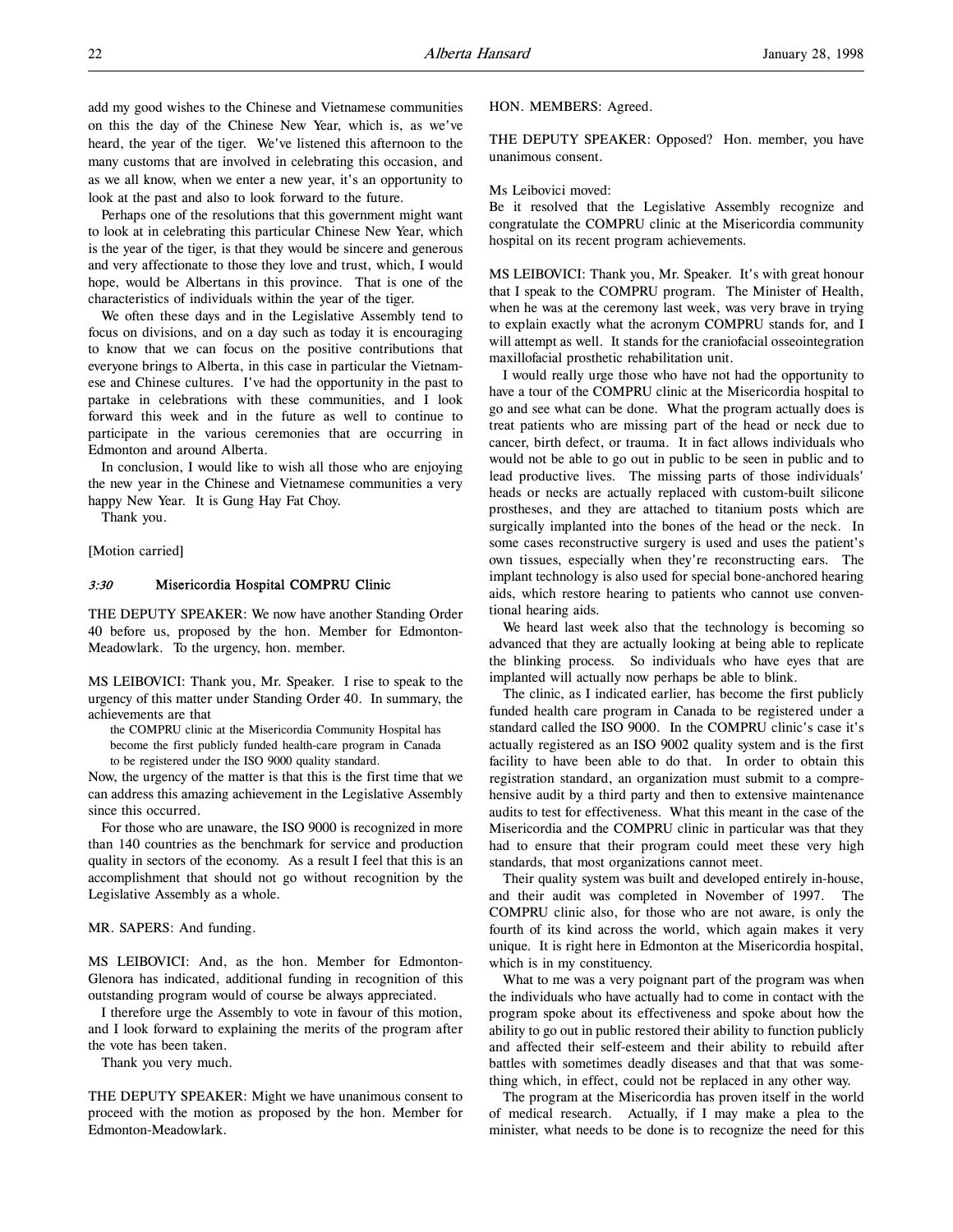clinic to be declared a provincewide program so that more Albertans would be able to access this needed service and to change the criteria for provincewide funding. Clearly this program achievement is a symbol of the success that we have and the excellence that we have within our province in health care.

I had indicated that the clinic is one of only four in the world recognized as reference centres for teaching and clinical trials.

One other piece of information:

In 1997, COMPRU was featured in the City of Edmonton's "Smart City" campaign, and was [also] a finalist for one of the Alberta Science and Technology ("ASTech") awards. This year, the unit has been nominated by Economic Development Edmonton for one of the Alberta Awards of Distinction and the Premier's Award of Distinction, sponsored by the Alberta Chamber of Commerce.

Again, it is with great pride that I would like to extend my congratulations to the COMPRU clinic at the Misericordia hospital for this outstanding achievement.

Thank you very much.

#### 3:40

MR. JONSON: Mr. Speaker, I would like to speak briefly in support of the motion by the hon. member, the Standing Order 40 motion. As was indicated, I did have the opportunity and privilege to take part in the ceremony involving the recognition to the team at the Misericordia community hospital upon receiving this very prestigious award. I think the hon. member has said much of what should be said about this very significant program and the achievement, but I would like to add two or three comments.

One is that this particular type of medical advancement certainly shows the importance of research and the importance of the different areas of research, as to their findings being brought together. As I understand it, Mr. Speaker, one of the keys to this program being started was a discovery – it was described to me as almost a chance discovery – that the metal titanium bonds with human tissue, with human bone. That of course was a very important development because prior to this when we were talking about replacements, prosthetics with respect to losses to the human body, as outlined, resulting from disease or injury, about all that was available to the health system were attachments which were dependent upon adhesives really, in terms of these replacement parts.

With that discovery the second thing that was important was you had to have the initiative, the insight, the leadership, the drive that was shown by the two doctors who head up the COMPRU team at the Misericordia and their overall team of staff to really act upon this particular discovery to bring it into actual application in the medical and overall health treatment fields. The people involved in that particular program – everyone, as I said, from the two doctors who are the leaders, to the nurses, to the support staff, and to the overall administration and board members connected with the Misericordia hospital – are certainly to be congratulated.

As I think everybody can appreciate, there is a tremendous advantage to this particular type of treatment, both from a health standpoint and, if I might say, from the mental health standpoint, and that is that, as was mentioned, the self-esteem, the confidence, the ability to participate more fully in their occupation and in life in general is really advanced a great deal by this particular program. It is a world leader, as shown by the receipt of this particular award. It is attracting attention from all over North America and, for that matter, as I understand it, from offshore

from the overall health care community. It is certainly a very important development in Alberta, and it's of course I think indicative of the leadership, the drive, the will that there is out there within the health care system to improve the treatment of various health conditions in this province to the benefit of individuals.

So, Mr. Speaker, I would certainly urge all members of the Assembly to support this particular motion.

THE DEPUTY SPEAKER: The hon. Member for Spruce Grove-Sturgeon-St. Albert and many other places in between.

MRS. SOETAERT: Thank you, Mr. Speaker. I just want to say a few brief comments and send my congratulations as well to the COMPRU clinic for their ISO designation and just say that I was most impressed when one of the Friends of COMPRU came out to the Rotary Club in Spruce Grove and did a presentation. It was phenomenal. I haven't been to the clinic, but the presentation was phenomenal: the slides they showed, the explanation, and the silence and respect and the awe in the room for the work that they do, because a lot of people didn't know what they do there at COMPRU.

I just want to say that people within their ridings should get a few guest speakers out from Friends of COMPRU so that more people around Alberta know that it's there, because we only tend to find out those things when we personally need them ourselves. They do excellent work, and I was most impressed by their presentation and by the work that they do there.

THE DEPUTY SPEAKER: The hon. Leader of Her Majesty's Loyal Opposition.

MR. MITCHELL: Thank you, Mr. Speaker. I, too, want to congratulate the COMPRU clinic at the Misericordia hospital for this outstanding achievement, this ISO standards achievement, in particular because it is the first registered public health care facility in Canada to achieve this level of expertise, this level of efficiency, and to be able to sustain this level of standard of quality health care. Dr. Gordon Wilkes, Dr. John Wolfaardt, who are instrumental in and in fact founders of this clinic, are to be congratulated. Gail Huftey, who is the business manager, is to be congratulated. Each of the technicians and other workers who make COMPRU as excellent as it is are to be congratulated as well. I should mention, if I may, one in particular, Shannon Sapers, the wife of the Member for Edmonton-Glenora, who is one of the highly skilled technicians who contributes to the success of this clinic.

I had a very interesting time when I toured the COMPRU clinic several years ago. I was moved by what they can do to assist in improving people's quality of life dramatically, by the affect they can have on people's lives, people who have been injured and disfigured or simply genetically disfigured.

In fact, if I could just mention an example that I will never forget and that was extremely powerful to me. One of the cases that they had worked on and had pictures of was a young woman who at 18 had had a car accident. It was a very serious car accident, and ultimately she ended up with the side of her face against the engine block, horribly disfiguring that side of her face. The result was that at about 18 or 19 she became a recluse, and for 16 years or more she literally hardly ever left her home. You can imagine the profound effect, therefore, of that kind of injury on her life. After 16 years she came in contact with the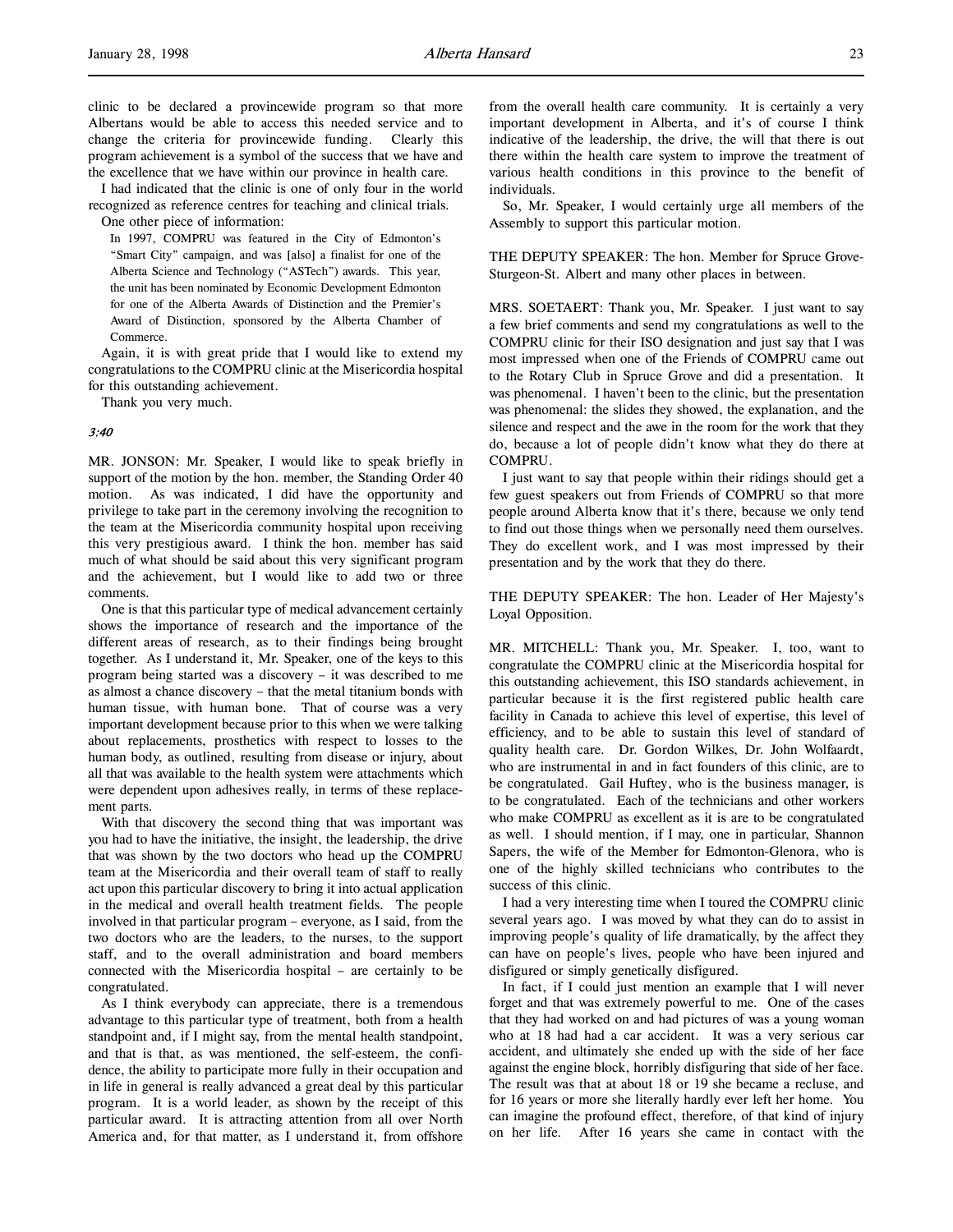I will say that it is still the unfortunate fact, due to funding limits and lack of funding, that the COMPRU clinic has great waiting lists. This is a clinic that does such remarkable work, that has so profoundly changed people's lives. It is absolutely internationally renowned. It is, without a word of exaggeration, the leader in this area around the world. These people – Dr. Wilkes, Dr. Wolfaardt, and their staff – are to be congratulated and given the highest accolades of this Legislative Assembly. They deserve the support of this Legislative Assembly, and I'm very pleased to see, Mr. Speaker, that we're having the chance to express at least with our words today our gratitude and our respect, our acknowledgment for this outstanding accomplishment.

[Motion carried]

# head: Orders of the Day

THE CLERK ASSISTANT: Public Bills and Orders Other than Government Bills and Orders.

THE DEPUTY SPEAKER: The hon. Leader of Her Majesty's Loyal . . . I guess we have a number of people.

The hon. Government House Leader.

MR. HAVELOCK: I'm just trying to help. I'm here to help. Mr. Speaker, I request unanimous consent to waive Standing Order 73(1), regarding bills not moving more than one stage a day, to allow for second reading of Bill 201 introduced earlier. [interjection]

THE DEPUTY SPEAKER: Well, if we're going to goof up, we might as well do it in a grand way. We do have one little item; that's why we're out of sync. We need to have written questions and motions for returns dealt with.

# 3:50

THE CLERK ASSISTANT: Written Questions.

THE DEPUTY SPEAKER: Pursuant to Standing Order 8(3), written questions would normally be dealt with today, but as they are only on the Order Paper, they cannot be addressed today.

THE CLERK ASSISTANT: Motions for Returns.

THE DEPUTY SPEAKER: As with written questions, motions for returns also cannot be dealt with today as they, too, appear on the notice portion of today's Order Paper.

# Speaker's Ruling Written Questions and Motions for Returns

THE DEPUTY SPEAKER: While we're on the subject of written questions and motions for returns, I'd like to remind all hon. members of the process to be followed when these items of business are called on Wednesdays. I quote the Speaker's ruling

of October 19, 1994, which appears in Hansard on page 2442. The Chair will rule that when a member's written question is called, the member must actually move: written question number so and so standing on the Order Paper in my name be accepted. Someone from the government should then say whether the government accepts, rejects, or moves an amendment to the written question. Written questions would then be treated like motions for returns; i.e., accepted, rejected, amended, and debated as necessary.

As for amendments to written questions and motions for returns, should any be proposed, the Chair would like to refresh everyone's memory of the procedure that was established last year following some confusion on this issue, a procedure which seems to have worked out rather well.

Members are reminded that under Standing Order 42, amendments must be in writing, and the practice is to have 90 copies prepared for distribution. As these items of business are set down well in advance on the Order Paper and there's ample time to consider amendments when amendments are going to be proposed to motions for returns and written questions, they should be approved by Parliamentary Counsel as to form no later than the Tuesday before they are to be moved.

The proposed amendments should be provided to the sponsor of the written question or motion for a return so that he or she is able to address it on the respective Wednesday and have ample time to discuss the amendment with the responsible minister if necessary. This exchange of information should occur before 11 a.m. on the Wednesday that the written question or motion for a return is to be dealt with.

Thank you in advance for your co-operation in this matter.

# head: Public Bills and Orders Other than head: Government Bills and Orders head: Second Reading

THE DEPUTY SPEAKER: The hon. Government House Leader.

MR. HAVELOCK: Well, thanks for that clarification, Mr. Speaker. I know everyone in the House understood every word of it.

Mr. Speaker, again I'd like to request unanimous consent to waive Standing Order 73(1), regarding bills not moving more than one stage a day, to allow for second reading of Bill 201 introduced earlier today.

THE DEPUTY SPEAKER: The hon. Government House Leader has requested the Assembly's unanimous consent to waive Standing Order 73(1) to provide for second reading of Bill 201, Alberta Patients' Bill of Rights. Would those in favour of this request please say aye.

HON. MEMBERS: Aye.

THE DEPUTY SPEAKER: Those opposed, please say no. You have unanimous consent.

# Bill 201 Alberta Patients' Bill of Rights

THE DEPUTY SPEAKER: The hon. Leader of Her Majesty's Loyal Opposition.

MR. MITCHELL: Mr. Speaker, thank you very much for getting us to this point.

I want to start my first formal talk in this legislative session on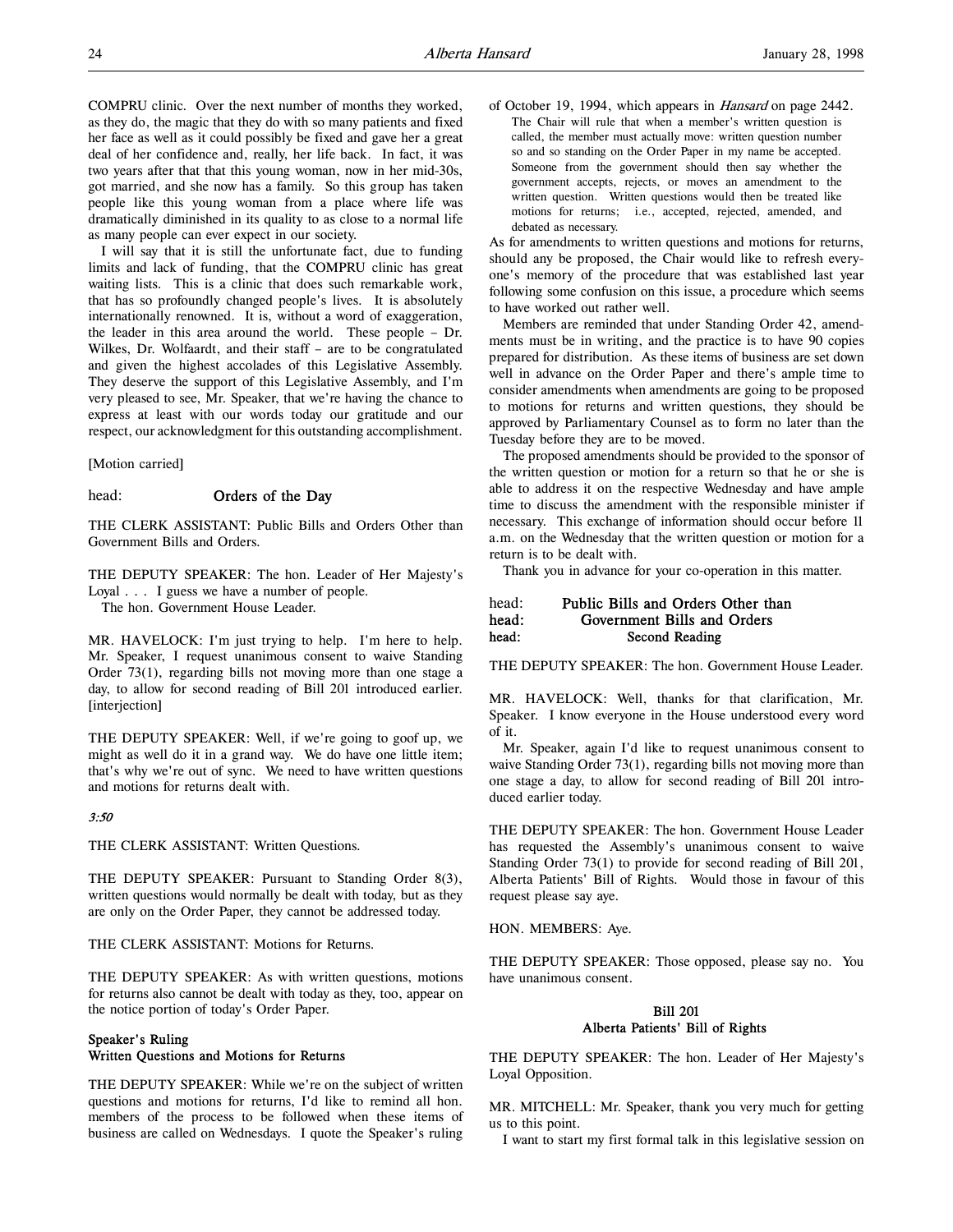a positive note. I want to say thanks very much to the Government House Leader for his help, in fact, in getting us to this point, and I simply want to ponder the rhetorical question: whatever would have been the outcome if he'd decided that he wanted to hurt? In any event, I know what he meant and I know he tried, and here we are with the opportunity to debate. [interjections] It's been a long afternoon; it's been a long session. [interjections] My House leader's kind of getting on my nerves, Mr. Speaker.

I welcome the opportunity to debate Bill 201, the Alberta Patients' Bill of Rights. Mr. Speaker, in establishing the significance of this bill, I'd like to take a moment to refer to government efforts in the area of health care. The Alberta government, this government, established at some point three directions as their model for health care. These are as follows: directions away from illness towards wellness, away from hospital towards community-based care, away from the traditional toward nontraditional health care providers. As I said about the Government House Leader, it's nice to think that they were trying to help with these statements of directions, because we would hate to have seen the results if they were trying to hurt with the establishment of their directions and their policy.

In fact, helping as they may have tried, we have some interesting results. The government has, far from enhancing health care service in this province, in fact removed from Alberta's publicly funded health care system certain extremely important health care services: amongst them, for example, palliative care, which is now paid for privately, or certain drugs which people used to get when they stayed in the hospital and don't now get, and a range of other services. Moreover, rather than strengthening and supporting and nurturing the public health care system, they have encouraged more private-sector involvement in the health care sector and in fact eroded the public health care system. In fact, in order to lessen the cost of labour, they have enticed more less skilled workers into the health care sector, hardly an initiative or an approach that could be construed to assist, for example, in taking people away from illness toward wellness. They have failed to get the resources that they have allocated, as meagre as they may be, to the proper places. Witness the tremendous controversy surrounding boundary allocations, particularly in this region. Witness the fact that Edmonton has huge, huge regional responsibilities for which they are not adequately compensated, this regional health authority.

They have achieved under the guise of these three directions the lowest per capita funded health care system across this country. They have been able to increase waiting lists in a variety of critical, surgical, and other areas. They have lengthened the amount of time that it takes many, many Albertans to receive emergency care when it is required. They have forced the elderly to endure increasingly difficult circumstances both at home and often in health care facilities, and they have given many health care professionals, often the best, far too little choice to stay in this province and, instead, far more reason to leave this province to search for employment.

Mr. Speaker, it's nice to think that the government was well intentioned. We would have hated to have seen what would have happened if their intentions had been otherwise.

In a province as wealthy as Alberta it is clear that we must ensure that people who are sick receive the kind of care that they require and that they deserve. Anybody can restructure the health care system in the way that this one has been restructured over the last three or four years. It's very easy to do. You simply take

one figure, subtract another figure from it, and end up with where we are right now. What you bypass, what you circumvent in the process is any semblance of proper management and proper planning to deliver upon this government's responsibility to give Albertans the best publicly funded health care system that is achievable within this country and within this province.

#### 4:00

It is within that context, Mr. Speaker, that I would like to relate to the Members of the Legislative Assembly the substance of a discussion that I had very recently with a general practitioner in this city. I use it because we're unable to get the kind of empirical data that this government should have to properly assess the outcomes, to properly assess the level of service, the efficiency and the effectiveness of health care service in this province. I use it as anecdotal evidence, one more piece, one more brick that's built upon story after story after story of the experiences that Albertans have had, the unpleasant to despairingly unpleasant experiences that they have had with this health care system.

This doctor pointed out that he has been a Conservative. He still is, in fact, although very, very distressed about that. He says that these cuts are a hoax, that they are fundamentally a hoax, that they have not achieved what it is that this government claimed they would achieve, that they have resulted in the balkanization of health care standards across this province, that in fact we will have, if we haven't already, 17 different health care systems within the boundaries of this province. There is not consistent care. There is not consistent delivery of that care or access to that care across this province for each resident in Alberta.

He points out that the problem with the relationship between regional centres like Edmonton and satellite centres that send so many of their patients to Edmonton – and Calgary experiences this as well – has not been addressed properly by this government and, in fact, has only been addressed, if at all, on the basis not of efficient managerial determination but on the basis of political consideration.

He points out, Mr. Speaker, that the weak and the ill are those in this province who in fact are paying the price. He doesn't accept the polls that have said there is a great deal of approval for the provincial health care system, because he says of course who they should be polling are the people who have had experience with the health care system.

I think this is one of the most powerful statistics. He does point out that Alberta now has 1.5 beds per thousand population, the lowest in North America and significantly below – if I'm not mistaken, about 35 percent below – the standards that the government themselves set, which was 2.5 beds per thousand people. In fact, in the area of mental health beds we have in this province .04 beds per thousand, also the lowest number of beds per thousand in all of North America. It's lower than Mississippi and Alabama, than all of North America, Mr. Speaker.

He points out that now doctors' salaries in this province are the lowest in the country, making us extremely uncompetitive and enhancing the already significant loss of, among others, family practitioners from this province to elsewhere in the country, to elsewhere in North America, and to other places.

# MR. SAPERS: No advantage there.

#### MR. MITCHELL: No advantage there, Mr. Speaker.

In his comments to me, he used an example, and he was visibly shaken. I think he was deeply shaken by this experience that he'd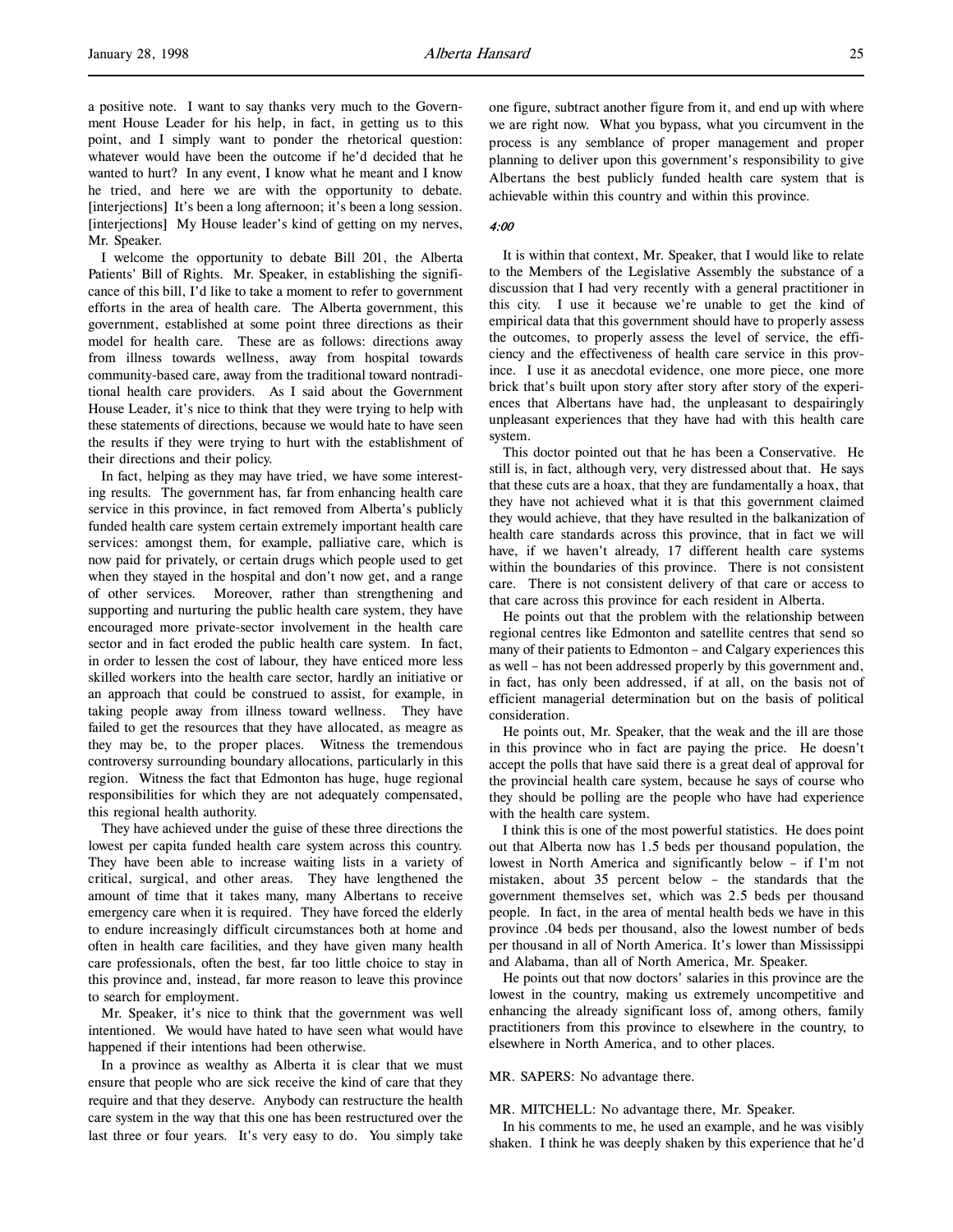had. Several days ago he was working in the hospital and a woman came in, an elderly woman with great abdominal pain. They did some procedures. He was uncomfortable with having to let her go, but there were no beds. In fact, there were eight people waiting for beds right then. There was no way, he felt, under the priority that he had to give these other eight people, that she could stay. Normally, he would not for a moment doubt that she should stay in this hospital. An elderly woman, she said to him: "Please don't send me home. I'm too weak. I simply feel that I cannot go." He sent her home, Mr. Speaker, and she died.

Now, it may be, you could argue, that she would have died anyway. I would say that here is a health care professional who has dedicated his life. He's one of the most senior family practitioners in this province, who has dedicated his life to the health care of people and his patients in this city and in this province. Can you imagine the kind of devastation that he must feel and what that reflects of the nature and the quality and the standards of this health care system, when he has to send a woman home who five years ago he wouldn't have sent home, to find that she died when she could have been getting better and proper care in the health care system than he was able to provide? That's not his fault. That's the fault of this government.

Our bill, Mr. Speaker, addresses that very problem. What it does is establish a bill of rights. The purpose of this bill is as follows, threefold:

- (a) to ensure that patients are aware of their right to receive appropriate and timely care;
- (b) to ensure that patients are treated with dignity and respect;
- (c) to promote and improve communication between patients and health care professionals.

Interestingly enough, this purpose is not all that far removed from the health charter that the government itself made an effort to implement but simply was unable to do effectively. In fact, it's the now minister of Social Services that failed so miserably in achieving any kind of support, I guess, within his caucus or within his party to get that done. But here were the basic objectives of the health care charter that had been promised in a throne speech by this Premier. They were not unlike the purposes that we have stated for this bill, in the bill before you: reduce public concern regarding the health care system's quality of services, reinforce the government's commitment to a quality health care system, clarify what Albertans should expect from the health care system when sick and vulnerable, provide a foundation for government accountability to all Albertans with respect to health, provide specific standards for selected key services. All great ideas.

What did they do, Mr. Speaker? They rejected it. In fact, that charter of rights should have underlined what they're saying and supported what they have said very clearly in their business plan. Their business plan states: provide a continuum of affordable, accessible, and appropriate high-quality health care services; enable Albertans to lead healthy and independent lives; seek financial contributions regardless of age based on – well, I don't agree with that; increase individual accountability and public acceptance of responsibility for maintaining their own health.

Mr. Speaker, these are lofty ideals, some of these things, in their own business plan. They're not achieved in the charter of rights which they rejected: their own idea, the Premier's promise. The most elevated of these ideas in fact are achieved in this bill. The point I'm making is that, on the one hand, they've said a great deal about wanting the purposes that we state for our bill; on the other hand, when push comes to shove, when the rubber meets the road, they have simply dropped the ball.

Our bill of rights lists a series of important client/patient rights

for Albertans: first of all, "the right to receive appropriate health [care]" – not too much to ask for, it would seem to me – "the right to be treated . . . in a courteous and respectful manner that respects the patient's dignity and autonomy." I'm not talking about health care staff being rude because I think most of them, if not all of them, are extremely polite despite the pressures. I'm talking about why people wait overnight on gurneys in emergency hallways because they can't get the bed they need in the hospital when they need it.

- (d) the right to receive health services without discrimination . . .
- (e) the right to have one's personal and health information protected from disclosure . . .
- (f) the right of access to one's own health [information] unless, in the opinion of a [relevant health professional] the disclosure could . . . result in immediate and grave harm to the patient's health or safety;
- (g) the right to refuse consent to any proposed treatment;
- (h) the right to receive information relating to any proposed treatment and . . . options.

Mr. Speaker, we also call in this bill, as we do in each bill, for the review of any regulations in health care that will be done behind closed doors outside the purview of this very public forum, that these should be reviewed as a matter of course by the Standing Committee on Law and Regulations.

There is, I think, a great gap in yesterday's throne speech. It was that the importance of public health care as a core value in our society, as something that elevates, strengthens our society, as an ideal that people around the world aspire to, Mr. Speaker, has not been captured in this throne speech. At a time when fiscal matters are apparently in order, when a government has balanced the budget and is making concrete, substantive, significant strides to pay down the debt, there is a time that we can now begin to address what all this means for people. There is perhaps no more important – perhaps some equally important: education – policy area for the well-being of Albertans, for the quality of our life, for the dignity of our society than a strong, publicly funded health care system.

# 4:10

Mr. Speaker, this bill is an essential element, an essential security and stabilizer, if you will, for Albertans of their public health care system. The better informed Albertans are of their rights in obtaining health care delivery, the less we will settle for the lack of resources and funding currently plaguing our system. Even Sears, Mr. Speaker, has a mission statement in public view for their customers, even Sears in the private sector, the much lauded private sector. Surely something as crucial as health care system delivery should be easily understood by all Albertans. This bill would do it. Every Albertan will be able to use this set of principles to assist them in accessing safe and efficient health care service in Alberta.

This bill is so obviously positive and so obviously a significant addition to strengthening and improving the health care system that I believe  $-$  I feel it this time  $-$  that this may be the first private member's bill that I have ever introduced in this Legislative Assembly to be accepted by the members of this House.

Thank you, Mr. Speaker.

THE DEPUTY SPEAKER: The hon. Member for Redwater.

MR. BRODA: Thank you, Mr. Speaker. This being the first debate on a private member's bill this session, I would like to congratulate the hon. member across the way for introducing Bill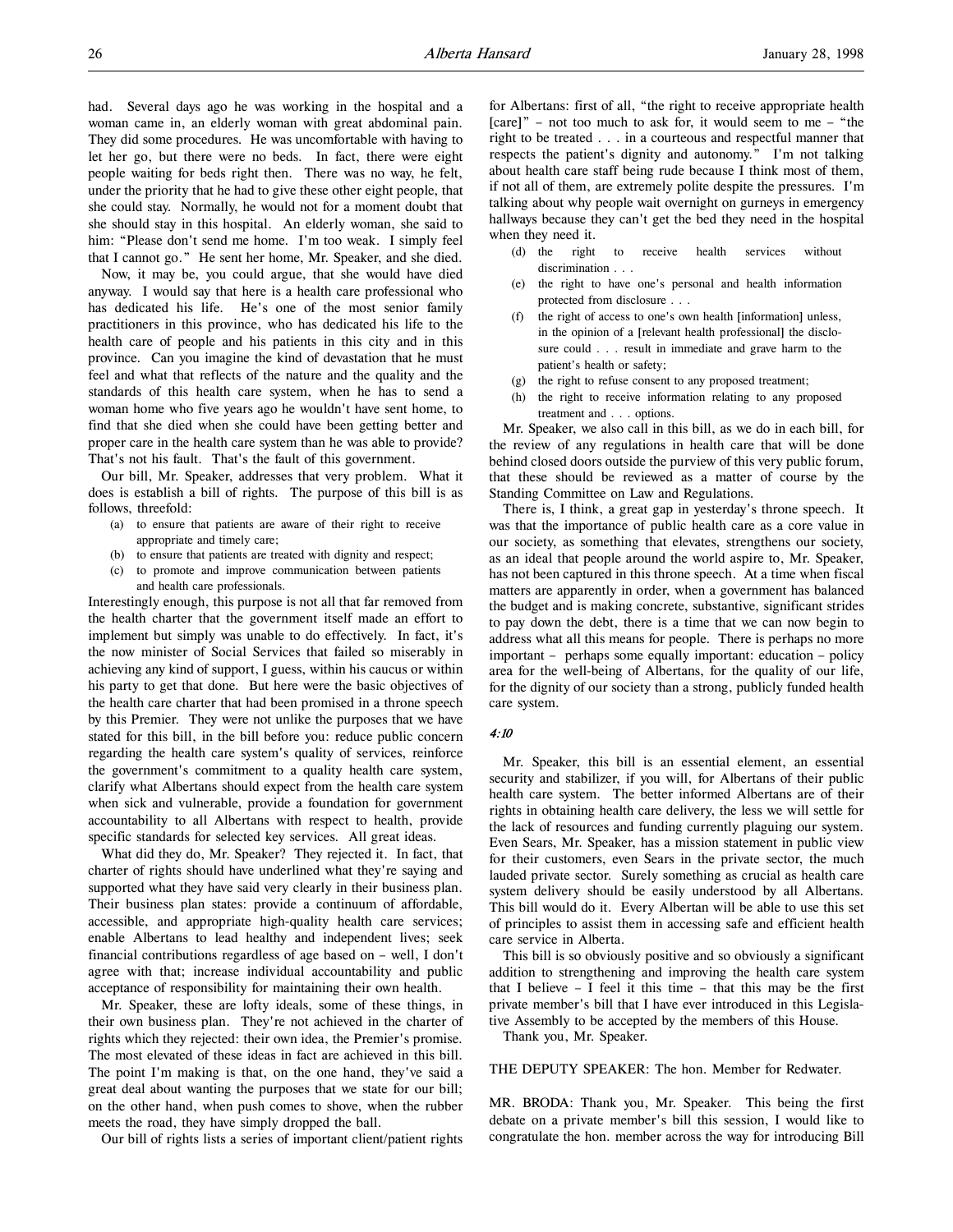201, Alberta Patients' Bill of Rights. I thank the member because healthy debate regarding Alberta's health care system can only lead to productive ends, or that's what I thought before I read Bill 201.

Mr. Speaker, before delving into the rights of a patient as outlined in this bill, I must take issue with the personal accountability measures this bill establishes in relation to the Minister of Health. I seem to recall the hon. member across the way making an election promise last February saying that if his party were elected as the government, he would hire 20 to 25 new Crown prosecutors. There is no wonder the Leader of the Opposition was saying he was going to hire that many prosecutors, because he obviously knew he would be introducing this legislation. If this legislation we are debating today were to pass, the 18 new Crown attorneys this government recently hired would have new mandates, mandates not to prosecute those who have broken the law but to defend the Minister of Health in court, defend not only his name and reputation but the bankbook of this province. This does not mean that there are numerous potential cases but, rather, the potential of numerous frivolous cases, wasting court time and dollars.

The Leader of the Opposition has long been calling for the government to spend, spend, spend our surplus. Mr. Speaker, I personally do not think spending hundreds of thousands of dollars on court fees and lawyers' costs is spending our surplus in a productive manner. I know for certain that the Premier, the Minister of Health, and every government MLA would much rather see this money spent on increasing funding to regional health authorities, increasing capital grants to upgrade health facilities; in essence, used to address pressure points in the health system, not line the pockets of lawyers.

In addition to riding the bike paths in his spare time, I believe the hon. member across the floor may have been spending a few too many hours reading John Grisham novels, because what is laid out in this legislation sounds like it comes from a fictional American court case. Actually, this legislation would turn out to be more like thousands of cases, because that is exactly what would happen if this bill were to pass. I am quite sure there are a few lawyers who would be champing at the bit to file a frivolous lawsuit against the Minister of Health. Think of it, Mr. Speaker. The hon. member across the way would not be able to ask the Minister of Health pointed questions in question period, which he continually whines about when the minister is not in the House. The reason for this would be because the Health minister would be in court. The minister would be in court detailing his government's restructuring plans, not here in the House answering the people of Alberta.

Mr. Speaker, there is no mention of whether this legislation has a grandfather clause. Would a person be able to take any of the past ministers of Health to court if they were to protect a patient's right as outlined in this bill? That would seem like quite a feat. One section of the bill states that the minister "must ensure that . . . systems, standards and enforcement mechanisms exist to protect and enforce the rights of patients under this Act," and if he fails to do so, it "may form the subject . . . for judicial review." Excuse me if I'm wrong, but to me that sounds a little like blackmailing the minister.

What is there to stop a medical professional from telling the Minister of Health that if he does not increase spending on a level deemed appropriate in the name of access to timely care or shown respect by the health professional, they will file a lawsuit against him? Mr. Speaker, what is the definition of "adequate," and who

will judge the definition of "appropriate"? I believe the recent threats by the AMA to fill hospitals with patients until they are bursting at the seams if the province does not increase health care funding is just such an example. I believe that in this case in addition to this warning by the AMA, the AMA could also file a court action against the Minister of Health.

### Speaker's Ruling Decorum

THE DEPUTY SPEAKER: Hon. members, it's the first day of the debates in this particular session. Now, I wonder if we could just exercise a little more courtesy to people who are speaking; that is, colleagues on both sides of the House. We have people engaged in lively debate that are not officially recognized by the chair. So if all hon. members would show a little courtesy to the speakers, if you have some urgent matter to discuss with a colleague or with someone across the floor, then I wish you would send them a note and meet them out in the lounges that are just outside the doors.

In the meantime, let us hear the hon. Member for Redwater without these interruptions.

#### Debate Continued

MR. BRODA: Thank you, Mr. Speaker. What if the minister either refused or could not, because of budgetary constraints, increase funding for a hospital or a doctor and a lawsuit were filed, which I believe could be done under this act? The hospital or doctor could plead that the minister did not fulfill his obligation to protect and enforce the rights of the patients outlined in this act. Could the judge and jury of the case then award punitive damages equal to what the doctor or hospital was asking for? That would be quite the system, Mr. Speaker. If you don't like how you were treated by a doctor or your hospital funding was reevaluated by the department, sue the Minister of Health. Why bother going through the mechanisms already in place to deal with problems in the system? Why bother, indeed, when you can bypass that entirely and just sue the minister?

Mr. Speaker, this entire idea of suing the minister sounds a little draconian at best and a little Big Brotherish at worst. There is a tradition in this House, Mr. Speaker, as you well know: the physical dragging of a new Speaker to the Speaker's chair. I believe that if this bill were passed, a similar situation would occur for the Minister of Health. What elected member would like to place himself in such a no-win situation? I certainly would not. The Minister of Health must – and I stress "must" – have the ability to make sound decisions for the health care system without the ever-looming threat of legal action by any or every person.

#### 4:20

Mr. Speaker, the opposition will be bringing forward a motion in a few weeks calling for the election of RHA members to regional health boards in 1998. Should we perhaps amend this bill to include the ability to take legal action against an elected board? I think not, and I certainly do not think Bill 201 is sound legislation.

What if a person went into an emergency room for an ingrown toenail and had to wait three hours before being seen by a physician because there were no real emergencies? Could that person sue the minister? Whose definition of care within a timely manner do we follow? The physicians who are working hard, as most do, to assist every patient as best they can? Or do we use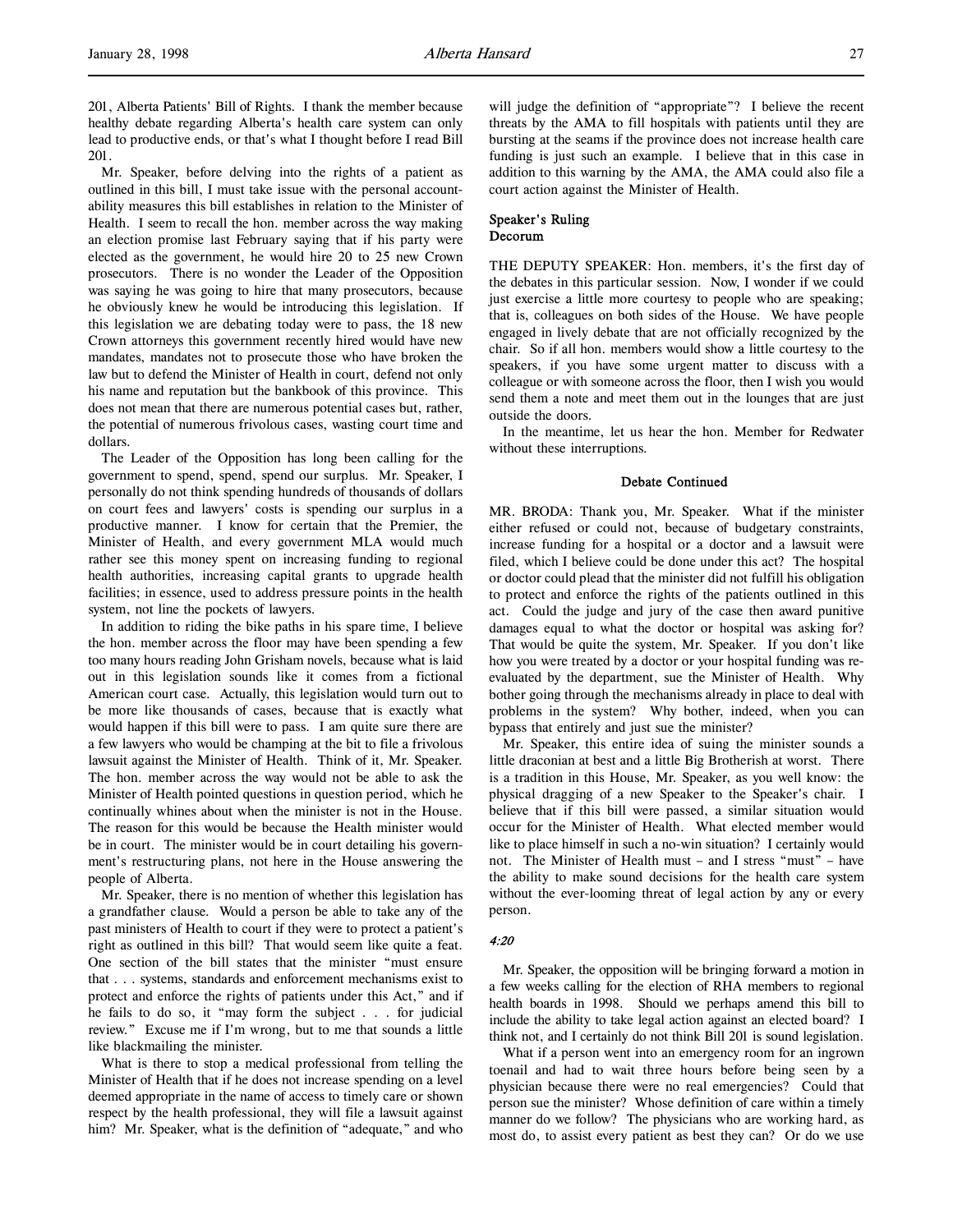When discussing the award of fees because of a perceived dereliction of duty on the part of the minister, I wonder why only the minister can be held financially responsible. What if the court decision favours the minister, which the opposition of course has not considered in drafting this legislation? What are the consequences to the person or facility who initiated the action? Should they be held financially accountable for the court fees, the legal fees of the government, or any other damages the court sees fit? I truly believe this is an important issue. Give the dollars back to the taxpayers, back into the delivery of health services, where they belong. What is to stop a person from filing a trivial or frivolous lawsuit against the Minister of Health? Under this piece of legislation it would seem that they have no reason not to. Should the government be able to recoup its costs for defending itself, or would this government be considered guilty until proven innocent?

There seems to be some misplaced responsibility as well on this accountability process the opposition has brought forward. The minister, as outlined in the department accountability framework, is, quote, held ultimately responsible for the overall quality of health services in Alberta and is responsible for reporting to the Legislature on the health of Albertans; the minister is responsible for programming, ensuring that health services are there for all Albertans when needed. Mr. Speaker, what are the responsibilities of an Albertan? What is their responsibility to the system? Are they only to pay their health premiums and taxes and assume no responsibility for their own health actions? I believe that if we were to have a patients' bill of rights as outlined in Bill 201, we should also have a patients' bill of responsibilities. Should Albertans not take an active interest in their personal health? Should they not be concerned with their lifestyles? The federal government has recently said the Alberta government would be within its rights under the Canada Health Act to have Albertans who live risky lives pay higher health premiums.

Accountability is necessary in the health care system, and we are not arguing with that, but there needs to be personal accountability on the part of Albertans to try and lead healthy lives and responsibility for this government to provide health and educational services when necessary. That is something that I believe we can all agree on, so I question the motives of the hon. Leader of the Opposition for pitting patient against provider. Should the patient and provider not work together to ensure the system is working the best it can, or should they just argue on how and where things went wrong?

Mr. Speaker, I have used some rather extreme examples to show why section 4 of this act is beyond the scope of realistic legislation. I have done this to prove a point. I've used this to show how little thought the opposition put into the drafting of this legislation. The hon. Leader of the Opposition stood in this House on May 21, 1997, and said:

I rise once again to convince that side of the House to vote for one of our Bills. After 11 years of trying, I will say I'm eternally optimistic. If they haven't voted for all the rest, surely they have to vote for this one.

If the hon. member truly wants us to vote on a Liberal bill, perhaps they should introduce legislation that is good legislation, not something they dreamed up while reading a John Grisham novel.

As I stated in my opening, there are positive ideas to the bill. I believe the preamble addresses the needs of all Albertans to work together, from the community to the health provider to the Department of Health. This government does have the responsibility to provide and support excellent physical and mental health, and that is why we are signatories to the Canada Health Act and that is why we have also passed the Regional Health Authorities Act. Mr. Speaker, the Department of Health is defining the roles of various players in the health system through the accountability framework and they are defining core health services, all for the benefit of the people of Alberta. This government does have a vested interest in the continued health of Albertans, and we are working towards ensuring all Albertans are as healthy as they can be every day.

Mr. Speaker, the need for the Patients' Bill of Rights is a little premature. We have just scratched the surface in defining roles and responsibilities of health care professionals, and accurately defining the rights of a patient can only become a reality when we know what the limitations are on the part of the health care professionals. I believe what much of this bill does is reiterate that which we have already done and what has already been legislated. So I thank the opposition for again allowing us to explain how we are working to better the health system for Albertans.

Mr. Speaker, the patient already has the right to receive or choose not to receive appropriate, medically sound health care. The patient has this enshrined in both the Canada Health Act and the Regional Health Authorities Act. We have stated this time and time again. The Canada Health Act has our name on it. We believe in the need to protect the health information of patients, and that is why we introduced Bill 30 during the last session. That is why we have established a panel to review the legislation to ensure that all aspects of personal health information use are accounted for and that people using the system can be held accountable if that information is misused. Perhaps the Leader of the Opposition was not aware that his colleague from Calgary-Buffalo is on that review committee to ensure this government remains open and accountable.

#### 4:30

The rights of a patient also include the right to receive information related to proposed treatments. I for one believe the health care professional who does not do this already has some very serious questions to answer in regards to their ethics. If such a case arose, Mr. Speaker, I know the respective college that governs that health care professional would quickly rise to the occasion to ensure that such a situation is immediately rectified.

I do have one question, Mr. Speaker, relating to the right to know of any treatment options. Is it the responsibility of the doctor to list every possible treatment? Should they include homeopathy treatment, vitamin treatments, acupuncture, massage therapy, self-healing techniques? Is there a limit of information the doctor would be required to tell the patients? I personally believe the patient should have access to this information, and we do live in the information age. But what about the rights of the doctor? Do we not already agree that medical professionals would tell their patients about any type of treatment they believe would assist them? I for one believe all physicians give their patients every opportunity to become healthy again. They do not withhold information from patients to keep them from getting better. Such an idea goes against everything a physician is trained to do.

We as a government have a vision of healthy Albertans in a healthy Alberta. We are in the midst of clearly assigning the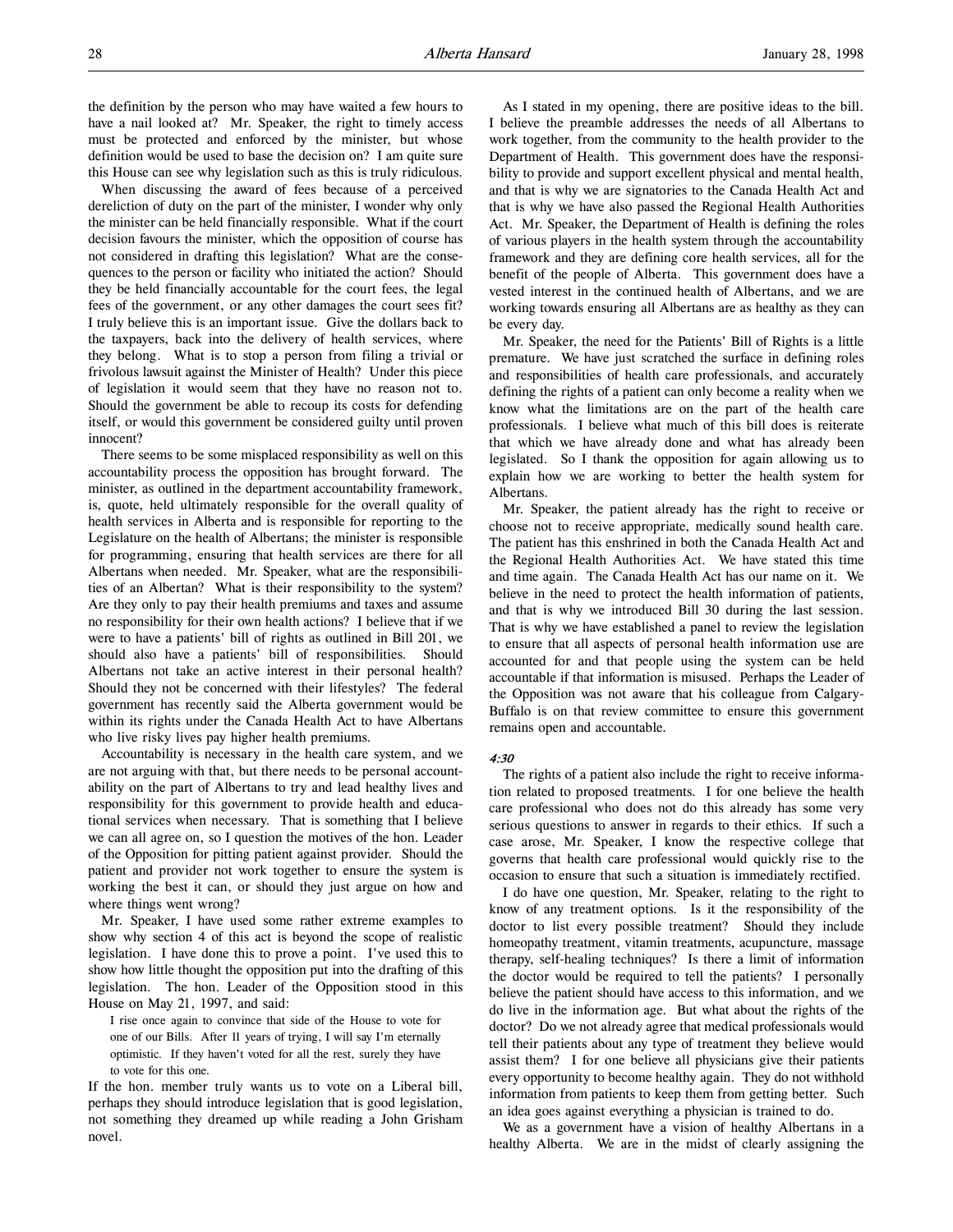responsibilities, setting expectations, and monitoring and reporting on the performance of the system. This government has committed itself to providing health services above and beyond the call of the Canada Health Act. We are developing appropriate mechanisms for resolving consumer concerns and defining core health services and associated standards and benchmarks. Mr. Speaker, we are doing these things and doing them as quickly as possible. We are doing them in an open and accountable way, the fashion of this government.

Bill 201 has some good ideas and some rather erroneous ones. Those that I believe are positive, we're doing them and accomplishing them already. Those erroneous ones, I hope never to see them. This government believes in a universal health care system, but holding the Minister of Health personally and financially hostage is something we could not nor ever will agree on. Therefore, in closing, I urge this Legislature to vote against Bill 201.

Thank you, Mr. Speaker.

MS BARRETT: This has been an interesting discussion. It's funny; I'm a New Democrat and I'm about to agree with a Conservative and a Liberal. I don't know. I don't know. [interjection] Cross the floor, Halvar says. [interjections] Look; I already complimented you. I said you had a nice tie.

This bill does have pros and cons to it. I think the best part of the bill is the insinuation that increased funding for health care would necessarily need to follow the passage of the bill. However, I do note that the Member for Redwater lingered for a while on the subject of having lawyers snapping up the opportunity to sue the minister at every turn. That's a fair point, but it made me think of something. It made me think about the American system. I mean, you know, they've got the professional ambulance chasers there. Well, we've now pretty well got them too. In any event, in the American system you can file lawsuits all you want, but the fact of the matter is that they don't have a system. So I don't know why anybody would want the American approach to policing health care, shall we say.

However, I think what's important about this bill is that it would ensure that funding for our health care system would be restored. I believe the appropriate level of funding would be in the 1993 estimates and adjusted for inflation and population increase. That way we could reopen the 50 percent of the hospital beds that got closed in Edmonton and Calgary during the hack and slash years of the government.

One of the things that this bill is lacking, in my opinion, is a clear statement which speaks against private, for-profit hospitals. Now, I know the Health minister held a news conference this morning and said he's going to introduce legislation that he says will just put another hurdle in front of private, for-profit hospitals but in fact enshrines the power in him to go ahead and license such facilities. Well, I think that's wrong. In a public health care system you shouldn't have hospitals out to make money off you. I note also that last week when the government gave notice of the kinds of legislation that we could expect this sitting, there will be a bill to allow private insurance with respect to auxiliary hospitals. By private I assume private for-profit, and unless I'm told otherwise, I'm going to stick with that assumption until I see the bill.

Well, those are my graver concerns. Number one is funding, and number two is keeping for-profit hospitals out of the system.

Mr. Speaker, I lived in Britain at the time of the changeover, in the early Thatcher years, and I saw what happened. For every dollar that was being spent in the private, for-profit facilities, the government argued: "See how much money we Brits have. We're so well off that we can afford to go to these private, for-profit facilities. And if they're so well off, well, guess what that means. That means we don't have to use the taxpayers' dollars to fund the public institutions, so we'll cut them back by an equal or greater amount." Which is exactly what happened. The consequent actions were really distasteful if one embraces the principles of universal medicare, because the physicians who had previously just worked in the public, not-for-profit hospitals saw how much money they could get by double-dipping, and they started working in the private, for-profit hospitals as well. I know because my own brother-in-law is one of them, and I don't consider his actions honourable.

In closing, Mr. Speaker, I think this is a good way to start debate for the sitting of this Legislature, because I still think that health care is the number one area that needs patching. I still condemn every MLA for voting for a law that said that if we had any surplus budget, it must go exclusively to the debt, when you could see that funding cuts of a massive order were coming and where the axe was going to fall the hardest, the deepest, the heaviest, and the most painfully was going to be in health care. I condemn the people for voting in favour of that law and remind them that health care is still one of the programs Albertans and Canadians cherish most. We distinguish ourselves from most other countries in the world on the basis of what has been or had been a good system and which needs to be restored. If the principles of part 2 of this act were truly paramount in the government's mind, I'm sure the funding that I've suggested would quickly follow.

Thank you, Mr. Speaker.

THE DEPUTY SPEAKER: The hon. Member for Edmonton-Glenora.

MR. SAPERS: Thank you, Mr. Speaker. I'm in favour of quality, accessible, affordable health care, so I am proud to stand in support of Bill 201, the bill sponsored by my colleague the Leader of the Official Opposition.

Bill 201 is a bill that should never have to be law. Unfortunately, because of a government that has abandoned the health care system in this province, it is a bill whose time has come, and I am sad about that, Mr. Speaker. I'm saddened every time a constituent phones me as their MLA to have me be their advocate so that they can receive the health care they're entitled to. I am sad every time I talk to a health care professional that comes to see me and says, "I can't do my job because there's not the funding, because I don't have the support because of government policy." I am sad every time I talk to a family member who tells me that they can't understand why their loved ones aren't getting the kind of health care that they need and that they deserve, because, after all, they've been good. They've been good taxpayers, they've been good citizens, they've paid their bills, they've gone to work, they've helped build this province, and now when they need something back, it's not there for them. So it makes me sad that I have to support this bill, but I do.

#### 4:40

I'd like to comment for just a minute on some of the observations of the hon. Member for Redwater. I've gotten to know this gentleman both in and outside of this Chamber, and I take him as a sincere and hardworking representative of his constituents. I know that the comments he offered on Bill 201 were heartfelt. I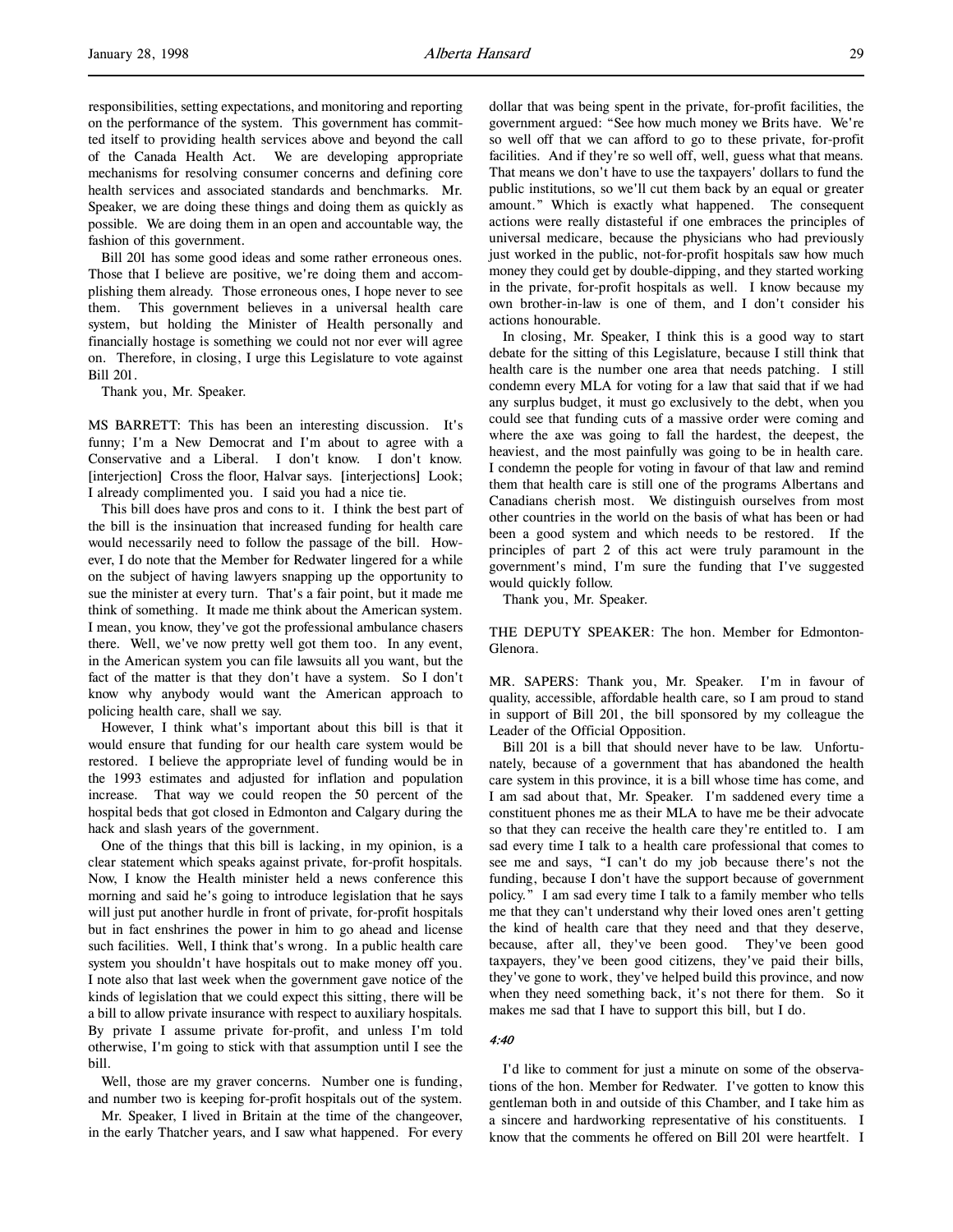think, though, that he should in fact examine the way some things operate in this province and in this country.

First of all, the Minister of Health may be the subject of a lawsuit whether Bill 201 exists or not. The Minister of Health is in fact named in several lawsuits right now that people have brought because of inadequate health care. The Minister of Health has to answer those suits anyway.

Now, it's not just him, and he knows that. The government has pretty deep pockets. Of course, when you sue a minister of the Crown, you're suing the Crown, you're suing the minister through the Crown, and there are all kinds of protections that we have as part of our parliamentary history. I know that the member was at the Commonwealth Parliamentary Association meetings in Regina, and I'm sure he had an opportunity to explore some of the rich and varied history of parliamentary tradition. He probably just forgot about some of the protections that parliamentarians have. He probably just as an oversight forgot to mention, in fact, that it's not really the Minister of Health who'd be out of pocket.

In fact, citizens have an opportunity to hold the Executive Council of any government in any parliamentary democracy responsible, and sometimes we hold them responsible through the courts. We're particularly driven to hold members of Executive Council, cabinet ministers, responsible through the courts when as a government they refuse to call the Legislature to order, which happens from time to time in this province. A government is so cocksure of itself that it'll decide it can just go ahead, run roughshod over democracy, and not call the Legislature to order so the government can't be questioned and held accountable in the most public of all chambers, being this one right here. I'm sure the Member for Redwater just forgot about that.

When he was talking about Crown prosecutors, of course the Crown prosecutors, as he well knows, primarily are involved in criminal matters, and this government has a long history of going to friends in private law firms to contract out business. In fact, I think the ex-Minister of Justice is now in private practice, and I'm sure that he could have a talk with the Member for Redwater about the government's relationship with lawyers in private practice. He could probably explain to him better the process that the Crown may go through if it was ever called to defend itself vigorously and rigorously in not frivolous but very serious and very substantial lawsuits because the government may have been negligent in providing timely access to quality and affordable health care.

I was also struck by the member's comments about a patient bill of rights and how these rights may be premature and maybe they really aren't supportable. I couldn't help but think of the drafters of perhaps the U.S. Constitution or of the Statute of Westminster and those parliamentarians who came before us who had the wisdom and the foresight to know that you have to get your values straight first. You have to put down what it is you're all about first, and then that's your framework, and you build out from there.

I'm sure the member wasn't suggesting that the government of Alberta would rather be very situational in its ethics and in its approach to governance and would rather just see what the price of admission was before it actually put forward for public debate what the actual values are that it's bringing to the table.

Furthermore, I'll note that presession the government, Mr. Speaker, announced and with some fanfare trumpeted the fact that they're going to be introducing a property bill of rights. A property bill of rights. Now, I'd be very interested to hear the

Member for Redwater when that debate comes up, because I'm sure we could translate some of the debate that he had about the Patients' Bill of Rights to the property bill of rights. I guess I would expect him to make the same observations and speak against the government on this property bill of rights, because it would be subject to many, many of those criticisms.

Mr. Speaker, even furthermore, I note that this government has made a commitment to the people of Alberta that it will include performance measures as part of the budget process. These performance measures are standards of expectations of the kinds of services and performance of government departments. Now, I know he's not in cabinet yet, so maybe the member hasn't had a chance to participate in those discussions, but I would imagine that when the cabinet ministers meet around tables, they discuss the performance measures of their department. They discuss, you know, what's doable, what isn't, what we can achieve, and what we can't.

Now, performance measures, a bill of rights, expectations. Is this hon. member now suggesting that the Treasurer is wrong, the Premier is wrong, that there should not be performance measures as part of the budget process, that we should not clearly set out on the table for Albertans a set of expectations about what standard government services will be provided? If we set that expectation out, you know what, Mr. Speaker? Gee whiz, people might actually expect it. If we say to people that we're going to provide timely access to quality health care, people just might expect it.

If we said, for example, in Advanced Education that we were going to provide a certain satisfaction or access or enrollment or graduation level, people just might expect it. In Agriculture, people might actually expect those performance measures. And in Labour, in Community Development, in Municipal Affairs those performance measures might actually create expectations. Is the hon. member's argument that we should strip performance measures right out of the government process because we don't want Albertans to be under the misapprehension, under the delusion that those things they can actually expect from the government are what make up those performance measures? So I'd be very interested to know how he could reconcile the government's position on performance measures, on KPIs, and all of these other administrative measures with his objections to a patients' bill of rights. I think we have to examine once again why is it that we need a patients' bill of rights.

Mr. Speaker, did you know that in Calgary right now, if you take a look at just some of the specialty services that are available in our health care system – and I'll just use Calgary as an example – in psychiatry the average wait for urgent care if you're in need of psychiatric attention is four weeks. You know what the optimum wait is? Two weeks.

### MRS. McCLELLAN: Did you get that out of the paper?

MR. SAPERS: The Minister of Community Development wanted to know if I was getting this out of the newspaper. No. For the Minister of Community Development's illumination, it comes from the Calgary Regional Medical Staff Association. I know she's aware of those people, and she can deal with them if she questions the figures.

### [The Speaker in the chair]

The average wait for routine care in psychiatry is seven months; the optimum wait is no more than three months. In neurosurgery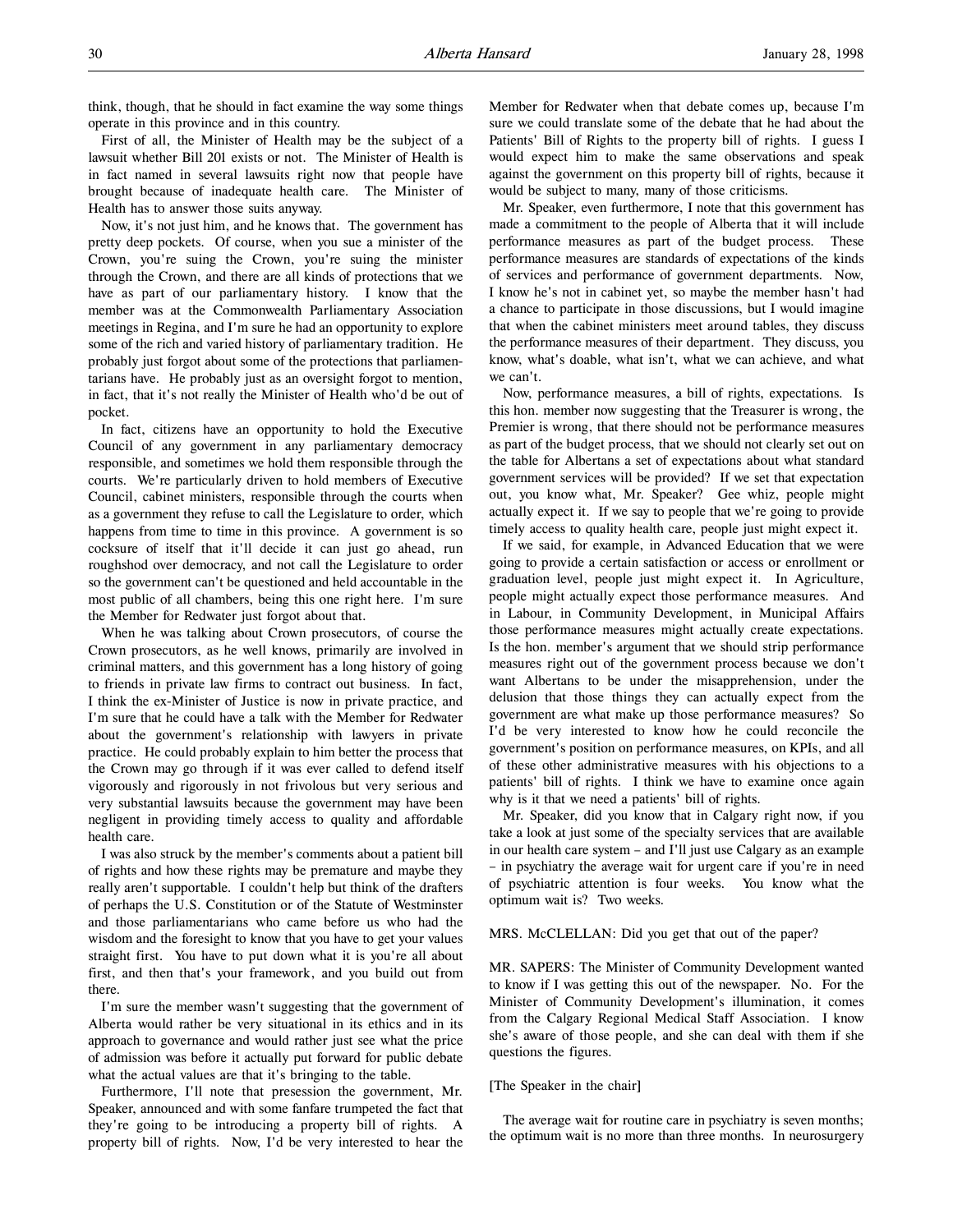the average wait for urgent care is two to four weeks; the optimum wait is two weeks. [interjection] Now I hear the Member for Little Bow making noise from his seat, Mr. Speaker, and what he's saying is that I'm absolutely wrong. I would hope that he would have the opportunity to meet with the Calgary doctors, as I have, and challenge them because he obviously knows much more about the health care system than the doctors that work in Calgary do.

Mr. Speaker, in cardiology the average wait for urgent care is two months. Two months for urgent care in cardiology. This is to see a heart specialist. The optimum wait is one week. Eight times greater than Calgarians have to wait for that kind of care, and this government questions whether or not Albertans need a patients' bill of rights to protect their ability to access timely and needed and quality health care.

Mr. Speaker, I have had physicians right across this province tell me that they tell their patients that the first thing you do when you're going to be admitted to a hospital is get a patient advocate. You get somebody to advocate for you because the system is so chaotic. I'll note there that the government's own Provincial Health Council just released a whole series of reports that say the system continues to be confused, continues to be disjointed, continues to suffer from a lack of communication, continues to suffer from the lack of any coherent plan or vision for the future provision of services. So physicians are saying that when you're going to go into a hospital, you better make sure you have an advocate. You make sure you have a family member or somebody else who's going to go to bat for you to make sure that you get what you need.

They're even beginning to coach patients about the difference between being aggressive and being assertive. They're saying: "Don't make them angry. Don't make those administrators or those people in the health authorities angry. Don't make the government angry. So don't be too aggressive, but be assertive. Don't lose your temper. Talk in a calm voice, and make sure that you just simply repeat what it is that you know you're entitled to." You know why they say don't make them angry, Mr. Speaker? Perhaps this is the most disturbing thing of all. Because time and time again patients, family members, caregivers tell me, "Don't rock the boat, because this government will see to it that you're punished." There is a punitive nature that is at work in this government, and I've had health care administrators tell me: "Don't raise this issue too loudly. Please don't raise this issue too loudly, because it'll come back. They'll know that I was your source, and I'll be punished."

# 4:50

MR. PASZKOWSKI: Name them. Tell us who.

MR. SAPERS: The minister is saying: "Name them. Tell us who." I would do that in a minute if I had their permission, but they are too frightened of this government. They are too afraid of what may happen to them. If you doubt it, you come with me the next time I visit a hospital. You can talk to the same people that I do, Mr. Minister.

The issue here is that things have gotten so upside down in the province of Alberta that there are citizens, taxpayers, who are afraid, Mr. Speaker, of what their government thinks of them. I always thought it should be the other way around: government should be concerned about what their citizens think of them. Unfortunately, because of this government's propensity for shooting first and asking questions later, for cutting blindly, for not having a plan, for not knowing what direction they're going in, citizens in this province are afraid.

In my own constituency I have people who go to bed every night afraid because they have loved ones and family members who are suffering from complex or chronic illnesses and they rely on emergency care. They know that never before in the history of Edmonton's health care system have we been in a situation where there are so many red alerts. That means that there is not capacity in our health care system to take you in for an admission, that our health care system cannot deal with their need. They go to bed frightened about that, and they call me and ask what I'm going to do about it. All I can do about it is tell them to contact this government, to speak out, and to join with us as we try to defend publicly administered, universally accessible, quality and affordable health care. [interjections]

Mr. Speaker, obviously I've struck a nerve. I know this government's very sensitive. You know, they managed to skate their way back to an electoral victory by not making any promises. Okay; I respect the voters of this province who re-elected them again, and they're hoping against hope, as I am, that this government will respond to the crisis, that they'll do the right thing. The Patients' Bill of Rights is a small first step. It would simply be a signal that this government's going to put its money – actually our money – where its mouth is and it will in fact support health care and people's ability to access it when they need it. It's not asking too much for this government to say what it's going to do and then do it. It's not asking too much. It's not asking too much of this government to respond to the professionals, to the health council, to the caregivers, to the family members, to the patients who are saying that they're frightened. It's not too much, and it's certainly nothing more than Albertans deserve.

Mr. Speaker, the Patients' Bill of Rights, Bill 201, needs to become law, and it needs to become law quickly. We don't have to be afraid of frivolous lawsuits because there is a process in the justice system to deal with frivolous lawsuits. We don't even have to be afraid of substantive lawsuits if the government does its job, because if the government were that confident that it had done its job, it would be able to easily mount a defence and to answer the accusation that it had let taxpayers down. The government would easily be able to do that.

So maybe the real reason why there won't be support on the government side for Bill 201 is because they don't want to do it. They don't want to guarantee Albertans access to timely, affordable, quality care. They don't want to do it because they want to keep on marching down the path of privatizing our health care system. They want to keep on creating opportunities for for-profit health care providers, so they simply don't want to do it. They don't want to tell Albertans that up front, but what they do want to do is make sure that there isn't one single roadblock. And you know what? An entrenched bill of rights for patients guaranteeing them access to timely, quality, publicly-funded health care would be such a roadblock. I'm afraid, Mr. Speaker, that that's the real reason why these government members are going to vote against this bill: because it just gets in the way of their real agenda about the further privatization of health care.

THE SPEAKER: The hon. Member for Olds-Didsbury-Three Hills, followed by the hon. Member for Edmonton-Glenora, followed by the hon. Member for Calgary-Glenmore.

MR. MARZ: Thank you, Mr. Speaker. I rise today to speak in opposition to Bill 201. Although I understand the intent of the bill, I believe that it has some obvious flaws, as my colleague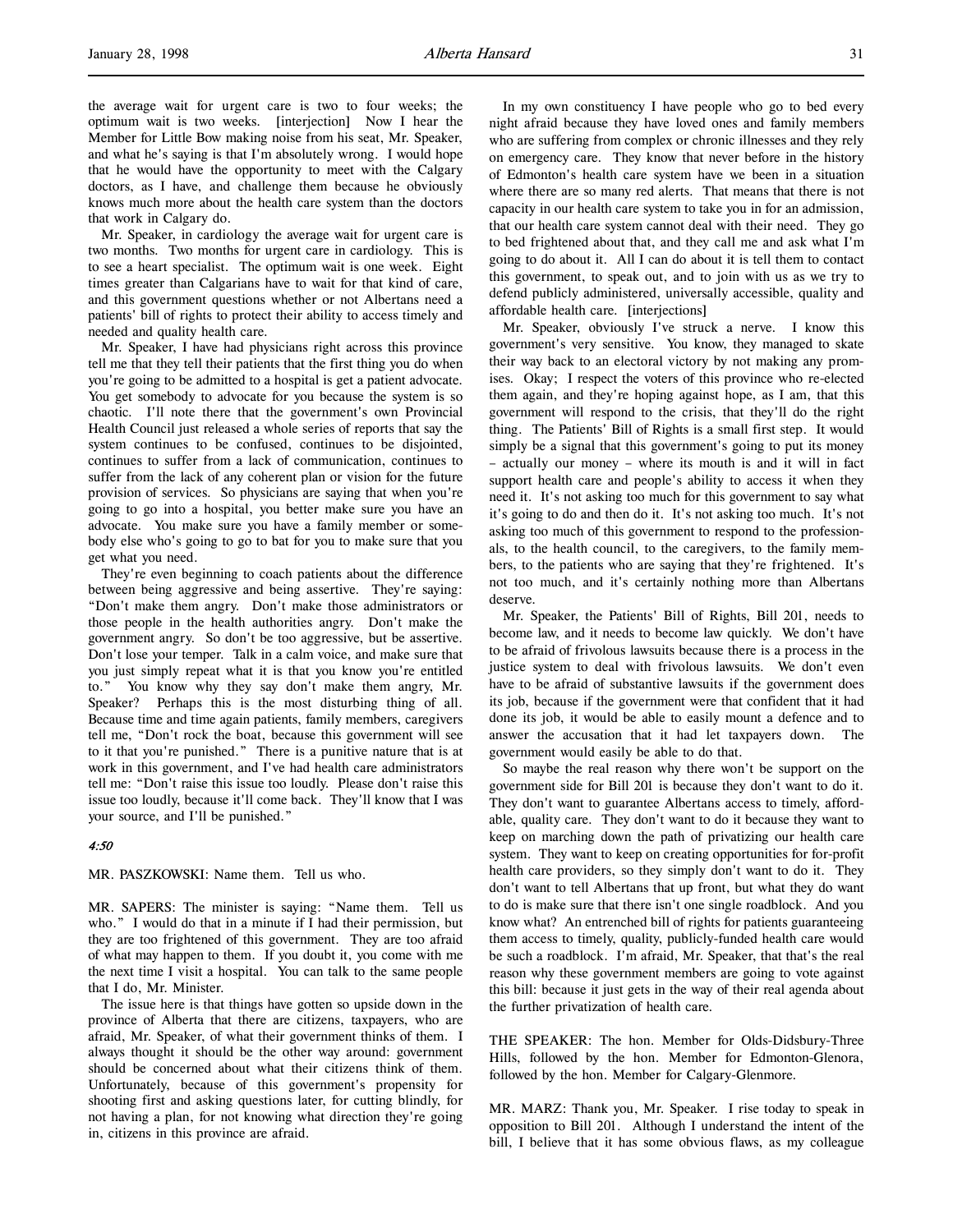The first concern I have with this bill is the limited definition of "patient". Surely a patient cannot be so narrowly defined as to be only a person receiving health care services in Alberta. A patient in our health care system is any Albertan. Should we guarantee certain rights to just those Albertans receiving health care services right now? What the Leader of the Opposition fails to recognize is that the rights of a patient are the rights that must be available to all Albertans always, rights which I believe are already secure within Alberta's health care system.

However, Mr. Speaker, there is another more distressing problem with the definition of "patient" in this bill. One which comes to mind immediately upon reading the definition: in its present form this bill completely ignores the rights of Albertans who may be receiving health care services while in other provinces or abroad. The rights of Albertans traveling or working outside of the province are not included at all in this bill. One is left wondering why the rights of these Albertans are not incorporated.

This is an issue that each and every one of us in this House should take issue with. We are here to represent our constituents, Albertans. Does your job as a Member of this Legislative Assembly stop once your constituents leave the country on travel? Do our jobs protecting the rights of Albertans stop as soon as we leave the province? Mr. Speaker, neither of these should be true, and speaking for the whole of the government caucus, that is not how we operate. We are here for Albertans even if they are not within the province.

One specific case of travel outside this province that could have led to a financial and personal loss to an Alberta family was the case of baby Grayson. We all know the case of the premature baby born in the United States to an Alberta couple. They were not expecting the arrival of their baby for some time, and as such they were without adequate travel insurance for the baby. This government stepped up to assist that whole family. Under Bill 201, what would that family have had to look forward to? Nothing. The Liberal patient rights would not have been worth the paper it was written on.

This government is here for all Albertans. If the opposition Liberals would have as much global view as this government does, they might have proposed protecting the rights of all Albertans in their bill, and, Mr. Speaker, they have not. The rights described in this bill are either already provided to Albertans or else this government is in the process of providing them to Albertans.

Three particular issues concerning these rights comes to mind: first, the protection of personal health information; second, accountability in the health system; and third, accountability of health professionals. First, with respect to protecting the privacy of personal health information, I must say that this is exactly the aim of the Alberta WellNet initiative launched in January '97. WellNet was launched in response to the Auditor General's report of September 1996 and the Minister of Health's Action on Health announcement in November '96.

These reports reinforced our commitment to develop an information system to provide better information for better health. In February of 1997 a senior reference committee was established to advise the minister and provide recommendations to the

minister on development of the new health information system. The senior reference committee includes physicians, nurses, regional health authorities, pharmacists, the cancer and mental health boards, universities and faculties of medicine, the Canadian Institute for Health Information, and Alberta Health. In June 1997, after a comprehensive request for a proposals process, IBM Canada was eventually selected as the strategic alliance partner to develop a blueprint for a new health information system and to develop a tactical plan comprised of specific projects. The accounting firm of Ernst & Young was selected as the quality assurance partner to assess and validate all processes and deliverables relating to the Alberta WellNet initiative. The top priority of Alberta WellNet is protecting the privacy of personal health information. So this initiative has already addressed one of the main features of Bill 201, the protection of personal health information. In fact, the Alberta WellNet initiative is closely linked to the draft health information protection act. Alberta WellNet will do much to address concerns across the health care system for timing and accurate information that is needed to improve the health of all Albertans and the management of the health system. It will do so with complete respect for the privacy of personal health information.

### 5:00

The second part of this bill, which is already being addressed by the Alberta government, is the accountability of the health system. In June of 1997 the hon. minister released a document entitled Achieving Accountability in Alberta's Health System, a draft for discussion. This document was the first step in providing a complete accountability framework for Alberta's health system. In fact, plans for the accountability framework were announced as early as November 1996 as part of the Action on Health initiatives. Long-term results of the framework include improved accountability of health dollars and services, better information for Albertans about results in the health system, and a health system that continually improves. All of this serves as a solid well-thought-out foundation for an accountability framework for the health system, one that is the envy of Canada.

As you can see, Mr. Speaker, improving accountability in Alberta's health system is not a new priority of this government, rather an ongoing one. Ongoing initiatives such as studying standards, measuring results, and defining core health services are becoming integral parts of a complete accountability network.

The third part of this bill, which is already being addressed by this government, concerns the accountability of health professionals. As the opposition members are aware, we can never assume professional accountability. Mr. Speaker, most health professionals in Alberta are members of self-regulating associations that are established under and subject only to the authority of the Legislature. The self-regulating nature of professions has significant historical precedent in western nations. For those opposition members who are unfamiliar with the concept, the principle which underlies self-regulation is that professions enter into an agreement with the state. In return for the privilege of self-regulation the professions ensure that the public can trust the professionals they consult. If the profession in question does not uphold its end in this agreement, the state has measures which can be taken against the profession.

Many individuals employed in the health service delivery system are members of self-regulating professions, and the system works very well. There are no reasons for making significant changes to a system that is working just fine, working not just here in Alberta but all across North America and Europe. This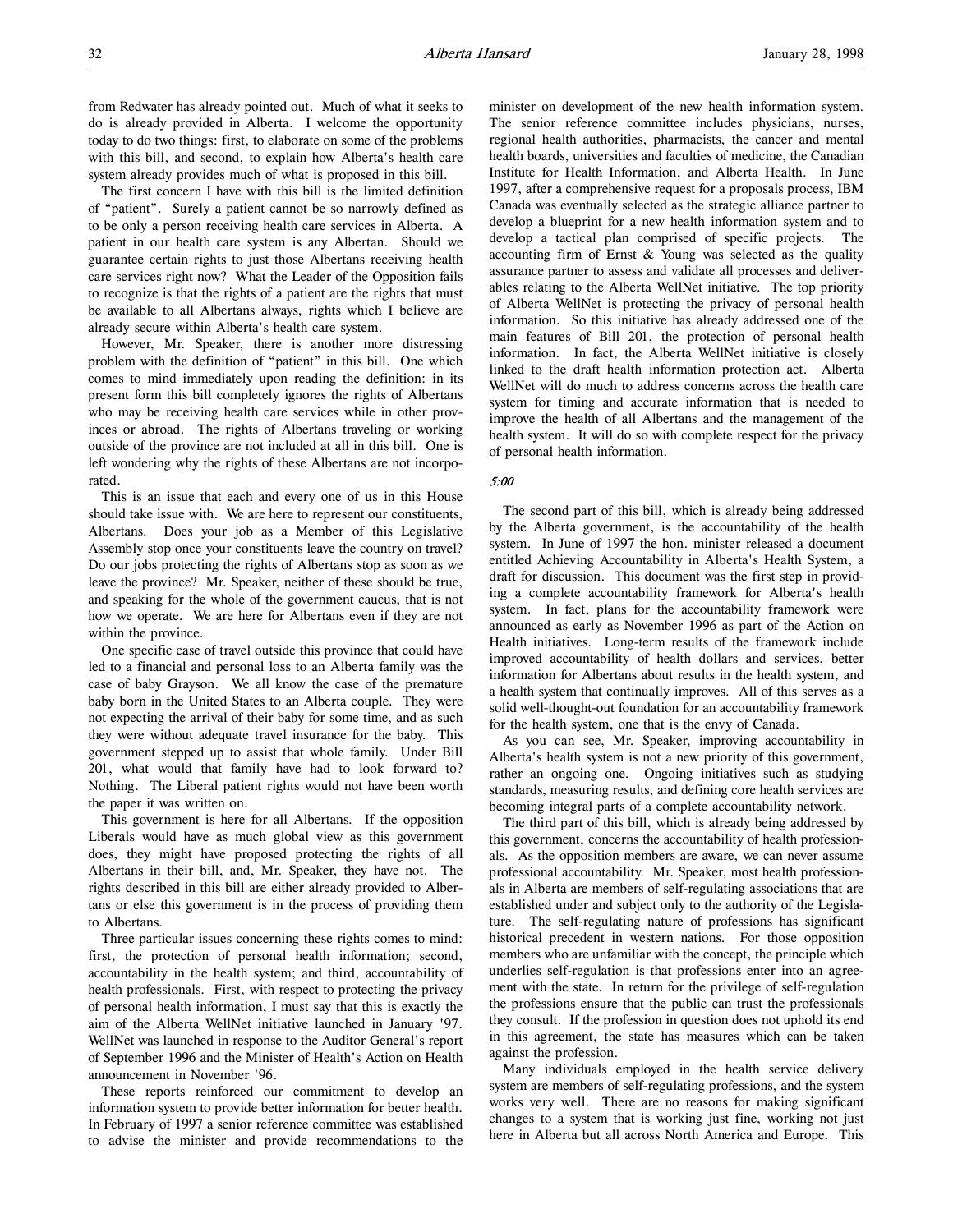system has served Albertans very well in the past, and there's absolutely every reason to believe that it will continue to do so in the future.

Furthermore, professional associations provide various other important functions, including peer reviews of members, education and competence requirements for the registration of members, competence standards for the ongoing practice of members, standards for professional conduct, and disciplinary processes for members who contravene the profession's standings for competence and professional conduct.

Finally, professional associations also provide the minister and the entire Legislative Assembly with general advice. Mr. Speaker, it's the responsibility of this government to supplement these professional associations, not supplant them.

Bill 29, introduced in the First Session of the 24th Legislature of Alberta, would amend the Medical Profession Act by enabling a regular review of physicians by the College of Physicians and Surgeons of Alberta. This review would ultimately help the quality and accountability of medical practice in Alberta. The amendments introduced in Bill 29 support the creation of a physician performance committee by the College of Physicians and Surgeons to implement the physician performance review program. The program will regularly review the performance of licensed physicians in Alberta. The intent of the program is not to interfere in the affairs of the self-regulating association, rather to provide regular feedback to physicians about their performance, promote continuous improvement in medical practice, and promote dialogue between physicians and patients in quality-ofcare issues. With these and other measures the accountability of health professionals will be continually enhanced.

Mr. Speaker, the Minister of Health is responsible for assessing whether the health system has met standards and whether progress is being made to meet those goals. The minister must also provide information to this Legislature on the overall success of the health system. This government is accountable and open, but perhaps a better way for the opposition to ensure that patients are truly receiving the health services they require is to travel the province, meet with medical professions from all fields, and talk with patients. Perhaps they should stop reading how things should and could be done but instead get out and see how they are and will continue to be done.

AN HON. MEMBER: Have a heart.

MR. MARZ: I have. Alberta's health system works very well. Plain and simple. Albertans have access to a comprehensive community-based, functioning health care system. Mr. Speaker, Bill 201 brings nothing new to this Legislature. The bill brings nothing new or innovative to Albertans or health care recipients. The bill addresses only the reactive portion of medicine, the portion that deals with the question of what we do after someone has become ill.

This government sees the grand picture. We see preventive medicine. We see healthy Albertans who take great pride in their fitness and healthy lifestyles. They have recognized it is up to them, the people of Alberta, to have a hand in ensuring they are healthy. Everyone, including all of us in this Assembly, has a personal responsibility for our own health.

Mr. Speaker, I urge my colleagues to vote against Bill 201. It does have some good ideas, but they are our ideas. The bill seeks patient protection, protection this government already gives them. The Alberta health system needs innovations, and as I've pointed out, we are continuing to provide them. We do not need to rehash existing ideas.

Thank you.

THE SPEAKER: The hon. Member for Edmonton-Gold Bar, followed by the hon. Member for Calgary-Glenmore, followed by the hon. Member for Edmonton-Mill Woods.

MR. MacDONALD: Thank you, Mr. Speaker. It's a pleasure to rise this afternoon and speak in favour of Bill 201, the Alberta Patients' Bill of Rights. It clearly outlines the rights which Albertans, all Albertans, must have when dealing with the health care system. These rights are legislatively protected, and the Minister of Health would be held responsible for ensuring that these rights are upheld.

The health care system is in a state of confusion. Pressure points have become boiling points. One only has to speak to someone who has chronic or complex health care needs or is trying to access health care across regional jurisdictions to see this. In my own constituency here in the month of January many, many people, many, many seniors have experienced difficulty accessing the health care system. They have been left on gurneys, regardless of how many new beds we have, how many beds have been opened up, how many dollars we're now planning to spend. They're still left for over 48 hours waiting for health care, health care that they should receive and will receive if this bill is law.

Everywhere we go today we're bombarded with mission statements. These mission statements are acknowledgements of failure. There are key principles; there are plaques. They're in lobbies of restaurants and hotels. Yet whenever it comes to health care, there is a maze of administration and a lack of knowing the process, and this leads to confusion. This leads to confusion of Albertans. It leads to confusion of government members as to the direction this health care system is going.

Now, this health care system is going towards a two-tiered, forprofit health care system. This bill would prevent that two-tiered, for-profit health care. It's been a failure everywhere it's been tried. In the U.S. some 40 million Americans are not insured because they can't afford the costly private health insurance which is required or can't . . .

AN HON. MEMBER: So what's your answer?

MR. MacDONALD: What's my answer? Adhere to the Canada Health Act.

AN HON. MEMBER: What's it going to cost?

# 5:10

MR. MacDONALD: What's it going to cost? Our health care costs are less than the Americans'. Even businesses have admitted that Canada's medicare plan provides a competitive advantage, not an Alberta advantage, a competitive advantage in the global sense. Honda officials from Japan credit Canada's health care plan as the second major reason for locating the \$300 million expansion of their plant in Alliston, Ontario.

William Blundell, chairman of Manulife Financial incorporated, believes Canada's health care provides a significant competitive advantage over other players on the world's stage.

Ford Canada president, Mark Hutchins, in 1994 said low health care costs were factored into the automaker's decision to expand its plant in Windsor, Ontario.